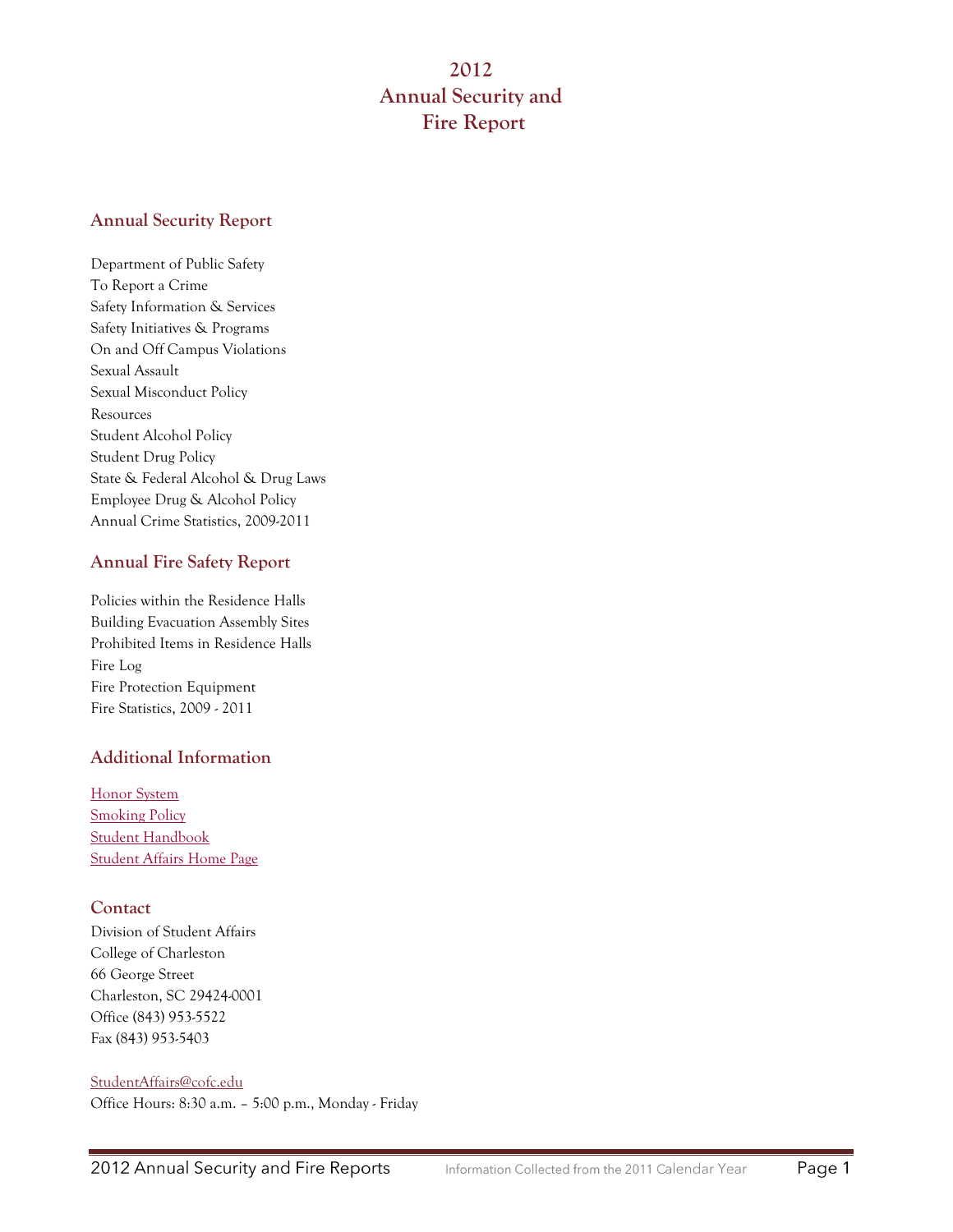### [Printable version of the 2012 Annual Security Report](http://studentaffairs.cofc.edu/annual-security/index.php) (pdf format)

The following report has been prepared in compliance with the Jeanne Clery Disclosure of Campus Security Policy and Campus Crime Statistics Act of 1998. Compiling the report is the collaborative responsibility of representatives within the Campus Police and the Division of Student Affairs. The report provides information on services and policies that support a safe and secure environment, highlights programs that encourage members of the campus community to seek intervention and assistance for victimization, provides information on the alcohol and drug policies, outlines procedures for handling reports of sexual assault, and identifies campus representatives for reporting crimes and incidents that have impact on the college community. Numbers reported for the areas designated On Campus Property, Within Residence Halls, and Noncampus Buildings/Property reflect reports from:

- Campus Police or, through jurisdictional agreement, City of Charleston Police Department;
- Office of Victim Services;
- chief conduct officer, Dean of Students;
- staff with significant programming responsibilities within Student Life, Residence Life, Athletics, and Assistant Provost for International Education;
- designated campus security authorities listed in the report; and
- from the appropriate law enforcement jurisdiction relating to an incident occurring within a non-campus building/property not filed with Campus Police (e.g. classrooms at the College of Charleston North Campus, Patriot's Point Sports Complex, Grice Marine Laboratory, and Dixie Plantation).

Incidents reported under the Public Property heading are provided by the City of Charleston Police Department reflecting specific guidelines that require crimes to be reported that occurred on streets, sidewalks, and in parking garages inside the campus and immediately adjacent to it. Private residences, private property and private businesses scattered within the framework of the campus are not reportable areas under federal guidelines and, therefore, incidents occurring in these areas are not required information for inclusion in this report.

While counselors as well as pastoral counselors are not required to submit numbers for preparation of this report, they are encouraged to resource an individual to the Office of Victim Services (formerly C.A.R.E.) specialists for assistance. Referrals to the Office of Victim Services (OVS) are anonymously counted by and included in this report if relevant to the locations specific to this report.

Notification of the availability of this report is sent via e-mail to all enrolled students, faculty, and staff providing the web site address to access the full report directly. [A printable copy of the report \(PDF format\)](http://studentaffairs.cofc.edu/annual-security/index.php) may be accessed directly from this website. The Annual Security Report is also available in printed form at Campus Police headquarters, 81B St. Philip Street, Charleston, SC 29424. Prospective students may access this report directly from the College's Admissions Office web page. Prospective employees may access the report directly from the Human Resources website. The report is highlighted during Orientation for new students and parents, and during orientation for new employees.

To file a complaint alleging a violation of the Jeanne Clery Disclosure of Campus Security Policy and Campus Crime Statistics Act, contact the director of the regional office. The address is listed at [http://www2.ed.gov/about/contacts/gen/regions.html#4.](http://www2.ed.gov/about/contacts/gen/regions.html#4) The complaint will be handled by the Case Management Team within that regional office. Nothing in the law shall be construed to permit a school to take retaliatory action against anyone with respect to the implementation of the Jeanne Clery Disclosure of Campus Security Policy and Campus Crime Statistics Act. (Higher Education Opportunity Act Section 488(e) HEA section 485(f)).

# **DEPARTMENT OF PUBLIC SAFETY**

The Department of Public Safety is comprised of Campus Police. The primary goal of the Department of Public Safety is to create and assure a safe, orderly and secure environment for those we serve.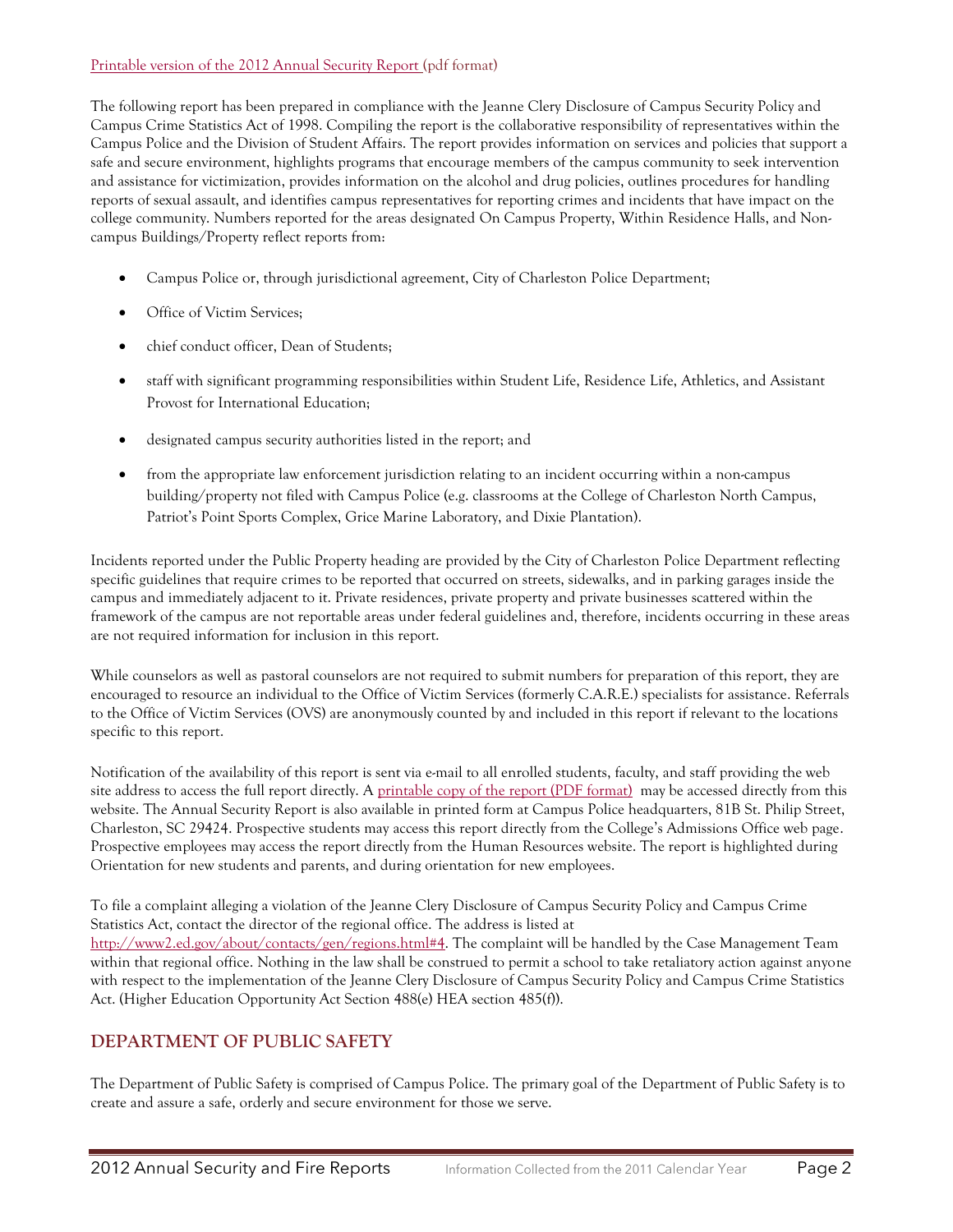Campus Police is the recognized law enforcement agency responsible for the College of Charleston campus charged with protecting life and property, enforcing the laws of the state of South Carolina and the rules and regulations of the College of Charleston, preserving the peace and public order, preventing and reducing crime, detecting and apprehending those who violate the laws, and assisting with the prosecution of those apprehended.

Thirty-eight professionally trained and certified men and women are assigned to provide police services at the College of Charleston. These officers, serving in twelve-hour shifts, provide service and protection twenty-four hours a day, seven days a week. Campus Police officers are required to complete an intensive twelve-week training program at the South Carolina Criminal Justice Academy. The training program courses include criminal investigation, sex crimes, drug enforcement and juvenile justice. Upon graduation, the officer is certified with full powers of arrest by the Academy in accordance with South Carolina law and receives a Group I Constable commission through the South Carolina Law Enforcement Division (SLED). In-service training in law enforcement and related subjects is continuous throughout the career of the officer.

Additionally, twenty state security officers are trained to staff the residence halls and the Addlestone Library. These officers provide internal security and liaison support for our patrol officers. They also attend in-service training on a regular basis.

The campus is patrolled by officers who are on foot, in vehicles, on bicycles and on T-3s . Our bicycle patrol program enhances the opportunity for officers to provide a more interactive approach to community support and service. The high visibility and mobility of these officers are an integral part of our community policing efforts.

Memoranda of Understanding (MOU) are in effect between Campus Police and the City of Charleston Police Department, Charleston County Sheriff's Office, Charleston County Airport Authority Police, Mt. Pleasant and North Charleston Police Department to specify agreed-upon responsibilities, cooperative agency response and investigation, and intra-agency sharing of information critical to the safety and security of students attending the College of Charleston. These agency-to-agency agreements comply with the State Law Enforcement Division (SLED) requirements that recognize the conjoint responsibility for the reporting and disposition of criminal offenses that occur on campus property and facilities utilized by the College, as well as expand the potential for cooperative safety planning and initiatives involving our student population.

The Department of Public Safety strives to serve the campus community and welcomes all visitors at any time. The office is located at 81B St. Philip Street.

# **TO REPORT A CRIME**

Campus Police is the official law enforcement reporting entity for criminal offenses that occur on the College of Charleston campus and reasonably contiguous college-owned properties. Incidents occurring at properties more distant from the main campus are handled either entirely by the local police agency with jurisdiction or jointly handled by such agencies in conjunction with Campus Police.

To report a crime, fire or medical emergency, call Campus Police immediately (843.953.5611). The dispatcher who answers your call is trained in handling emergencies.

- **Give your location.**
- **Describe the nature of the emergency.**
- **Be prepared to respond to the dispatcher's questions or instructions.**

## **Incidents Occurring Off Campus**

Students who wish to report an incident occurring off campus (e.g. downtown, Mount Pleasant, Folly Beach, Isle of Palms, North Charleston, James Island, etc.) should contact the appropriate law enforcement jurisdiction for that particular area (please refer to the resource directory within this report). Statistics for crimes occurring at off campus locations within other jurisdictions (not relevant to the Campus Security Act) are published by the appropriate jurisdiction.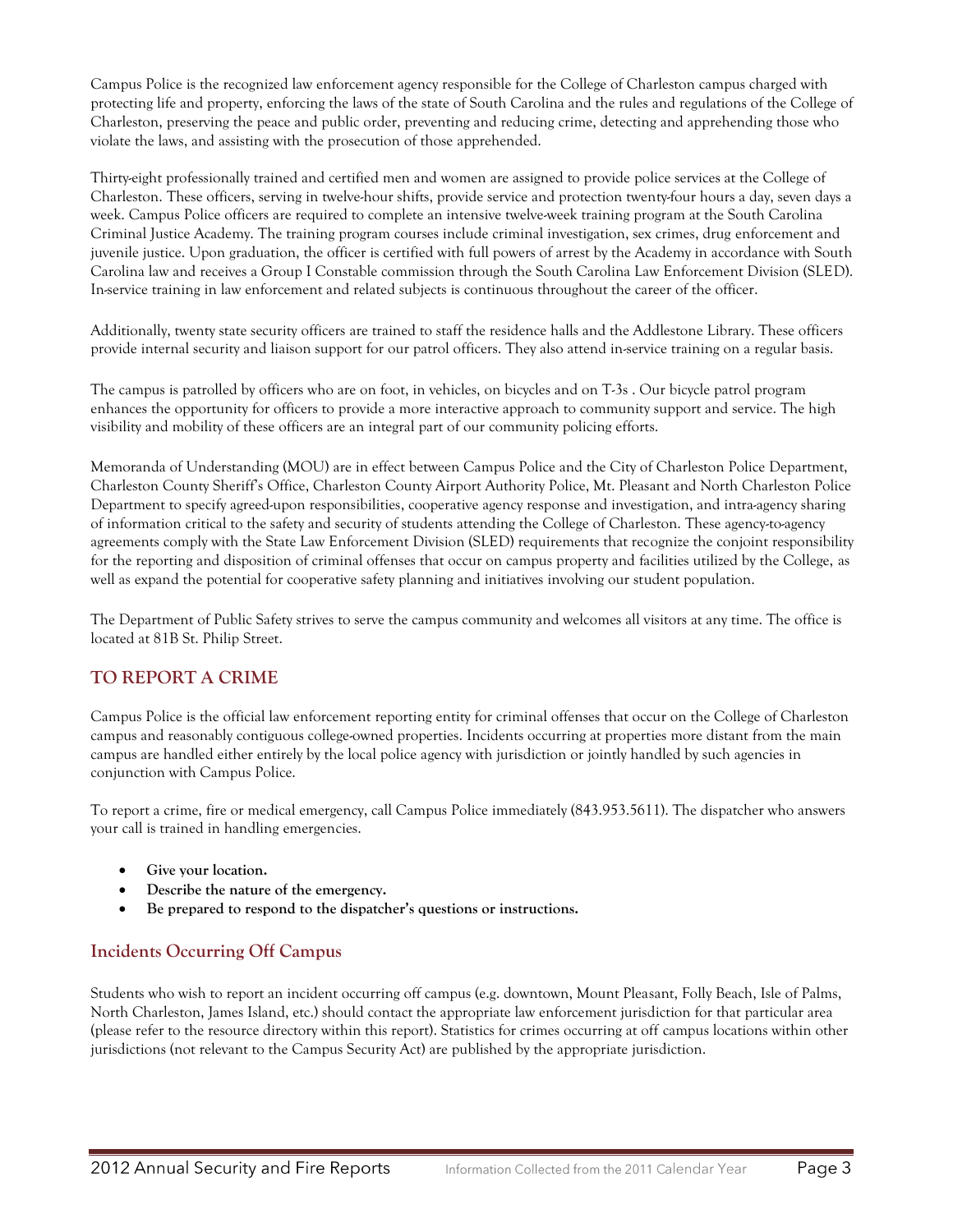# **Additional Campus Security Authorities**

The following individuals serve in the capacity of additional campus security authorities:

| <b>Executive Vice President for Student Affairs</b> | 843.953.5522 |
|-----------------------------------------------------|--------------|
| Dean of Students                                    | 843.953.5522 |
| Director of Greek Life                              | 843.953.6320 |
| Director of Residence Education                     | 843.953.5523 |
| Director of Student Leadership Center               | 843.953.6356 |
| Conduct Coordinator for Residence Life and Housing  | 843.953.5523 |
| Director of Student Life                            | 843.953.5726 |
| Counseling Peer Education Director                  | 843.953.5640 |
| Associate Director of Athletics                     | 843.953.5467 |
| Assistant Provost for International Education       | 843.953.5537 |
| Office of Victim Services                           | 843.953.2273 |
| Residence Life and Housing Area Coordinators        | 843.953.7340 |

## **Office of Victim Services** (formerly C.A.R.E.)

Knowing that academic obligations and busy schedules too often prevent students from getting the information and assistance they need, it is the role of the specialists within the Office of Victim Services to make getting that information and assistance easier by tailoring services to each student's unique set of circumstances. No matter where a crime occurs or whether the choice is made to report to law enforcement or not, this office has extensive, connections both on and off campus to help with the resulting fallout from the crime. Without identifying the specific nature and details of the victimization, specialists can connect to your faculty on your behalf for immediate and long-term academic disruptions relating to the victimization, address emergency needs, identify appropriate options or resources, answer questions, and provide information relevant to any concerns that may develop. This office provides a "one-stop" approach in working with students that makes getting what is needed less complicated, less time consuming, and less overwhelming.

Assistance through the Office of Victim Services is generated through emergency page and team response, walk-ins, and referrals from faculty, staff, parents, students, law enforcement and community resources. A direct intervention process for the offices of Health Services, Absence Memo Office, Campus Police, Dean of Students, Associate Dean of Students, Counseling and Substance Abuse Services, and Residence Life and Housing is standard protocol to help ensure that the specialized intervention and services related to the distinctive immediate and long-term needs of victims are promoted. Services through this office are available for primary victims, secondary victims (e.g., roommates, parents, friends) or witnesses involved with or affected by the victimization. For more information please visit [www.victimservices.cofc.edu.](http://www.victimservices.cofc.edu/) To contact the Office of Victim Services: 843.953.2273, located in Rooms 102 and 202, within 67 George Street; Emergency pager for team response 843.724.3600.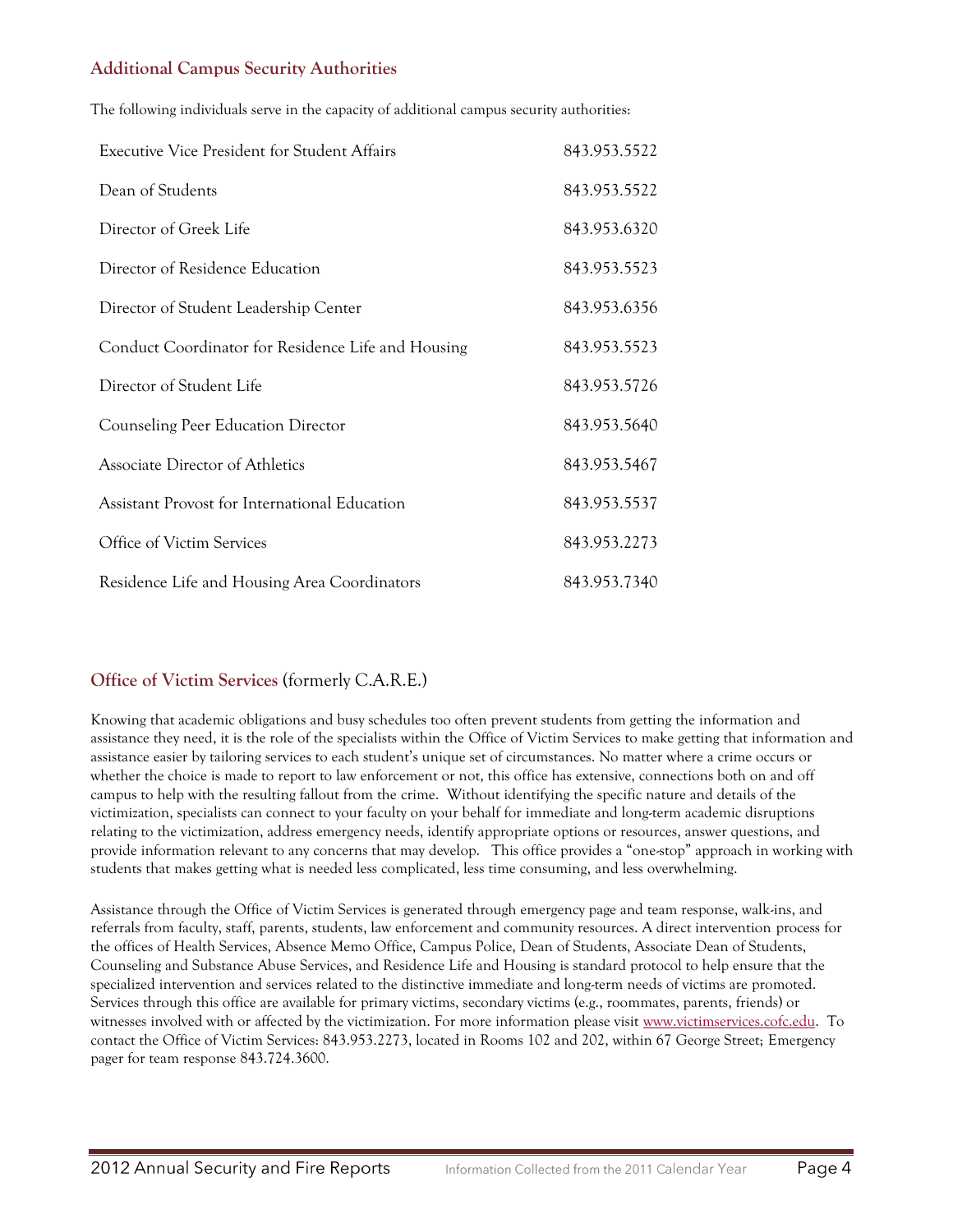# **Crime Action Line**

Any crime against an individual or property affects the entire community. The watchful eyes and ears of concerned community members who report suspicious behavior, safety hazards and violations of good citizenship allow a law enforcement agency to take a proactive instead of a reactive approach to safety issues affecting the community they serve. The Crime Action Line is available to report anonymously any information critical to the safety and security of the College and the Charleston community. To access the Crime Action Line, dial 843-953-4998 and leave a message.

## **Silent Witness**

Any member of the campus community may anonymously report suspected criminal behavior or serious policy violations occurring on or around campus by accessing the Silent Witness website at:

<http://publicsafety.cofc.edu/importantnumbers/silent.php>**.** The site offers an online form that is sent electronically to Campus Police for review and collaboration with other offices to determine the appropriate response. Silent Witness augments the services provided that promote both student, faculty and staff safety and quality of life. Please be aware that Silent Witness is a serious crime-reporting service, and all reports criminal offenses will be investigated by law-enforcement officials. Code of Conduct issues are forwarded to the appropriate office (Dean of Students and/or Residence Life and Housing) for investigation.

### **Timely Warnings/Community Notification**

A crime or situation that occurs which, in the judgment of the Director of Public Safety, poses a continuing threat to members of the campus community will result in the issuance of a Community Notification. The notification will be sent to the campus community through email. When determined appropriate, as soon as possible under the circumstances, flyers will be posted within selected areas on campus. Anyone with information warranting a notification should report the circumstances to Campus Police by phone (843.953.5609 or 843.953.4980) or in person at 81B St. Philip Street. The notification will provide as much information as can be obtained from appropriate sources without jeopardizing an ongoing investigation or identifying a victim. Information in the notification will include a clearly stated warning, the location, time, and date incident occurred, a description of suspect(s), if available, a brief overview, and contact numbers for the appropriate law enforcement jurisdiction and Campus Police.

## **SAFETY INFORMATION AND SERVICES**

## **Preventing Crime on Campus**

Residence hall rooms left unlocked, bicycles not secured and locked, and personal property left unattended account for the majority of crimes occurring on campus. While violent incidents are infrequent, crime prevention and risk awareness should be a part of the lives of all members of the community. A certain amount of risk is involved in nearly everything we do and we can reduce these risks by exercising care in our everyday activities. Members of the College community are urged to do at least the following:

- Lock your door whenever your room is unattended or when you are sleeping.
- Engrave your valuables.
- Do not "hide" keys under mats, over doors or in other obvious places.
- Report suspicious persons immediately.
- Keep articles of value out of sight.
- Report doors, windows, locks, or lights in need of repair.
- Never prop doors open.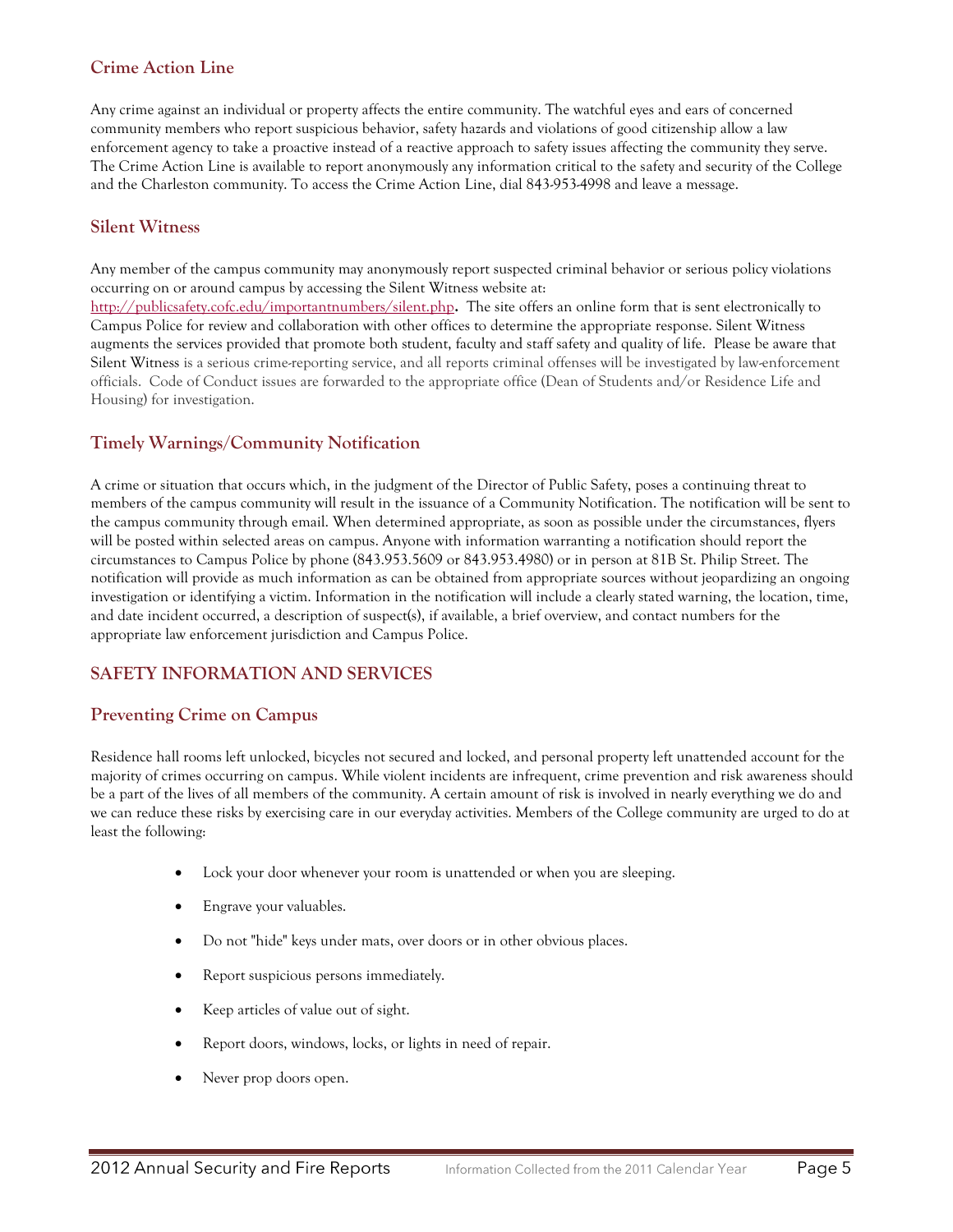- Don't lend your key to others.
- Avoid working alone or studying alone in a building late at night.
- Do not walk alone where it is dark outside. Always try to be accompanied by one or more individuals.

# **Building Security**

The College of Charleston is located in an urban setting. Our campus is historically significant and host to numerous visitors who come to enjoy the beauty and architecture. As a state institution, the general public has access to most of our facilities during the hours that buildings are open (6:00 a.m. to 11:00 p.m., Monday through Friday; Saturday and Sunday by special request). Buildings are secured by Campus Police officers at 11:00 p.m. Buildings during summer are open to reflect operational needs (ex., Maymester and summer school, summer conference housing for specialty groups). Campus Police Officers conduct frequent checks of building interiors daily. Access after buildings are secured can be obtained by special permission from the faculty or, in case of emergency, by Campus Police. Building security/safety tips are posted in buildings campus-wide.

Campus state security officers are assigned within the residence halls between the hours of 11:00 p.m. and 7:00 a.m., seven days a week. Access to residence halls is restricted to residents and their guests. Approximately 3,400 students live within campus-owned facilities. The remainder of enrolled students (approximately 6,700) live in off campus, private residences under the patrol jurisdiction of law enforcement agencies relative to that area.

Numerous security cameras are strategically placed within major residence hall facilities and around campus (e.g. stairwells, lobbies, laundry areas, on buildings, on poles).

Before the beginning of the academic year, Residence Life and Housing live-in staff receive extensive training on policies, security, campus-based programs, and intervention resources available to the campus community. Training for front-line staff is ongoing. Hall directors and area coordinators serve on-call rotation.

Maintenance workers who work specifically for assigned residence areas have an office within that area. These workers are full-time employees and respond to specific work orders initiated by students. While all new employees will be subject to a background check, personnel working in our Residence Life and Housing area will be required to go through a more extensive background check. (See the College's background checks policy, Policy 9.2.1 at [http://policy.cofc.edu/policy.php#hr\)](http://policy.cofc.edu/policy.php#hr).

Security review of buildings and security maintenance updates are ongoing. Inspections are conducted and security plans initiated by appropriate staff in Residence Life and Housing and the Department of Public Safety.

# **Sex Offender Registry**

In accordance with South Carolina law the South Carolina Law Enforcement Division (SLED) maintains the state-wide sex offender registry. This registry allows for a search of sex offenders by name, city, county or zip code and, under College Report, provides information on any known sex offender registered as a student attending a college within South Carolina. To access the sex offender registry or to find out more information pertaining to the registry, go t[o www.sled.sc.gov](http://www.sled.sc.gov/) or visit Campus Police at 81B St. Philip Street. [http://services.sled.sc.gov/sor/Report.aspx o](http://services.sled.sc.gov/sor/Report.aspx)ffers on-line reports for colleges within the state of South Carolina. Under South Carolina law, students who are on the sex offender registry cannot reside in our residence halls.

# **Campus Police Records Unit: (Crime log)**

The Campus Police Records Unit serves as archivist for all incident reports filed within the jurisdiction of Campus Police. A request for an incident/accident report should be made to the Records Clerk located at Campus Police Headquarters. Requests may be submitted from 7 am – 3 pm, Monday through Friday. Processing of reports once a request has been submitted takes approximately three business days. A daily log which is a listing of all crimes reported to Campus Police is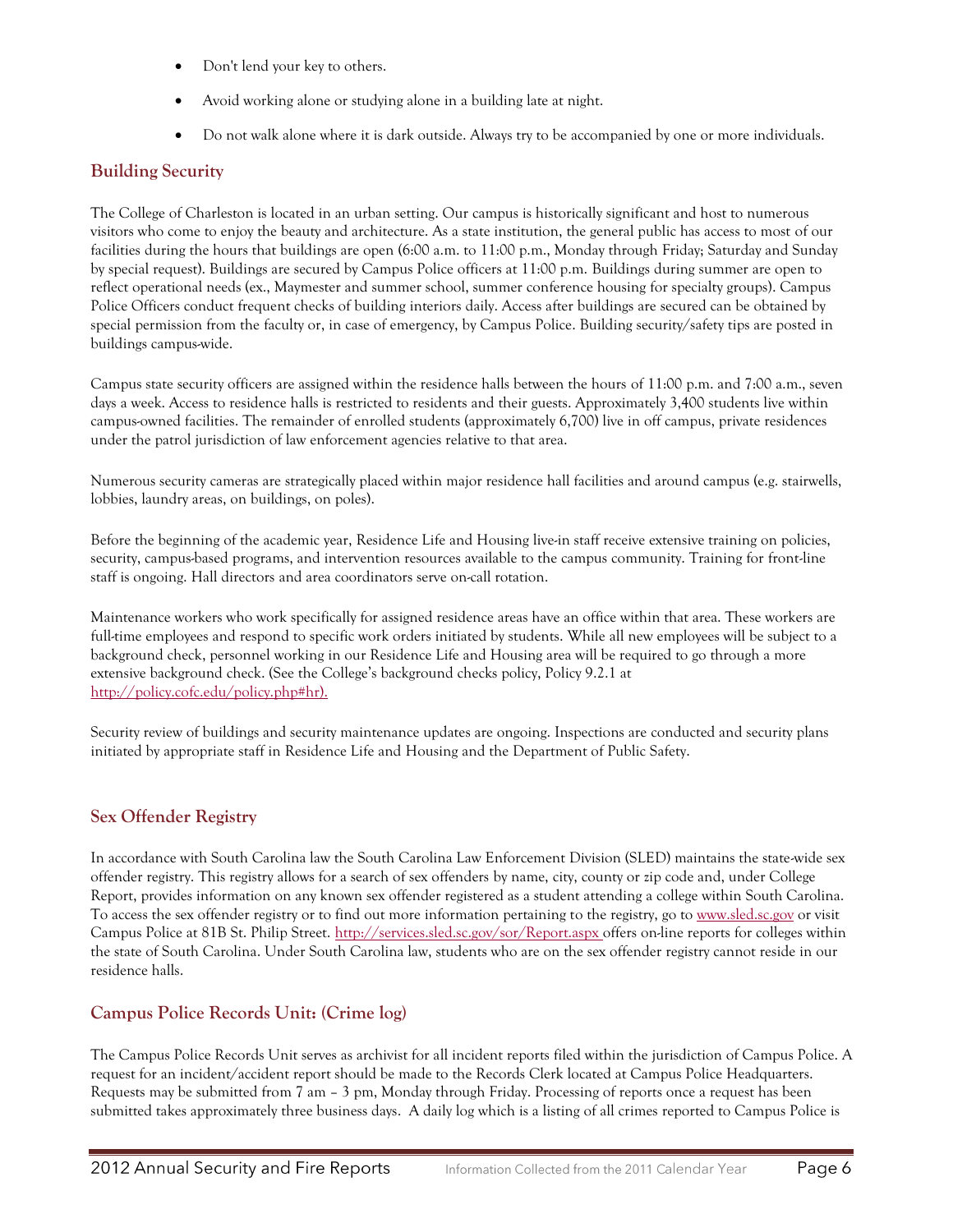available for public viewing. Update of the log is completed within two business days of the filing of an initial report except where disclosure of such information is prohibited by law; such disclosure would jeopardize the confidentiality of the victim; and/or release of such information would jeopardize any component of an ongoing criminal investigation.

## **Campus Police Services and Programs**

The following services are offered by Campus Police: Fingerprinting, Project Identification for Property, Computer Registration, Lost and Found, Bicycle Registration, Residence Hall Safety Meetings, Whistle Defense Program, Rape Aggression Defense (R.A.D.) Classes, Monthly Building and Lighting Checks and Security Surveys. Please contact 843.953.4980 for further information.

# **Rape Aggression Defense Training**

Certified Rape Aggression Defense (R.A.D.) instructors offer a twelve-hour course in self-defense for women. The course focus is to enable women to learn a set of cognitive and physical skills that can help them reduce their risk of victimization. Offering basic education in confrontational principles and personal defense, the program progresses through the stages of awareness, risk reduction and avoidance and provides basic physical defense techniques. R.A.D. empowers participants and helps them realize that training, responsible decision-making, and development of physical power, are tools that build confidence and critical self-awareness. For information on upcoming RAD class course dates, please check the web address [www.cofc.edu/publicsafety/helpfulinfo/RAD.php](http://www.cofc.edu/publicsafety/helpfulinfo/RAD.php) or contact 843.953.4980.

## **Campus Safety Escort Program**

We encourage all members of the campus community to use common sense and practice good personal safety techniques at all times. Students and employees alike are encouraged to walk in pairs and groups especially during the hours of darkness. However, when this is not possible, please use the campus escort service. Available 24-hours a day, 7-days a week, this oncampus service is intended for those who need a security escort to/from class, residence hall or parking lots/facilities. To access the program call 843.953.5609 and provide the following information to the dispatcher:

- your name,
- phone number
- current location,
- where you wish to go, and
- a physical description of yourself. (Please remain in your car or wait in the building lobby until a Campus Police representative arrives.)

This program, staffed by our on-patrol officers, serves a community of over 10,000. Calls for escort service are dispatched immediately. However, a significant delay in response time may be due to a high volume use of the program. If this occurs, please place your call again.

# **Emergency Call Boxes**

Security on the College campus has been enhanced through the installation of emergency call boxes. To date, there are over forty emergency call boxes in various locations to provide immediate interaction and assistance. Remote activation devices for individuals with special needs may be obtained through Campus Police at 81-B St. Philip Street. To activate the call box:

Push in the call button and release. (An automated emergency alert is directed to the Public Safety dispatcher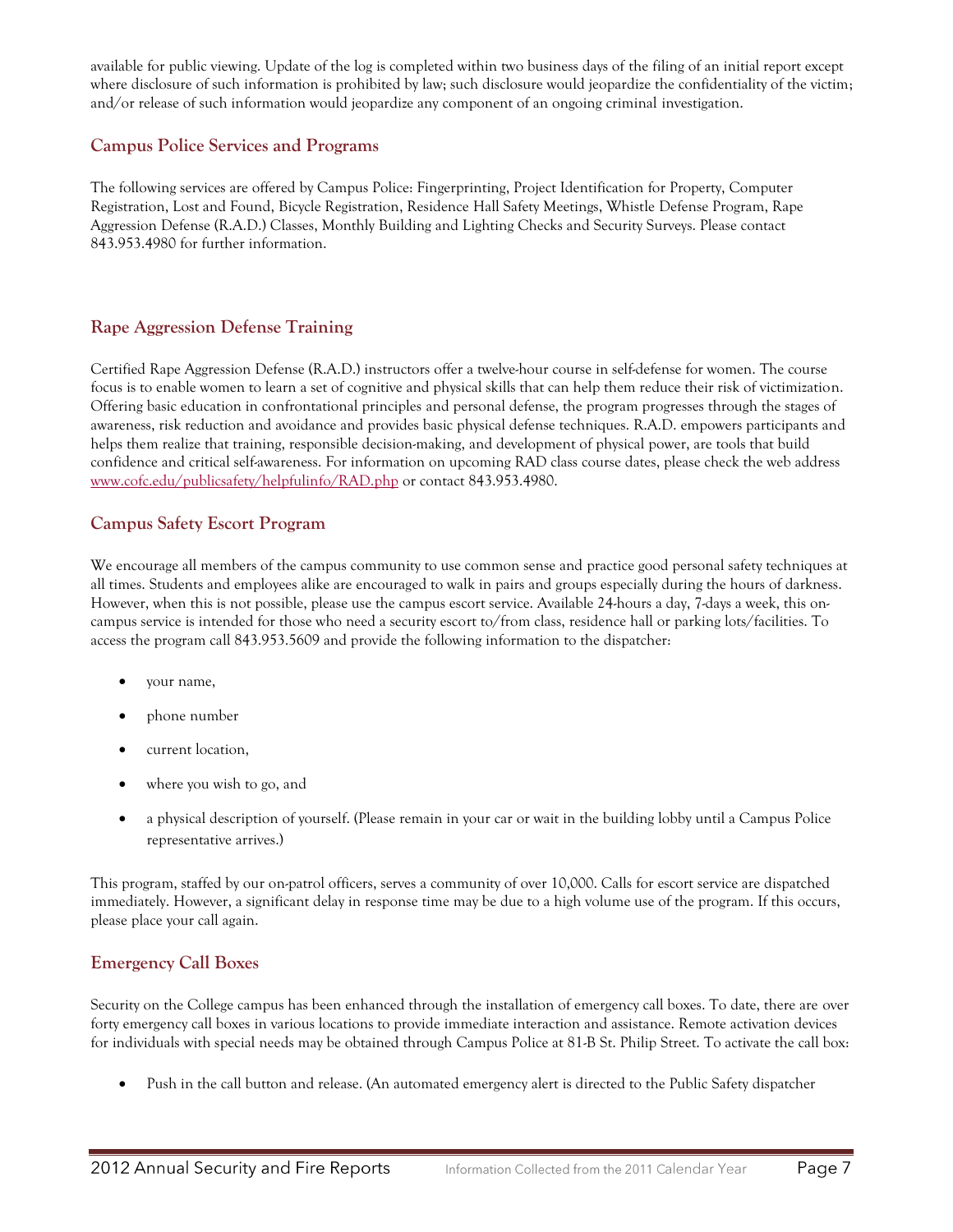indicating the exact location of the box. Public Safety officers will be sent to that location immediately).

- The dispatcher will contact the caller.
- To talk with the dispatcher hold button down.
- Release call button to listen.

# **Missing Student**

Pursuant to the provisions of the Higher Education Opportunity Act (Title 20 U.S.C. 1092(j)) the College initiated its missing person notification procedures in the event a student has been determined by Campus Police to be missing for a period of 24 hours or longer.

At the beginning of each academic year, the Office of Residence Life and Housing provides students living in residence halls the option to identify an individual to be contacted by the College in the event that they have been determined missing for a period of more than 24 hours. The information provided by the students is to be used only by authorized campus officials and law enforcement officers. For students under eighteen years of age and not an emancipated individual, the College is required to notify a custodial parent or guardian not later than 24 hours after the time that the student is determined to be missing. The College will inform each residential student that the College will notify the appropriate law enforcement agencies not later than 24 hours after the time that the student is determined missing by Campus Police.

Residence Life and Housing staff will contact the Campus Police immediately upon any reasonable suspicion that a residential student is missing. All other members of the College community shall report to Campus Police any student who is missing under circumstances that reasonably appear to be unusual, serious, or troubling.

Campus Police will conduct investigations of missing residential students and may contact other law enforcement authorities as may be appropriate under the circumstances.

If a residential student is deemed to be missing for more than 24 hours by Campus Police, notification will be made to the Executive Vice President for Student Affairs that the student has been missing for more than 24 hours. Notification of the confidential contact will be made as rapidly as possible. For those students under 18 years of age and not emancipated, the custodial parent or legal guardian will be contacted. In addition to making the notifications, Campus Police may also contact such other law enforcement authorities as may be appropriate under the circumstances, provided that it must contact local, state, and/or federal authorities and the National Crime Information Center of the Department of Justice in the event that the residential student is under the age of 21. In any case where there is an indication of a forcible abduction or other crime against the student or the missing residential student has not designated a confidential contact, Campus Police will make immediate referral to one or more appropriate law enforcement authorities.

The College's Missing Student Policy (Policy 12.2.2) can be found at <http://policy.cofc.edu/policy.php#student>

# **SAFETY INITIATIVES AND PROGRAMS**

## **Cougar Alert Emergency System**

Cougar alert is an emergency communication system that sends notification before, during and after an emergency to the entire campus community (students, faculty and staff). With this system, the College is able to communicate in many modes, including voice messages to home, work and cell phones; text messages to cell phones, PDAs and other devices; written messages to e-mail accounts; and messages to teletypewriters and telecommunication devices (TTY/TDD) for the hearing impaired. In combination with our existing communications methods and emergency response plans, this notification system significantly enhances the College's ability to maintain a learning environment in which students are safe, secure and comfortable. Please visit<http://emergency.cofc.edu/cougaralert/index.php> for more information on the Cougar Alert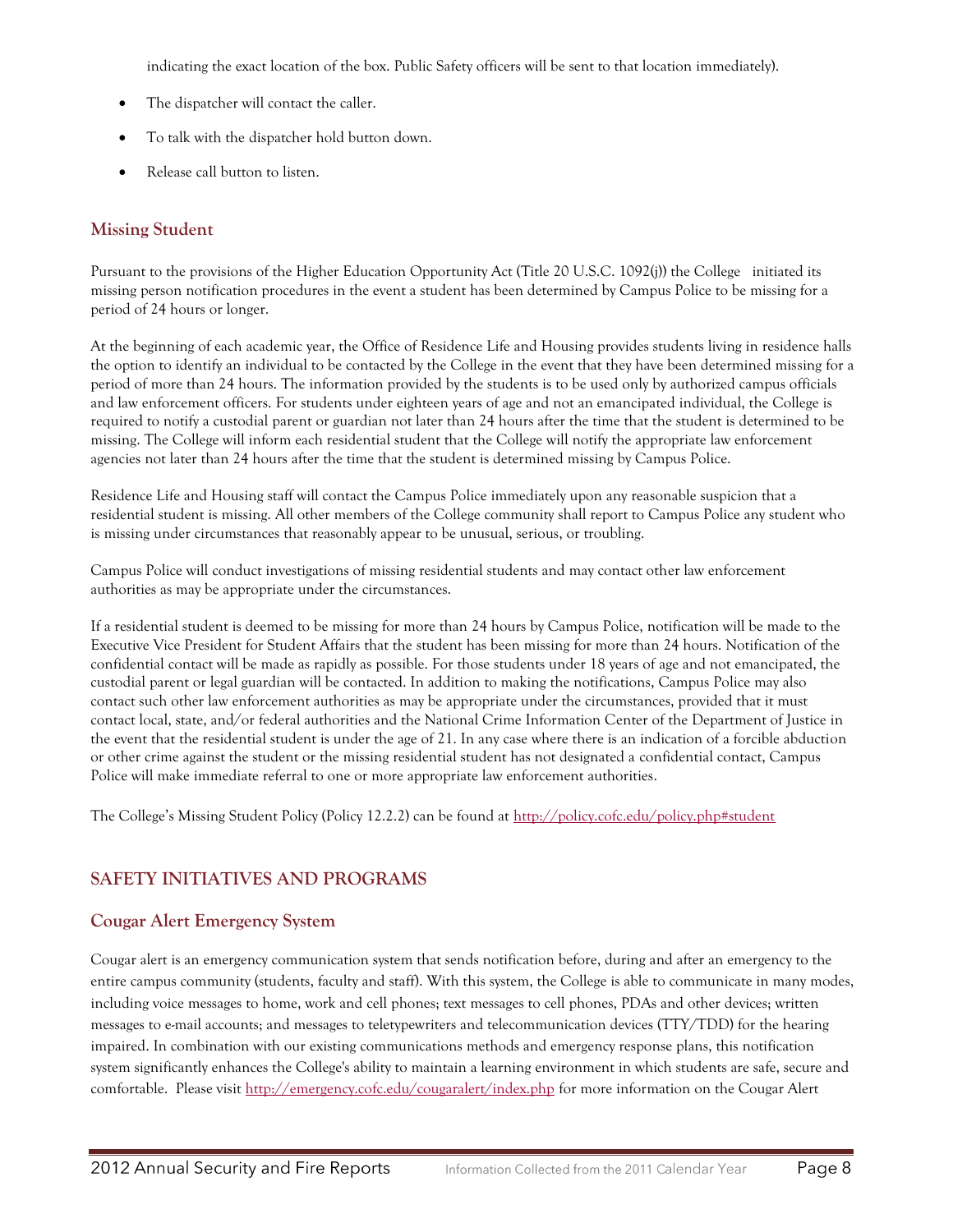#### System.

If a major emergency occurs, the College will activate the Emergency Management Team, Director of Emergency Management, Director of Physical Plant, Vice Chair; An Associate Provost, or designee of the Provost; Vice President for Fiscal Services; Dean of Students; Dean of Residence Life and Housing; Senior Director of Media Relations; Director of Business and Auxiliary Services; Director of Environmental Health and Safety; Director of Fire & EMS; Director of Student Health Services, Director of Human Resources; Director of IT Programming/Network Services; and Director of Procurement and Supply Services) which will provide up-to-date information to campus and aid in short-term and long-term decision making. Cougar Alert will be initiated without delay as is reasonably possible and without compromising efforts to assist victims or contain, respond to, or mitigate the emergency, at the order of the Executive Vice President for Marketing and Communications, the Assistant Vice President and Chief of Police and/or the President of the College of Charleston. Alerts are used only in the case of a campus emergency that include, but are not limited to:

- bomb threats or other imminent threats of violence
- fires, hazardous spills or gas leaks affecting the entire campus
- building evacuations and lockdown affecting the entire campus
- biological or pandemic emergency notification
- natural disasters
- power outages or utility failures resulting in an imminent threat
- campus closure due to weather or declared civil emergency

Once the determination of an emergency on campus is made by Public Safety representatives, Media Relations sends out the appropriate message on the Cougar Alert system (via phone and email) and posts the information at [http://emergency.cofc.edu/index.php.](http://emergency.cofc.edu/index.php) Information may also be obtained from the emergency information hotline, 843.725.7246.

Tests of the Cougar Alert System were conducted in 2011 on March  $17<sup>th</sup>$  and April 26<sup>th</sup>. All tests had prior notifications in order to encourage the campus community to update contact information. A review of the data from the tests was presented at meetings of the Emergency Management Team offering opportunity to make changes and fine tune the system.

# **Evacuation Procedures**

Our emergency information page located at [http://emergency.cofc.edu/index.php.](http://emergency.cofc.edu/index.php) provides information relevant to fires, building evacuation procedures, suspicious packages, bomb threats, suspicious behavior/persons of concern, and active shooters. For a full disclosure of our evacuation procedures for hazardous weather, please visit our residence hall website at [http://reslife.cofc.edu/?page=weather.](http://reslife.cofc.edu/?page=weather) Training of Public Safety personnel and drills relevant to emergencies on campus are ongoing. Emergency evacuation of our residence halls are conducted throughout the year.

# **Shelter-in-Place Procedures**

If an incident occurs and the buildings or areas around you become unstable, or if the air outdoors becomes dangerous due to toxic or irritating substances, it is usually safer to stay indoors, because leaving the area may expose you to that danger. Thus, to "shelter-in-place" means to make a shelter of the building that you are in, and with a few adjustments this location can be made even safer and more comfortable until it is safe to go outside.

## Basic "Shelter-in-Place" Guidance

If an incident occurs and the building you are in is not damaged, stay inside the building in an interior room until you are told it is safe to come out. If your building is damaged, take your personal belongings (purse, wallet, Cougar card, etc.) and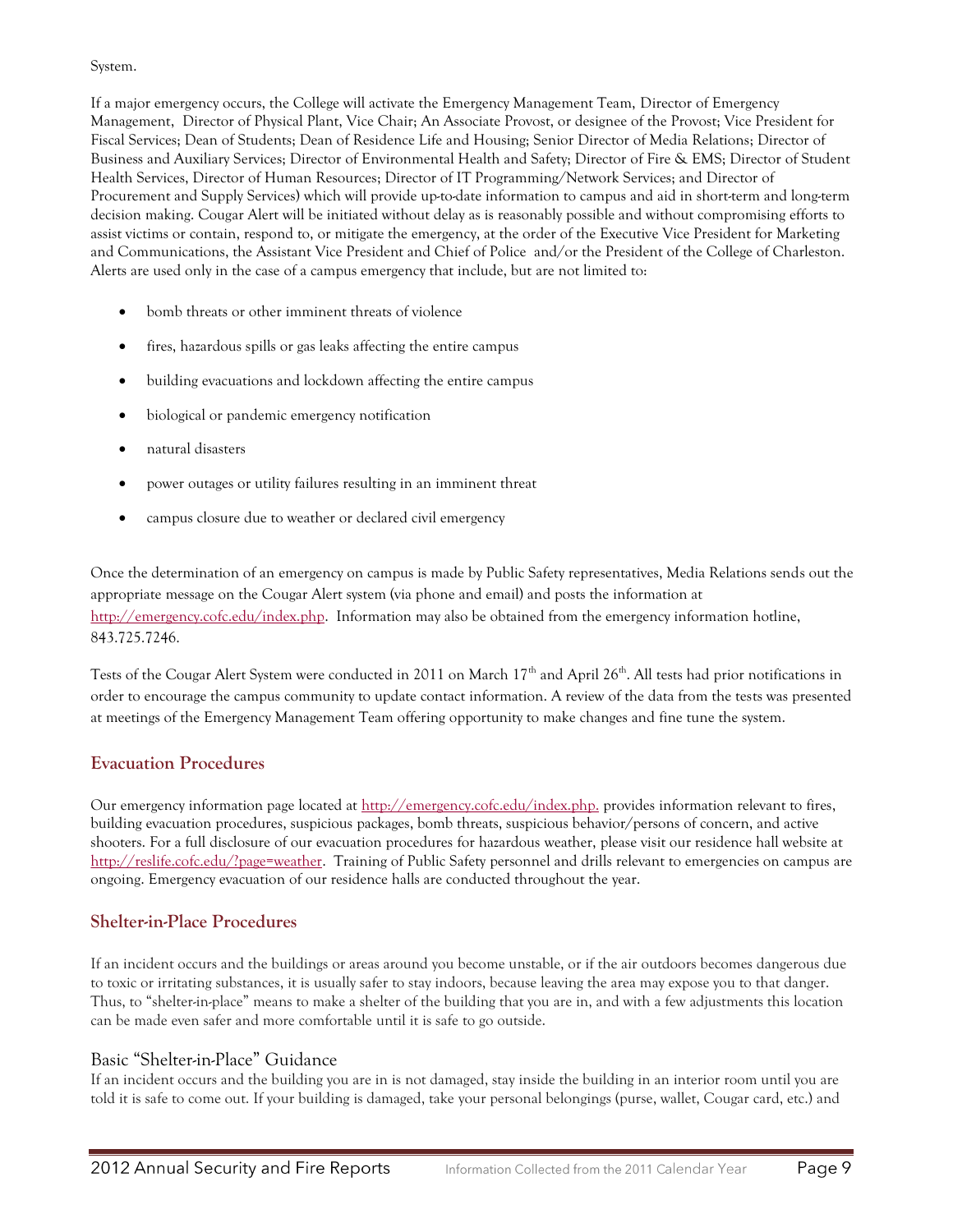follow the evacuation procedures for your building (close your door, proceed to the nearest exit, and use the stairs instead of the elevators). Once you have evacuated, seek shelter at the nearest College building quickly. If police or fire department personnel are on the scene, follow their directions.

# How You Will Know to "Shelter-in-Place"

A shelter-in-place notification may come from several sources, including College of Charleston Department of Public Safety, Emergency Management Team, Housing Staff members, other College employees, CPD or NCPD, or other authorities utilizing the College's emergency communications tools.

### How to "Shelter–in-Place"

No matter where you are, the basic steps of shelter-in-place will generally remain the same. Should the need ever arise, follow these steps, unless instructed otherwise by local emergency personnel:

1. If you are inside, stay where you are. Collect any emergency shelter-in-place supplies and a telephone to be used in case of emergency. If you are outdoors, proceed into the closest building quickly or follow instructions from emergency personnel on the scene.

### 2. Locate a room to shelter inside. It should be:

- An interior room:
- Above ground level; and
- Without windows or with the least number of windows.

If there is a large group of people inside a particular building, several rooms maybe necessary.

3. Shut and lock all windows (tighter seal) and close exterior doors.

4. Turn off air conditioners, heaters, and fans.

5. Close vents to ventilation systems as you are able. (College staff will turn off the ventilation as quickly as possible.)

6. Make a list of the people with you and ask someone (Housing Staff, faculty, or other staff) to call the list in to Public Safety so they know where you are sheltering. If only students are present, one of the students should call in the list.

7. Turn on a radio or TV and listen for further instructions.

8. Make yourself comfortable.

# **Students of Concern Committee (SOC) and Faculty Assisting Students in Trouble (F.A.S.T.)**

These intervention programs bring to the attention of qualified administrators specific issues that appear to pose a risk to the academic mission of an individual or the campus community. Each situation/individual's circumstances are thoroughly reviewed and addressed through appropriate intervention resources, or through policies that protect the welfare of both the individual and the campus community.

## **Peer Assistance Leaders (PAL)**

This student patrol program brings together students from the College of Charleston, Charleston Southern University, and the Citadel to work conjointly with City of Charleston Police Department in order to promote greater student safety and to avoid risky situations that could result in criminal victimization. Student patrols demonstrate the ongoing partnership between the City of Charleston and the College in promoting student safety. For more information go to http://studentaffairs.cofc.edu/outreach/pal.html.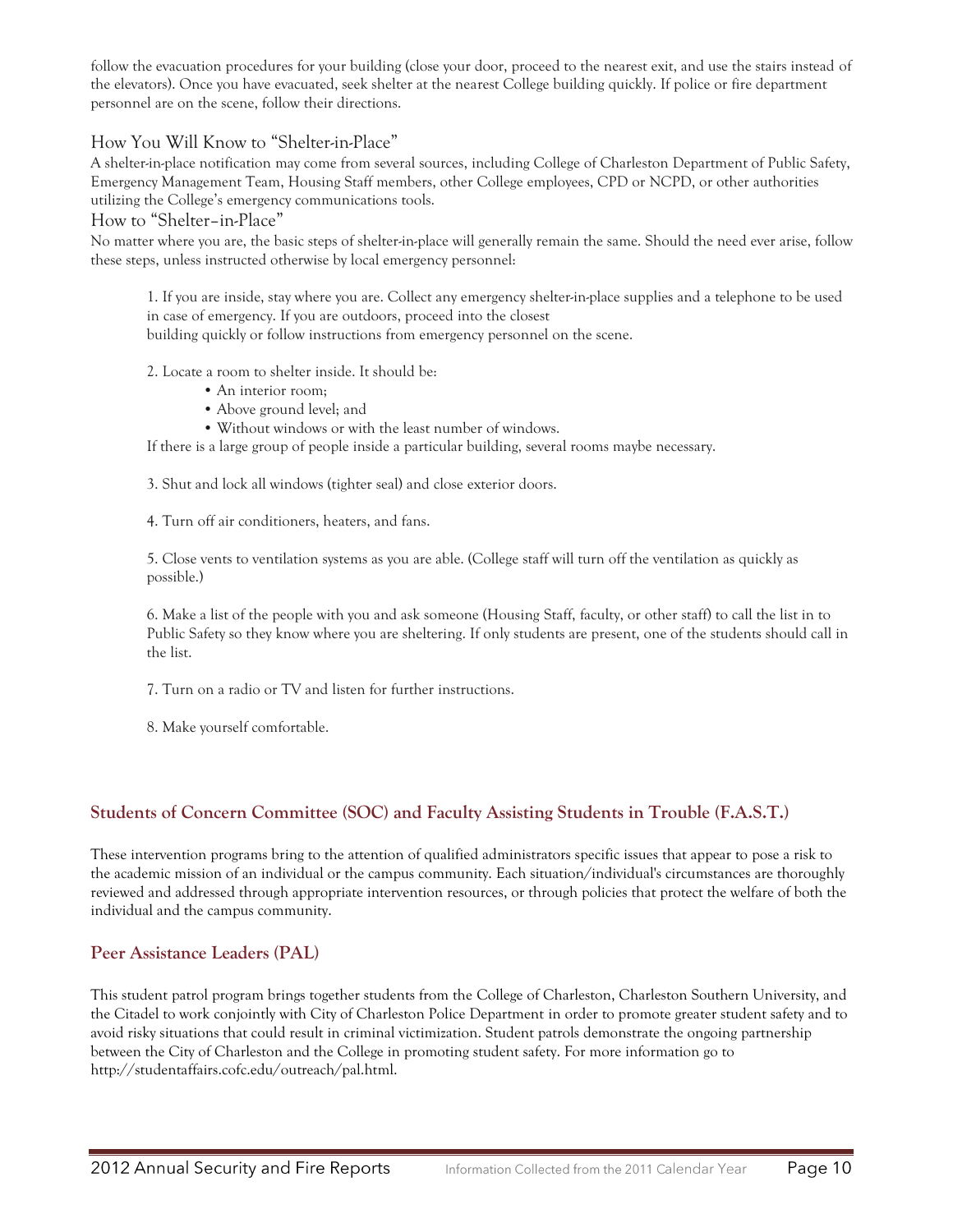# **Annual Programming**

Orientation question and answer sessions focus on providing information regarding crimes against the college-age population that include sexual assault. Additionally, these sessions offer risk reduction techniques to help reduce one's vulnerability to crime and highlight the campus resources in place to work with any student who may become a victim of a crime. Two specially designed videos specifically on student safety and the resources of Campus Police and the Office of Victim Services were e-mailed to each student prior to their arrival on campus for New Student Orientation.

*First Book*, an on-line publication, features a "staying safe" section that reinforces information presented during orientation sessions. Numerous hard copy publications such as *Guide to Safer Living* and specialty brochures on various personal safety concerns are available for both parents and students. *New Student Day* and the *Street Fair* during orientation for parents and students offer a variety of information on safety and resources. Orientation sessions for all new permanent and adjunct faculty and employees provide comprehensive information on safety initiatives and resources, and information on available intervention and assistance programs.

Specialized events during Welcome Week focus on providing comprehensive safety information. Our sexual assault awareness campaign called S.A.F.E.R. (Sexual Assault Facts and Emergency Resources) offers tips, resource information, highlights our sexual misconduct policy and includes sexual assault programming. Over 4,000 S.A.F.E.R. packets are distributed to include individual packets placed on the bed of each residence hall student before check. Print media on sexual assault and consent as well as other topical safety issues are distributed and posted throughout campus and in residence halls.

Topical initiatives highlighting high-risk times throughout the semester (ex., Halloween, Spring Break, Valentine's Day) are all annual events. The Vagina Monologues is part of the outreach efforts focused on sexual violence. Residence hall security sessions are conducted throughout the academic year to provide relevant security procedures and personal safety information to those living within the residence halls and houses.

Victim Services, Campus Police, Counseling and Substance Abuse Services, Health Education, and Residence Life and Housing offer a variety of programming, classroom presentations, training, community-events participation, email outreach, and public awareness campaign efforts on an ongoing basis. These efforts promote our individual and collective role in achieving personal and community safety.

# **Cougar Shuttle**

The College of Charleston Cougar Shuttle service operates seven nights a week from 11:00 p.m. until 3:00 a.m. during the spring and fall semesters. Cougar Shuttle is free to all students who show a current Cougar Card. Students choosing to use the Cougar Shuttle should call 888.960.2227 to be picked up and transported to a destination anywhere on the Charleston peninsula. For more information, contact 843.953.3390.

# **ON AND OFF SITE RESPONSIBILITY**

## **Adjudication of Violations on Campus and Within the Community**

Students may be held accountable to both outside authorities and the College for acts that constitute violations of law and of the Honor Code, Student Code of Conduct, Alcohol Policy, or Drug Policy. Radio contact, joint patrols, and a strong partnership with local law enforcement by our campus police allow for greater awareness of incidents occurring off campus and those involved/responsible. Disciplinary proceedings initiated through the College may proceed even if criminal proceedings are pending and will not be subject to challenge on the basis that criminal charges involving the same incident have been dismissed or reduced.

Procedures for the reporting and resolution of alleged violations of our Honor Code, Code of Conduct and Alcohol/Drug Policy are outlined in our Student Handbook available at the following web address: [http://studentaffairs.cofc.edu/annual](http://studentaffairs.cofc.edu/annual-security/on-and-off-campus-violations.php)[security/on-and-off-campus-violations.php](http://studentaffairs.cofc.edu/annual-security/on-and-off-campus-violations.php)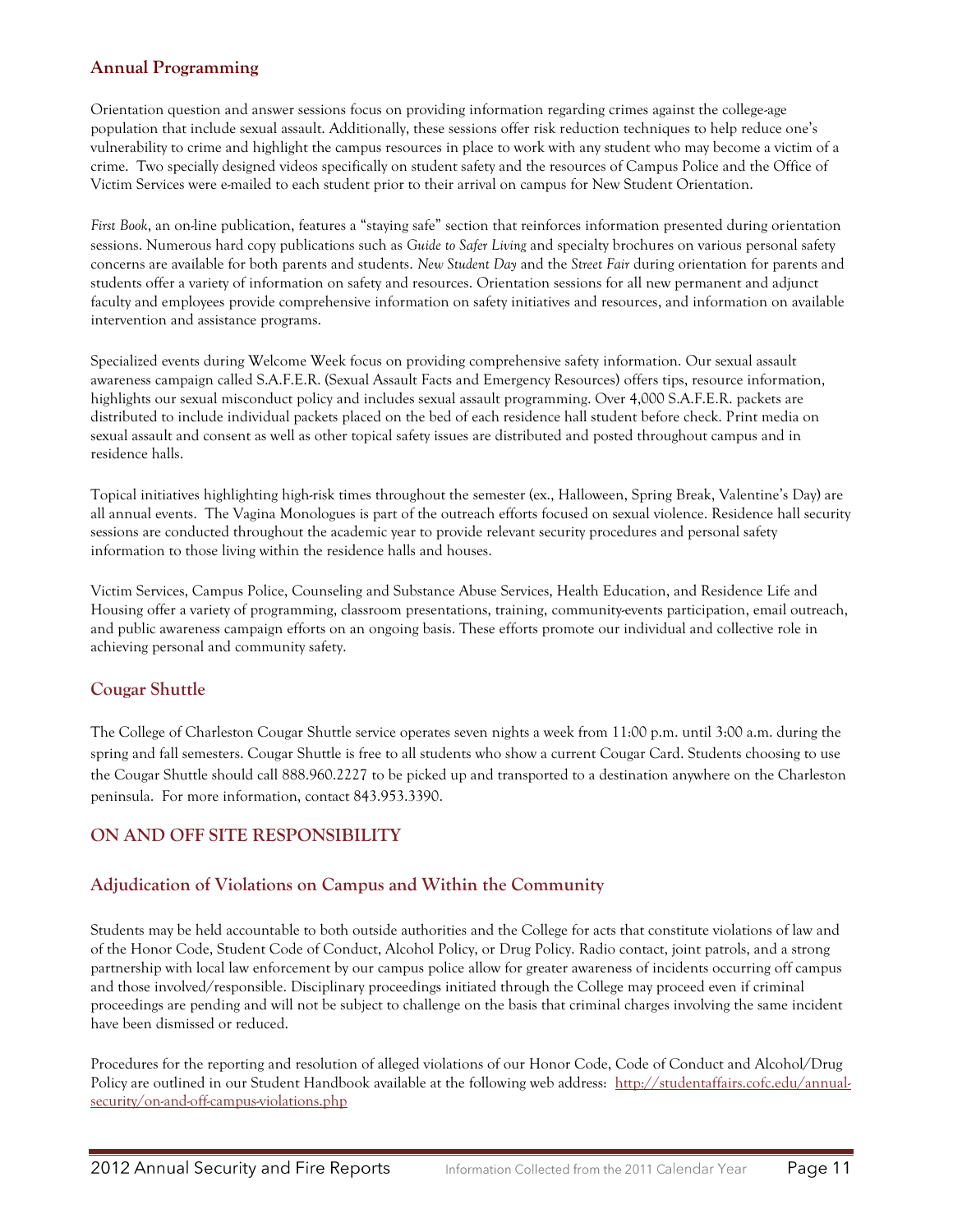The College of Charleston does not have any officially recognized student organizations that have housing facilities offcampus. There are, however, fraternity and sorority houses within the immediate area of campus that are privately-owned houses. Typically, Campus Police officers are the initial responders to a call from one of these locations. However, City of Charleston Police Department may be called directly for an incident and/or respond in conjunction with Campus Police. Organizations sponsoring off campus events must do so under guidelines outlined in *The Compass: A Guide for Student Organizations* and in compliance with our *Code of Conduct.* 

# **SEXUAL ASSAULT**

**Links to Information on this page:** 

- **[General Information](http://studentaffairs.cofc.edu/general_info/annual_security/sexual_assault.html#general)**
- **[Sexual Misconduct Policy](http://studentaffairs.cofc.edu/general_info/annual_security/sexual_assault.html#misconduct)**
- **[Disciplinary Action](http://studentaffairs.cofc.edu/general_info/annual_security/sexual_assault.html#disciplinary)**

# **General Information**

While we strongly encourage victims of sexual assault to report the crime, the choice to file a police report rests with a victim. Filing a police report in conjunction with the collection of evidence through a forensic medical exam (rape kit) provides critical information in support of a victim if he/she makes the choice to pursue prosecution. The information below offers a general overview of what occurs when filing a police report, what's involved in anonymous reporting, and highlights the comprehensive victim assistance provided by our Office of Victim Services. No matter where the victimization may occur or whether one chooses to file a police report or not, victim assistance is available to students. Visit the Office of Victim Services Office website for detailed information on sexual assault at www.VictimServices.CofC.edu.

A forensic medical examination (rape kit) is an essential tool if you are undecided and/or anticipate any possibility of pursuing prosecution. This exam must be conducted within 120 hours of the incident. It is important to note that the victim is a primary component of the evidence and should avoid douching, showering, changing clothes, brushing teeth, or drinking. The rape kit is used to collect evidence and treats possible injuries/sexually transmitted diseases. Whether a victim has made the decision to prosecute or not, the rape protocol examination/rape kit is your opportunity to obtain any possible evidence necessary to support your case should you choose to handle this through the criminal justice process. The rape kit/rape protocol exam, is conducted at a special clinic or hospital by specialized Sexual Assault Nurse Examiners (SANE). For students living in the Tri-County area, the forensic medical exam is conducted through MUSC hospital.

**To file an incident report for a sexual assault that occurs on College of Charleston property contact Public Safety.** Under the provisions of the *Jessica Horton Act* (S.C. Code Ann. §59-154-10), the chief of the campus police of an institution of higher learning, or his designee, immediately shall notify the State Law Enforcement Division if there is a death resulting from an incident occurring on the property of the institution or if the officer or another official of the institution is in receipt of a report alleging that an act of criminal sexual conduct has occurred on the property of the institution. "Property of the institution" means a building or property: (a) owned or controlled by an institution within the same reasonably contiguous geographic area and used by the institution in direct support of, or in a manner related to, the institution's educational purposes; (b) owned or controlled by a student organization recognized by the institution including, but not limited to, fraternity, sorority, and cooperative houses; or (c) controlled by the institution but owned by a third party.

Upon notification, the State Law Enforcement Division shall participate in a joint investigation of the death or alleged act of criminal sexual conduct. In the case of a death, the State Law Enforcement Division shall lead the investigation. In the case of an alleged act of criminal sexual conduct, the campus police shall lead the investigation. The campus police and other employees of the institution of higher learning shall cooperate with an investigation conducted by the State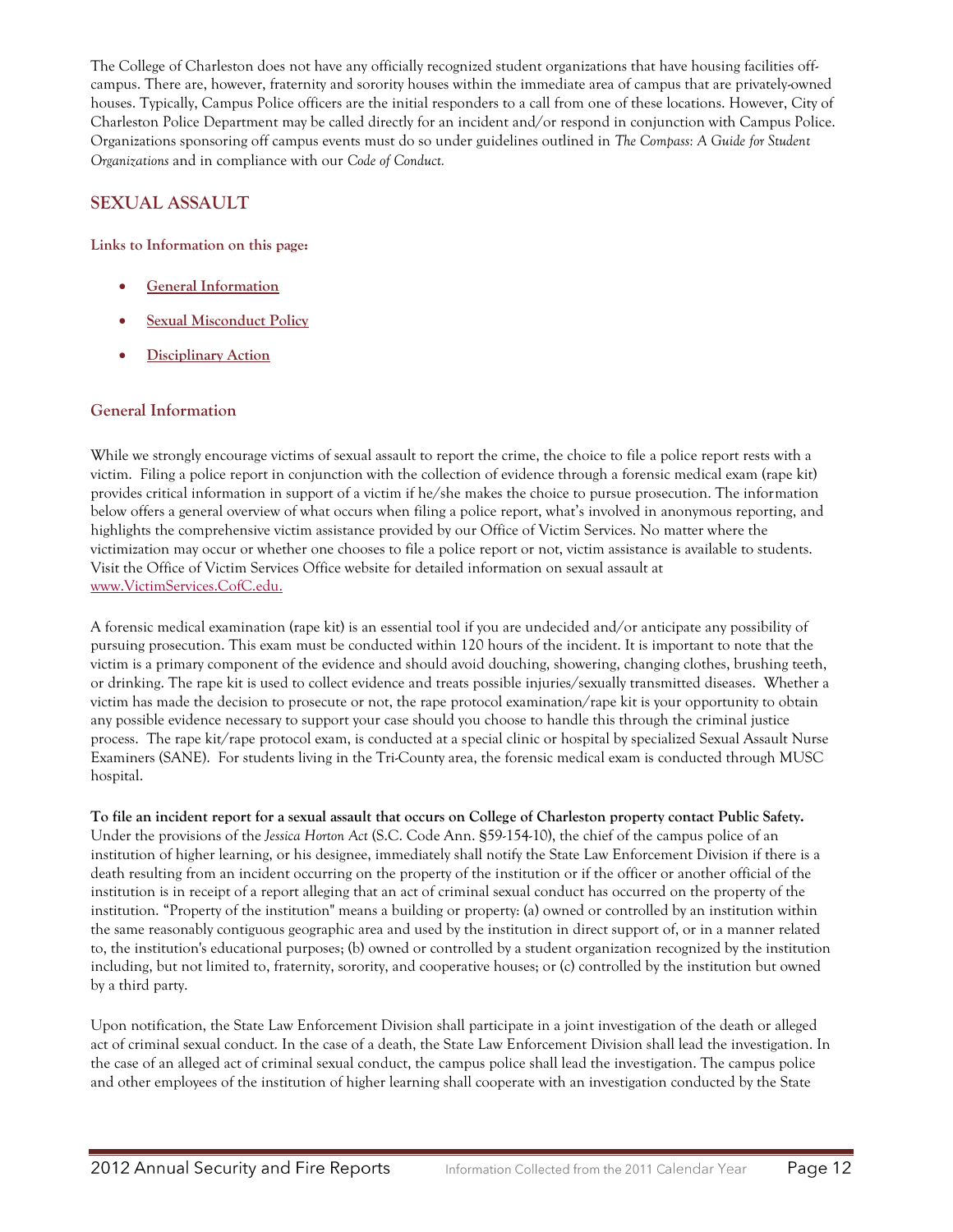Law Enforcement Division.

**Anonymous Reporting - The availability of the forensic medical exam (rape kit) at no cost without reporting the assault to law enforcement (must be 18 and older):** Under South Carolina law victims of sexual assault in the State of South Carolina are entitled to a forensic examination (rape kit) whether or not the victim chooses to cooperate with law enforcement and criminal investigation. The State Office of Victim Assistance (SOVA) is the sole reimbursement provider for forensic examinations in South Carolina. If you are sexually assaulted, but do not choose to call law enforcement, for whatever reason, you can still have forensic evidence collected and stored in case you change your mind and choose to proceed with criminal investigation and prosecution at a later date. Health Care Providers specifically designated to perform the forensic exam will bill SOVA directly for the charges for lab work, treatment for venereal diseases, emergency room fees, SANE fee, physician's fee, etc. Any fees beyond the actual collection of any evidence during a forensic examination will be the responsibility of the victim, but payment options with the medical provider are usually an option. This law gives more flexibility to the system, and allows for a choice to be made on reporting and prosecution after the initial trauma has occurred. For more information on anonymous reporting and compensation, please call SOVA at 803.734.1900 or visit their website a[t www.sova.sc.gov/training.html](http://www.sova.sc.gov/training.html) (relevant information on the right hand column last entry).

Whether you choose to file a police report, choose anonymous reporting, or choose not to report, please get help. It is still important to have a medical exam to treat any possible injuries and test for sexually transmitted diseases. Further, there is a wealth of services relevant to your classes, class responsibilities and schedule, living arrangements, etc., all available through the Office of Victim Services of the College of Charleston no matter what you choose to do – Rooms 102 and 202 within the 67 George Street building.

**If a sexual assault occurs off campus**, the proper jurisdiction should be notified immediately to report the crime. Please familiarize yourself with the numbers for emergency assistance (EMS, police) in your area. A listing of Tri-county law enforcement jurisdiction telephone numbers, appropriate campus/community resources, and relevant web-listings are provided under the heading titled, **Resources**. Even though the incident occurs off campus, specialists available in the Office of Victim Services are available to meet with the student and provide intervention to deal with any of the fallout from the crime that may impact the student's class attendance, responsibilities, continued enrollment, or collegiate experience while a student at the College of Charleston.

It is customary protocol for area hospitals to call the appropriate law enforcement jurisdiction if a victim seeks medical attention for a sexual assault through an emergency room. Law enforcement response protocol is dictated by the responding agency's policies. The choice to file a report, however, rests with a victim.

**An incident reported directly to the Office of Victim Services by emergency page, referral or walk-in** will initiate a meeting with victim assistance specialists to explore assistance and resources available to the victim on campus, within the greater community or, when appropriate, within other law enforcement jurisdictions in-state or out of state. Specialists will work with the victim to initiate immediate intervention and direct assistance tailored to the specific needs of the victim. Victim assistance specialists are available to work with a student whether she/he chooses to file an official police report or not - no matter where the sexual assault occurred.

# **What Assistance is Available Through the Office of Victim Services?** [\(www.victimservices.](http://www.victimservices/)cofc.edu)

Services through the Office of Victim Services are available to any enrolled student no matter where a crime occurs - on or off campus – and no matter whether the student elects to file an official police report or not. Certified victim assistance specialists are available to address the non-counseling fallout from the crime, attend to ongoing distractions or interruptions that can occur if involved in any court process, and work to resolve any issues that arise related to the crime and its impact on the attendance and enrollment. Services are provided within a framework that is attentive, sensitive and knowledgeable.

With the consent and ongoing involvement of the student, victim assistance specialists are available to: explain the reporting process and assist the student, if he/she chooses, in filing a report with the appropriate law enforcement agency; assist in arranging meetings or initiate direct contact with individuals involved in on-campus disciplinary action and/or the criminal justice process; serve as the liaison for the student within the College community so that the victim's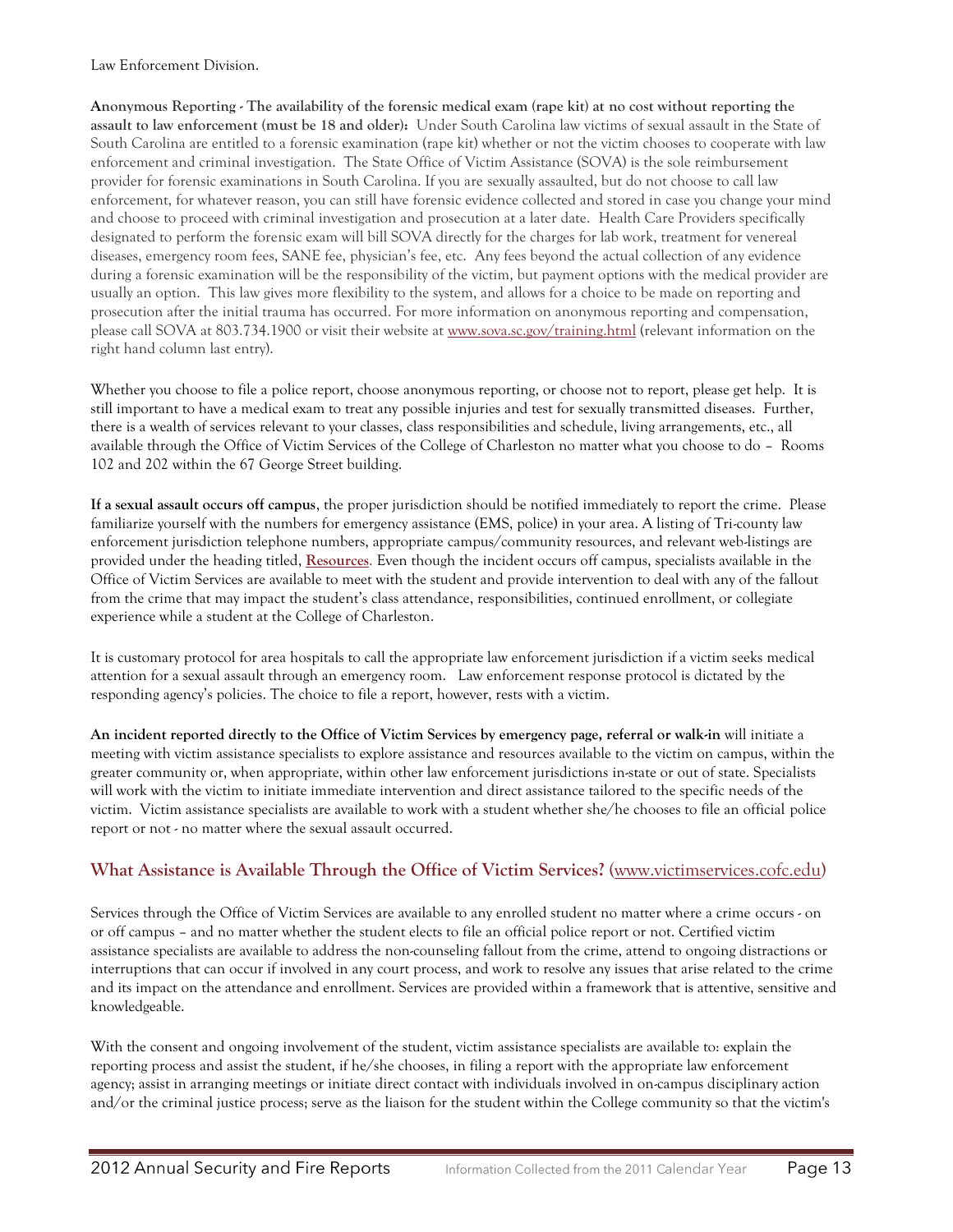dignity is maintained in all aspects of intervention and assistance and, as requested, to serve as liaison with individuals off campus; work with the student to reasonably accommodate possible disruption to the student's class attendance, class work, academic schedule, or initiating necessary changes that may result from the victimization; assist in locating appropriate on campus and community resources to meet the student's specific ongoing needs; work with appropriate personnel within the court system; and provide access to legal information. Assistance through the Office of Victim Services is designed to prevent revictimization and provides comprehensive victim assistance at one convenient location. Victim services specialists are accessible 24-hours a day to work with a student who needs immediate assistance for a victimization that has just occurred.

# **How Do I Reach the Office of Victim Services?**

**Non-emergency assistance** (the incident occurred days, a week, a month ago, requests for information, referrals or resources) may be arranged by calling 843.953.2273 during normal business hours. Please ask to speak with a victim assistance specialist.

**Get emergency assistance \* for an incident that happened within the past 120 hours** by calling the emergency response pager number at 843.724.3600. After the sound of the tone, enter the telephone number from which you are calling. A victim assistance specialist will return your call.

**\*Emergency assistance is not intended to replace emergency medical or law enforcement assistance. Life-threatening circumstances should be reported immediately by contacting 911 or appropriate emergency response agencies. On campus dial 843.953.5611 for Campus Police.**

# **Student Sexual Misconduct Policy**

This Policy may also be referred to as the College's *Sexual Assault Policy*, as required by S.C. Code Ann. §59-105-40.

### **1.0 INTRODUCTION**

### **1.1 Purpose of Policy**

The purpose of this Policy is to provide Students and other members of the College Community a description of how the College will respond when a Student is accused of Sexual Misconduct; the procedures that will be followed to investigate and determine culpability; the consequences of such misconduct and the sanctions that will be imposed if there is a finding of culpability; protections that will be afforded to the alleged victim and to the accused; and the relationship of this Policy with all other College policies dealing with a similar subject matter.

### **1.2 Policy Statement**

It is the Policy of the College of Charleston to respect the rights and the dignity of the individual. Sexual Misconduct, including sexual violence, violates this principle and will not be tolerated on College Property or in any Program or Activity conducted by the College. It is a violation of this Policy to discriminate, harass or abuse any Student or applicant for admission to the College based on gender, sexual orientation, gender identity or expression. The College is committed to taking immediate, equitable and effective steps to respond to Sexual Misconduct, to prevent its recurrence, and to address its effects.

### **1.3. Coverage**

This Policy applies to all Students of the College of Charleston and to applicants for admission to the College while such applicants are on College Property or are participating in a College Program of Activity.

### **1.4 Effect on other Policies**

This Policy is intended to and shall be read in a manner that is consistent with the College Policy entitled: **PROHIBITION OF DISCRIMINATION AND HARASSMENT, INCLUDING SEXUAL HARASSMENT AND ABUSE.**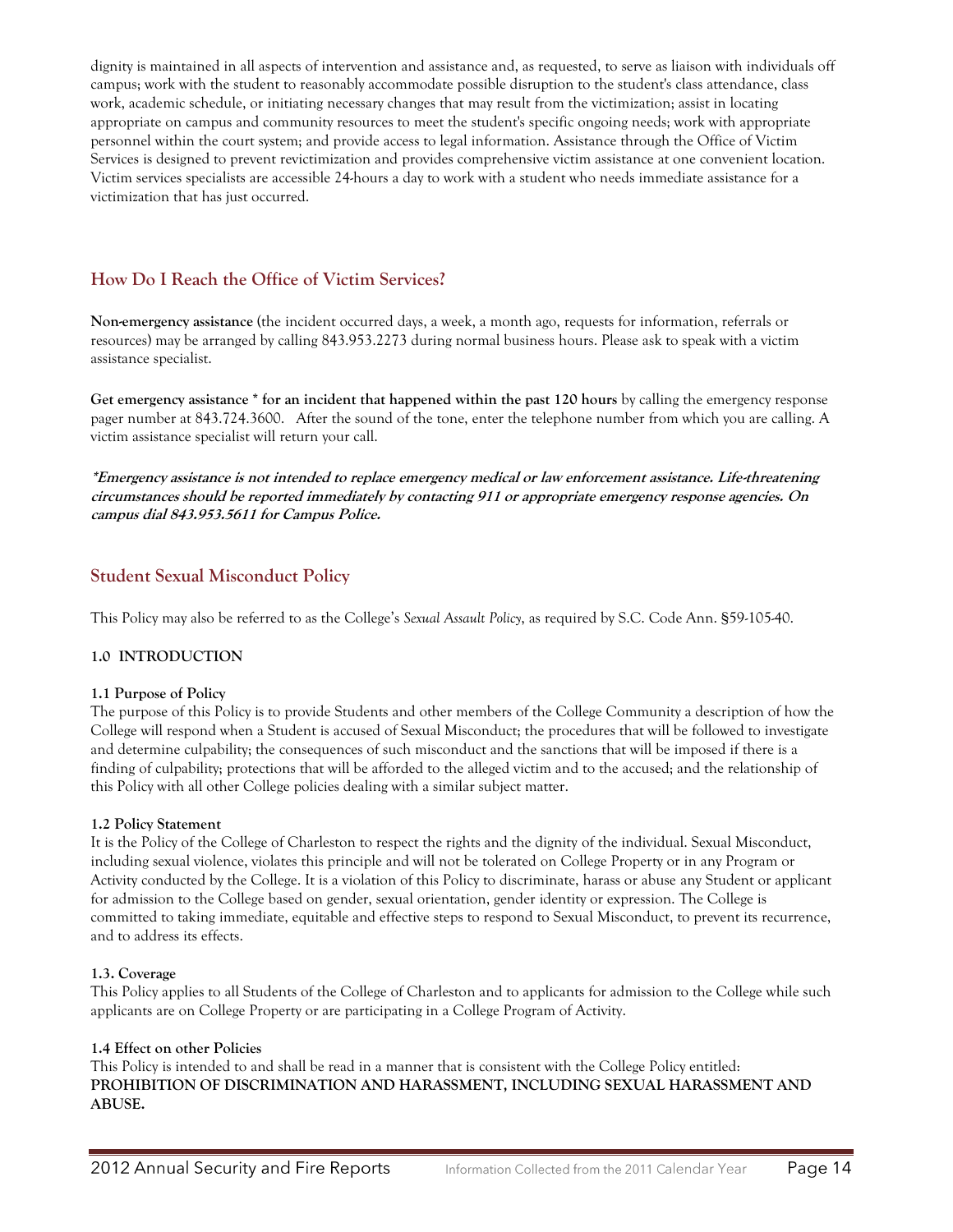#### **2.0 DEFINITIONS**

The definitions contained in this Policy will be interpreted and applied by the College in a manner that is consistent with applicable law, professional usage, and conventional understanding within the community. In the event of any alleged conflict in meaning, statutory and legal interpretations shall prevail and be deemed controlling.

**2.1 "CAMPUS COMMUNITY" or "COLLEGE COMMUNITY"** – shall mean the Students, faculty, and staff of the College, whether part-time, full time or temporary, the College Board of Trustees, visiting faculty, contractors and consultants performing work or performing services on College owned or leased property and all other invitees of the College.

#### **2.2 "CAMPUS SECURITY AUTHORITY" –** shall mean:

#### (1) The campus Office of Public Safety;

(2) Any individual or individuals who have responsibility for campus security but who are not employed by the Office of Public Safety such as an individual who is responsible for monitoring the various entrances to College facilities. (3) Any individual or office specified in the College's statement of campus security policy as an individual or organization to which Students and employees should report criminal offenses. In its current (2010) *Annual Security Report* the College has specifically designated the following individuals as examples of Campus Security Authorities: Executive Vice President for Student Affairs, Dean of Students, Director of Greek Life, Director of Residence Education, Director of Student Leadership Center, Conduct Coordinator for Residence Life and Housing, Director of Student Life, Counseling Peer Education Director, Associate Director of Athletics, Assistant Provost for International Education, Office of Victim Services, Director of Multicultural Center, Residence Life and Housing Area Coordinators.

(4) An employee of the College who has significant responsibility for Student and campus activities, including, but not limited to, Student housing, Student discipline, and campus conduct proceedings. If such an official is a pastoral or professional counselor, the official is not considered a campus security authority when acting as a pastoral or professional counselor.

**2.3** "**CHILD ABUSE OR NEGLECT**" or "**HARM**" – shall mean, with respect to a person under 18 years of age, conduct occurring when the parent, guardian, or other person responsible for the child's welfare:

(a) inflicts or allows to be inflicted upon the child physical or mental injury or engages in acts or omissions which present a substantial risk of physical or mental injury to the child, including injuries sustained as a result of excessive corporal punishment, but excluding corporal punishment or physical discipline which:

(i) is administered by a parent or person in loco parentis;

(ii) is perpetrated for the sole purpose of restraining or correcting the child;

(iii) is reasonable in manner and moderate in degree;

(iv) has not brought about permanent or lasting damage to the child; and

(v) is not reckless or grossly negligent behavior by the parents.

(b) commits or allows to be committed against the child a sexual offense as defined by the laws of this State [South Carolina] or engages in acts or omissions that present a substantial risk that a sexual offense as defined in the laws of this State would be committed against the child;

(c) fails to supply the child with adequate food, clothing, shelter, or education as required under Article 1 of Chapter 65 of Title 59 [South Carolina Code Ann.], supervision appropriate to the child's age and development, or health care though financially able to do so or offered financial or other reasonable means to do so, and the failure to do so has caused or presents a substantial risk of causing physical or mental injury. However, a child's absences from school may not be considered abuse or neglect unless the school has made efforts to bring about the child's attendance, and those efforts were unsuccessful because of the parents' refusal to cooperate. For the purpose of this chapter "adequate health care" includes any medical or nonmedical remedial health care permitted or authorized under state law; (d) abandons the child;

(e) encourages, condones, or approves the commission of delinquent acts by the child and the commission of the acts are shown to be the result of the encouragement, condonation, or approval; or

(f) has committed abuse or neglect as described in subsections (a) through (e) such that a child who subsequently becomes part of the person's household is at substantial risk of one of those forms of abuse or neglect.

**2.4 "COLLEGE"** – shall mean the College of Charleston.

**2.5 "COLLEGE PROPERTY" –** shall mean real property that is owned or leased by the College.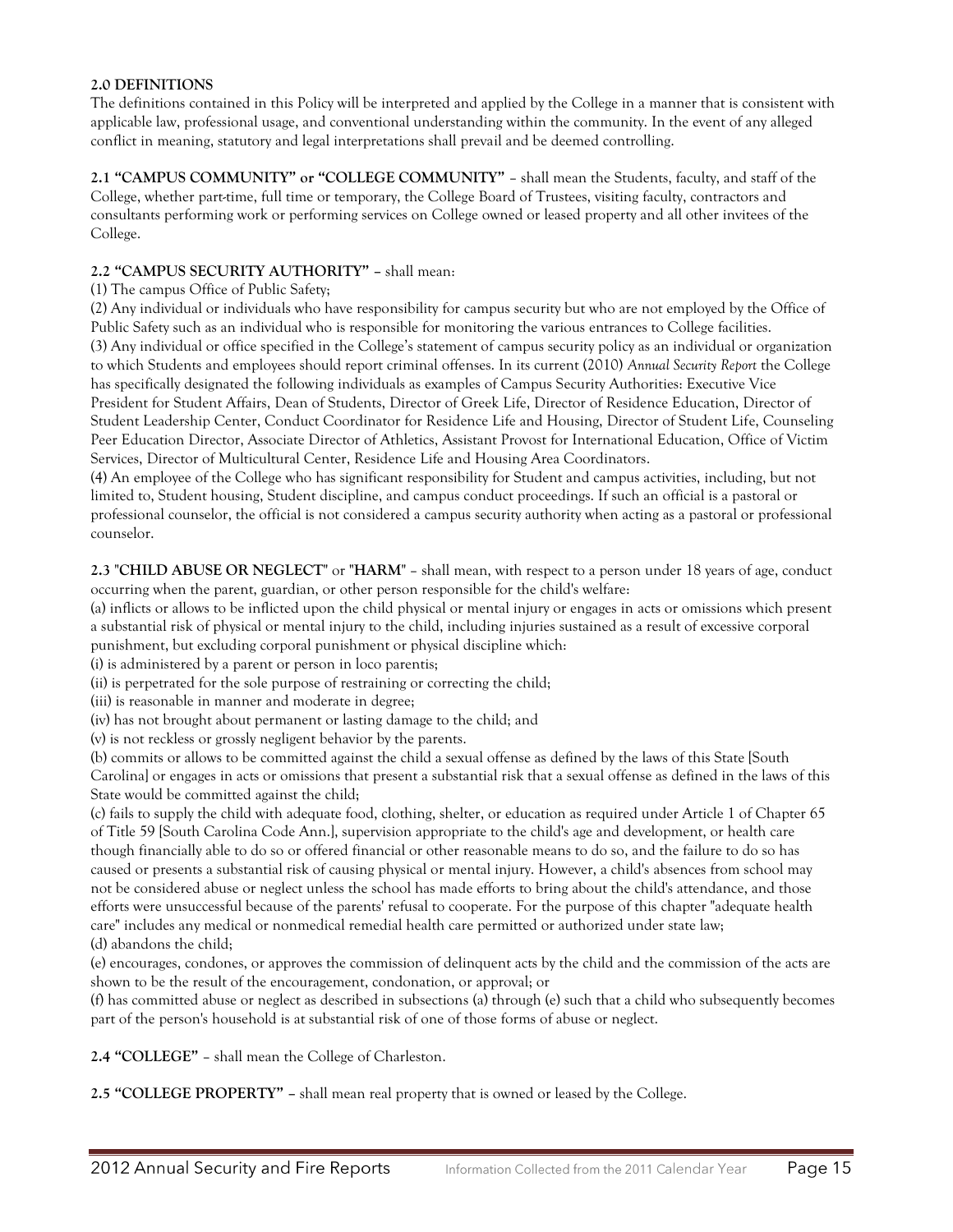**2.6 "COMPLAINANT"** – shall mean a person who makes a Complaint, whether written or verbal, of facts that, if true, would constitute a violation of this Policy.

**2.7 "DECISIONAL AUTHORITY" –** shall mean the College manager or unit who initially opines on whether the Respondent has violated the Policy and, if so, the nature and extent of the discipline and/or remedial action to be imposed or recommended.

**2.8 "PROGRAM OR ACTIVITY"** – shall mean any education program or activity required by the College of a Student that is not operated wholly by the College, or any program or activity that the College facilitates, permits, or considers as part of, or equivalent to, an education program or activity operated by the College, including (but not limited to) participation in educational consortia and cooperative employment and Student-teaching assignments. Such Programs and Activities include College managed study abroad programs or trips and external sponsorships.

**2.9 "PROGRAM DIRECTOR" –** shall mean a member of the College faculty or other employee of the College who is responsible for managing or overseeing a College Program or Activity.

**2.10 "RESPONDENT"** – shall mean the person(s) named in a Complaint who is accused of a violation of this Policy or who would be found to have violated the Policy if the material facts alleged in a Complaint are determined to be more likely true than not true.

**2.11 "SEXUAL MISCONDUCT" –** shall mean sexual violence and all forms of sexual discrimination, harassment and abuse, as defined in Section 5.0 of the College's Policy on the *Prohibition of Discrimination and Harassment, Including Sexual Harassment and Abuse:* Sexual/gender harassment includes unwelcome sexual advances, requests for sexual favors, and other verbal or physical conduct of a sexual nature when (1) submission to such conduct is made either explicitly or implicitly a term or condition of an individual's employment or access to or the enjoyment of an educational benefit; (2) submission to or rejection of such conduct by an individual is used as the basis for employment or academic decisions or decisions concerning educational benefits affecting such individual; or (3) such conduct has the purpose or effect of unreasonably interfering with an individual's work or academic performance or other educational benefit or creating an intimidating, hostile, or offensive working, learning or living environment. Additionally, sexual harassment also includes conduct (as described in this paragraph) that is directed at an employee or Student because of his or her sexual orientation or gender identity or expression.

Sexually-related conduct forms the basis of a sexual harassment claim if a reasonable person, in view of all the surrounding circumstances, would consider it sufficiently severe or pervasive to interfere unreasonably with academic, other educational, or employment performance or participation in a College activity or living environment.

### **EXAMPLES OF SEXUAL MISCONDUCT CAN BE FOUND IN APPENDIX 1 TO THIS POLICY.**

2.12 "Student" or "Students" ~ shall mean all persons who are enrolled at the College and those individuals who have applied for admission at the College.

**2.13 "Title IX" –** shall mean Title IX of the *Education Act Amendments of 1972* that provides, with limited exception, that: "No person in the United States shall, on the basis of sex, be excluded from participation in, be denied the benefits of, or be subjected to discrimination under any education program or activity receiving Federal financial assistance…" (20 U.S.C. §1681)(see Appendix 2 for complete text).

**2.14 "TITLE IX COORDINATOR"**  $\sim$  shall mean the College employee(s) who is (are) responsible for coordinating the College's compliance with Title IX. A Title IX coordinator's responsibilities include overseeing all Complaints of sex discrimination and identifying and addressing any patterns or systemic problems that arise during the review of such Complaints.

### **3.0 ASSISTANCE; WHO TO CALL FOR HELP**

#### **3.1 Where to Seek Immediate Assistance, 24/7**

In addition to reporting requirements under Sections 6.6, 6.7 and 6.8, a Student who is or who knows of another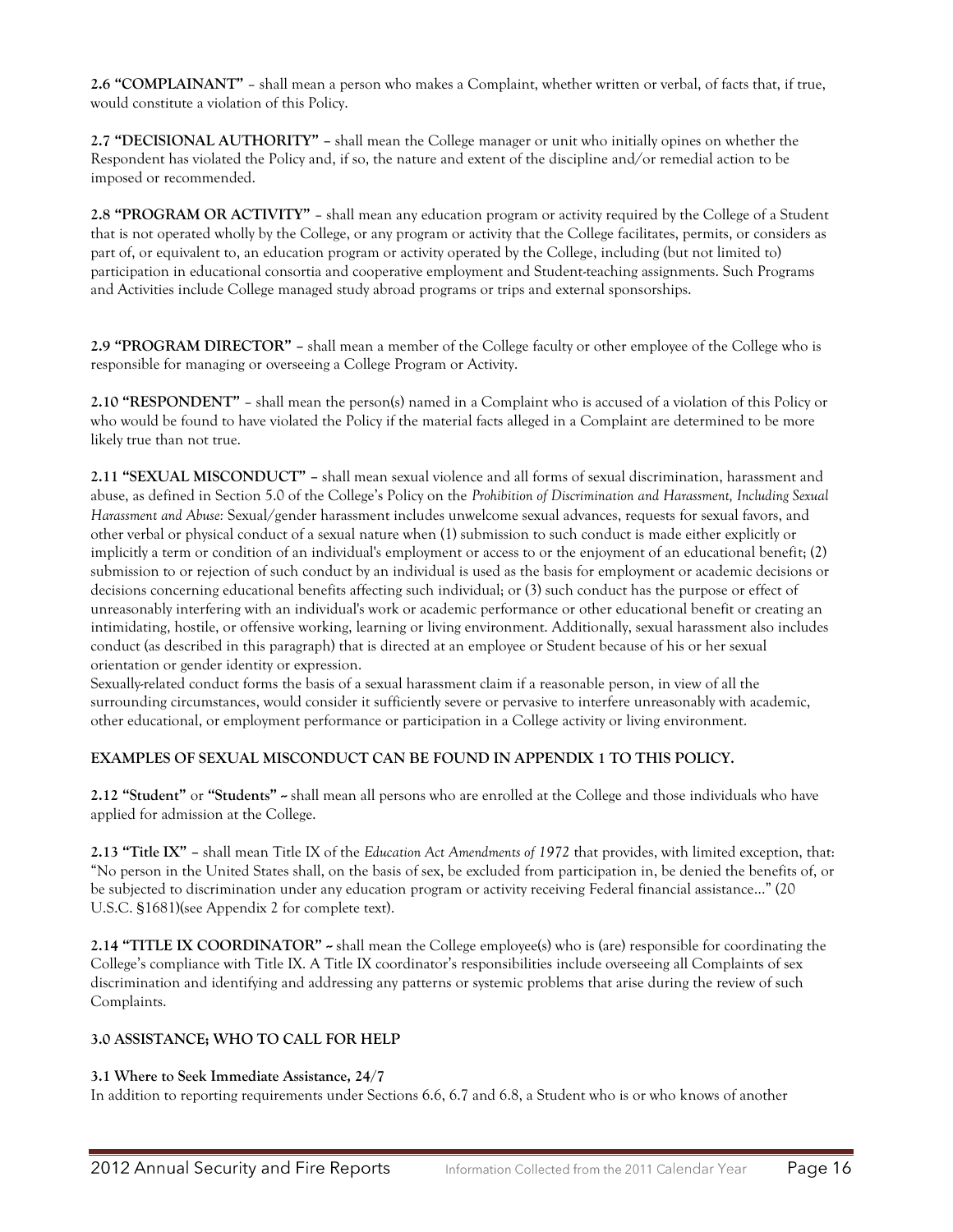Student who may be the victim of any form of Sexual Misconduct involving violence, the threat of violence, or circumstances under which the victim was incapable of giving consent (because the victim was mentally impaired or under the age of 18), or physically impaired (because of alcohol or drugs), is strongly urged to seek assistance as soon as possible under the circumstances. Assistance can be obtained 24 hours a day, seven days a week from: College of Charleston, Department of Public Safety – **843-953-5611** 

City of Charleston Police Department - **911** 

College of Charleston, Office of Victim Services: The 24-hour emergency team response pager number is **843.724.3600**  (touch tone phone)

Student victims of Sexual Misconduct who are participating in a Program or Activity that is taking place outside of South Carolina (including overseas programs and external internships conducted at business firms or other establishments) may contact local law enforcement authorities; the College of Charleston, Office of Victim Services (the 24-hour emergency team response pager number is **843.724.3600** (touch tone phone); the Program Director for the particular Program or Activity; or the Dean of Students or the Title IX Coordinator who may each be reached during work hours at **843.953.5522** or, can be reached during non-working hours by calling the College of Charleston, Department of Public Safety at **843-953-5611**.

#### **3.2 On Campus Services Available To Students**

#### **(a) Office of Victim Services**

(1) Purpose -- The Office of Victim Services (OVS), is a program that works specifically with College Students who may become a victim of a violent or potentially violent crime or a Policy violation. It does not matter where the victimization occurs, on or off campus, or whether the Student elects to file an official police report or not. OVS services are available to any current Student.

(2) Types of Assistance Provided -- The OVS victim assistance specialists are available to: (i) coordinate immediate medical intervention and initial support; (ii) explain the reporting process and assist the Student, if he/she chooses, in filing a report with the appropriate law enforcement agency; (iii) accompany and/or act on behalf of the victim, as needed; (iv) explain the victim's rights, responsibilities and options; (v) assist in arranging meetings or initiating direct contact with individuals involved in on-campus disciplinary actions or the criminal justice process; (vi) serve as the spokesperson for the Student within the College Community so that the victim's privacy and dignity are maintained in all aspects of intervention and assistance and, as necessary, to serve as liaison with individuals off campus; (v) work with the Student to reasonably appropriate, accommodate possible disruptions to the Student's class attendance, class work, academic schedule, and housing by initiating necessary changes that may result from the victimization; (vi) assist in locating appropriate on-campus and community resources to meet the Student's specific ongoing needs; (vii) work with appropriate personnel within the court system to provide information relevant to the victim's circumstances and/or direct assistance to the victim; and (viii) provide access to legal information. This program is designed to prevent revictimization and provides comprehensive victim assistance at one convenient location.

(3) Contact Information -- The OVS team is accessible 24-hours a day to work with a Student who needs immediate **assistance for a victimization that has just occurred. OVS is located at 67 George Street, 2nd floor**. **The 24-hour emergency team response pager number is 843.724.3600 (touch tone phone). For non-emergency assistance or general information, please call 843.953.2273 during normal business hours.** 

#### **(b) Counseling and Substance Abuse Services**

(1) Purpose ~ The professionals in the Office of Counseling and Substance Abuse Services (CASAS) are available to help Students, free of charge, and on a regular or an emergency basis.

(2) Types of Assistance Provided -- CASAS provides counseling for individuals who have been victimized; who are suffering the mental health after-effects of a victimization; who have been accused of Sexual Misconduct and who need assistance with family and a variety of relationship concerns. CASAS can also help direct Students to appropriate community resources, both on and off campus, which might better meet their needs.

(3) Contact Information -- **The Office of Counseling and Substance Abuse Services is located on the 3rd Floor of the Robert Scott Small Building) and can be reached by calling 843-953-5640 or by calling Public Safety (953-5611) if after hours for support regarding any form of sexual misconduct or discrimination.** 

### **(c) Student Health Services**

(1) Purpose -- Student Health Services is staffed by physicians, nurse practitioners, physician assistants, and registered nurses and is available to address the health needs of Students only.

(2) Types of Assistance Provided -- In addition to customary and routine healthcare matters, Student Health Services also provides information about sexual health and sexual safety and serves as a resource for Students to acquire information about sexuality. (see Studenthealth@cofc.edu )

(3) Contact Information -- **Student Health Services** is opened 8**:30 am to 5:00 pm, Monday through Friday. It** is **located**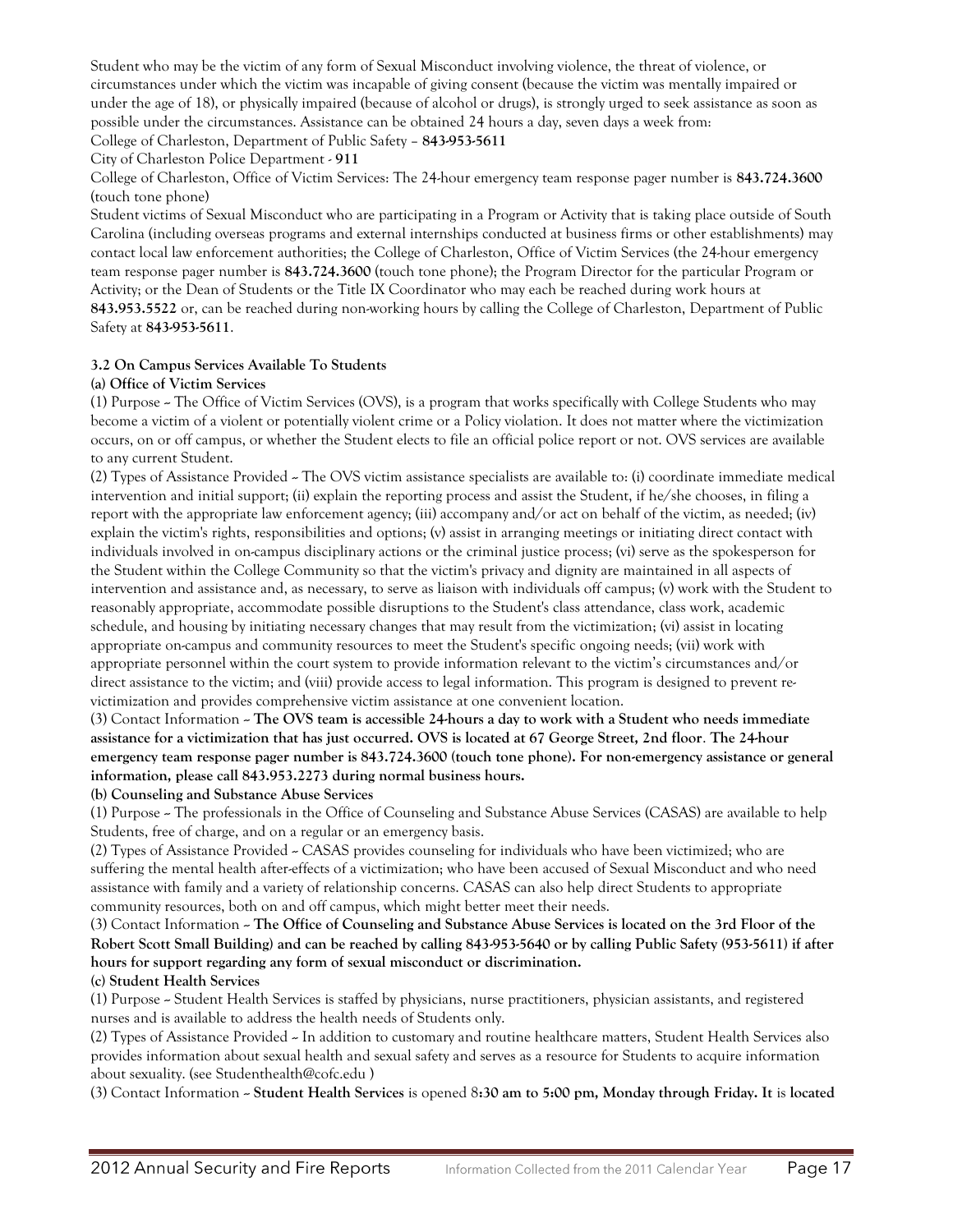### **4.0 CONFIDENTIALITY**

#### **4.1 Requests for Confidentiality**

The College recognizes that confidentiality is important. Information gathered during an investigation of alleged Sexual Misconduct will be maintained as confidential to the extent reasonably possible and permitted under law. If the Complainant requests confidentiality or asks that the Complaint not be pursued, the College will take all reasonable steps to investigate and respond to the Complaint consistent with the request for confidentiality or request not to pursue an investigation. If a Complainant insists that his or her name or other identifiable information not be disclosed to the Respondent, the College will inform the Complainant that its ability to respond may be limited. The College will also inform the Complainant that Title IX prohibits retaliation, and that College officials will not only take steps to prevent retaliation but also take strong responsive action if it occurs. Finally, as indicated in Section 4.2, the Complainant will be advised of the circumstances under which his/her request for confidentiality or non-pursuit of a matter may be declined.

#### **4.2 Reasons Why Confidentiality May Not Be Appropriate**

(a) Confidentiality  $\sim$  The College will weigh the request for confidentiality against the following factors: the seriousness of the alleged harassment; the Complainant's age; whether there have been other harassment Complaints about the same individual; and the Respondent's rights to receive information about the allegations, if the information is maintained by the College as an "education record" under the Family Educational Rights and Privacy Act (FERPA), 20 U.S.C. §1232g; 34 C.F.R. Part 99. The College will inform the Complainant if it cannot ensure confidentiality. In all cases when discrimination or harassment is found, however, the College will take steps to limit the effects of the alleged harassment and prevent its recurrence. Examples of situations when confidentiality will not be maintained include circumstances when the College is required by law to disclose information (i.e., in response to legal process such as a subpoena or when the victim is under 18 years of age) or when disclosure is required by the College's outweighing interest to protect the rights and safety of others. If a Student is unsure of someone's duties and ability to maintain confidentiality, the Student should ask them about confidentiality before discussing a matter.

(b) Investigations – In circumstances when a report of Sexual Misconduct is made, but the Complainant does not wish to pursue the matter, the College reserves the right to investigate the report and take appropriate action under this Policy. The College is likely to make a decision to pursue such a matter if it determines, in the exercise of its discretion, that: (i) the allegations, if true, give reason to believe that the Complainant or other members of the College Community may be at continued risk of victimization and/or that the College may be put at risk of legal liability; and (ii) the Complainant is credible. (c) Results ~ If an investigation reveals that discriminatory harassment has occurred, the College will take prompt and effective steps reasonably calculated to end the harassment, eliminate any hostile environment and its effects, and prevent the harassment from recurring. The College will pursue this course of action regardless of whether a student has complained, asked the school to take action, or identified the harassment as a form of discrimination.

#### **4.3 Immediate Preliminary Report of Investigation**

In order to make evaluations under this Section 4.0, and to decide if interim action is needed as provided for in Section 7.0, the Title IX Coordinator or the Dean of Students, or her/his designee, (as determined pursuant to Section 6.13), may conduct an immediate preliminary investigation into the alleged Sexual Misconduct. If one or more material elements of the Complaint are credible, the matter shall processed further in accordance with this Policy, including the imposition of interim actions as may be appropriate pursuant to Section 7.0. If there is no credible basis to believe any material element of the Complaint, the Complainant shall be advised of the same and shall have the right to appeal the decision to the Executive Vice President for Student Affairs. Such an appeal shall be filed within 5 days of notification by the investigator and the Executive Vice President shall have an additional 5 days from the receipt of the appeal to either dismiss the matter or to remand it back to the investigator for further processing under this Policy.

### **5.0 FEDERAL REPORTING OBLIGATIONS**

### **5.1 Requirements**

As a condition for participating in certain Federal financial assistance programs for student loans and grants, Federal law requires that the College do a number of things to protect the safety of Students and employees. One such requirement deals with the reporting of crime statistics, and another deals with security-related notifications for Students and employees.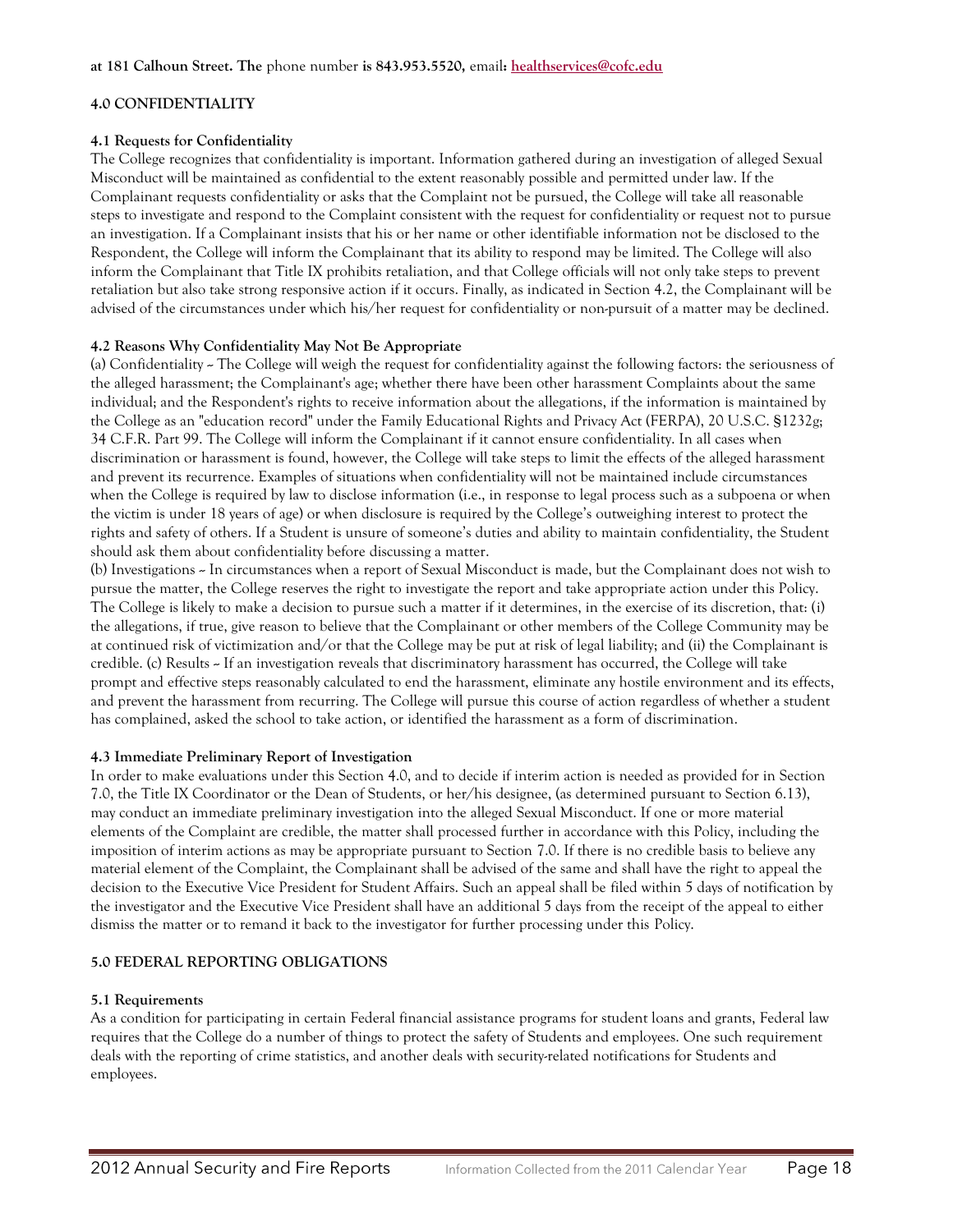### **5.2 Crime Statistics**

The College collects, classifies and counts certain types of crimes occurring on or near the College campus and reports such data to the federal government each year. These statistics cover the most recent calendar year, and the 2 preceding calendar years for which data are available. The following criminal offenses, that are first reported to "Campus Security Authorities" or local police agencies, are reported to the Government: (a) murder; (b) sex offenses, forcible or nonforcible; (c) robbery; (d) aggravated assault; (e) burglary; (f) motor vehicle theft; (g) manslaughter; (h) arson; and (i) arrests or persons referred for campus disciplinary action for liquor law violations, drug-related violations, and weapons possession ("Clery Act Crimes"). With crimes involving bodily injury to any person, in which the victim is intentionally selected because of the actual or perceived race, gender, religion, sexual orientation, ethnicity, or disability of the victim that are reported to Campus Security Authorities or local police agencies, such data is also collected and reported according to category of prejudice. **When reporting these statistics the College does not provide the federal government with the identity of the victims of these crimes. 5.2.1** Each year the College will publish an annual security report containing safety- and security-related policy statements and crime statistics and will make such report available to all current Students and employees, as well as, the public. The reports for the most recent three years can be found at: [http://Studentaffairs.cofc.edu/annual-security/index.php](http://studentaffairs.cofc.edu/annual-security/index.php)

### **5.3 Timely Warnings**

(a) Continuing Threats ~ To provide the College Community with information necessary to make informed decisions about their safety, the College will issue a timely warning for any Clery Act crime that represents an ongoing threat to the safety of Students or employees. The College will issue such a notice in a manner that is timely and will aid in the prevention of similar crimes, if such crimes that are –

(1) Clery Act Crimes (see section 5.2 of this Policy);

(2) are reported to a Campus Security Authority; and

(3) considered by the Chief of the College Police Department to represent an ongoing threat to Students and employees. (b) Alerts and Notices -- Depending primarily on the proximity of the crime to the campus the College will issue either a "Campus Alert" (for Clery Act crimes occurring College property and contiguous areas), or a "Community Alert" or "Community Notification" for a Clery Act crime that take place in proximity to the College. The information contained in such a notice will include all material information that would promote safety, such as the topic of the alert, a description of the perpetrator, location, time and date of the crime(s), and other information on what to do to avoid danger or to address the ongoing threat. The decision to issue a Clery Act warning is made by the Chief of Campus Police based on a threat assessment conducted by that Department. **The identity of the victim will not be stated in an Alert or Notice.** 

#### (c) Exceptions – Clery Act crimes reported to a pastoral or professional counselor need not be reported to a Campus Security Authority.

### **6.0 RIGHT TO PURSUE REMEDIAL ACTIONS**

#### **6.1 Right to Pursue Internal Charges During a Criminal Investigation or Prosecution**

Generally, the investigation of a Student for alleged Sexual Misconduct will not be postponed if the Complainant and/or Respondent has/have been charged with a crime arising out of an event related to the Complaint. In such a circumstance, the Office of Legal Affairs shall be notified by the Dean of Students of the criminal matter and the Dean will decide, on a case-by-case basis, whether exceptional circumstances exist to warrant delaying the investigation and/or hearing of the matter. The College will respond to and cooperate with law enforcement authorities in such investigations and encourages Students who have been victims of sexual assaults to report those matters to law enforcement authorities as soon as practicable.

#### **6.2 Standards for Culpability**

A preponderance of the evidence is the standard adopted by this Policy to determine if a Student has engaged in Sexual Misconduct. A preponderance of the evidence means that credible information shows it is "more likely than not" that the Respondent violated this policy. Because the standard of evidence for the conviction of a crime ("beyond a reasonable doubt") is different from the standard used to determine a violation of this Policy ("a preponderance of the evidence"), the outcome of a police investigations or criminal trial is not determinative of whether alleged Sexual Misconduct violates this Policy. Therefore, conduct may constitute Sexual Misconduct under this Policy even if law enforcement authorities lack sufficient evidence of a crime and decline to prosecute.

#### **6.3 Right to Pursue Internal College Action**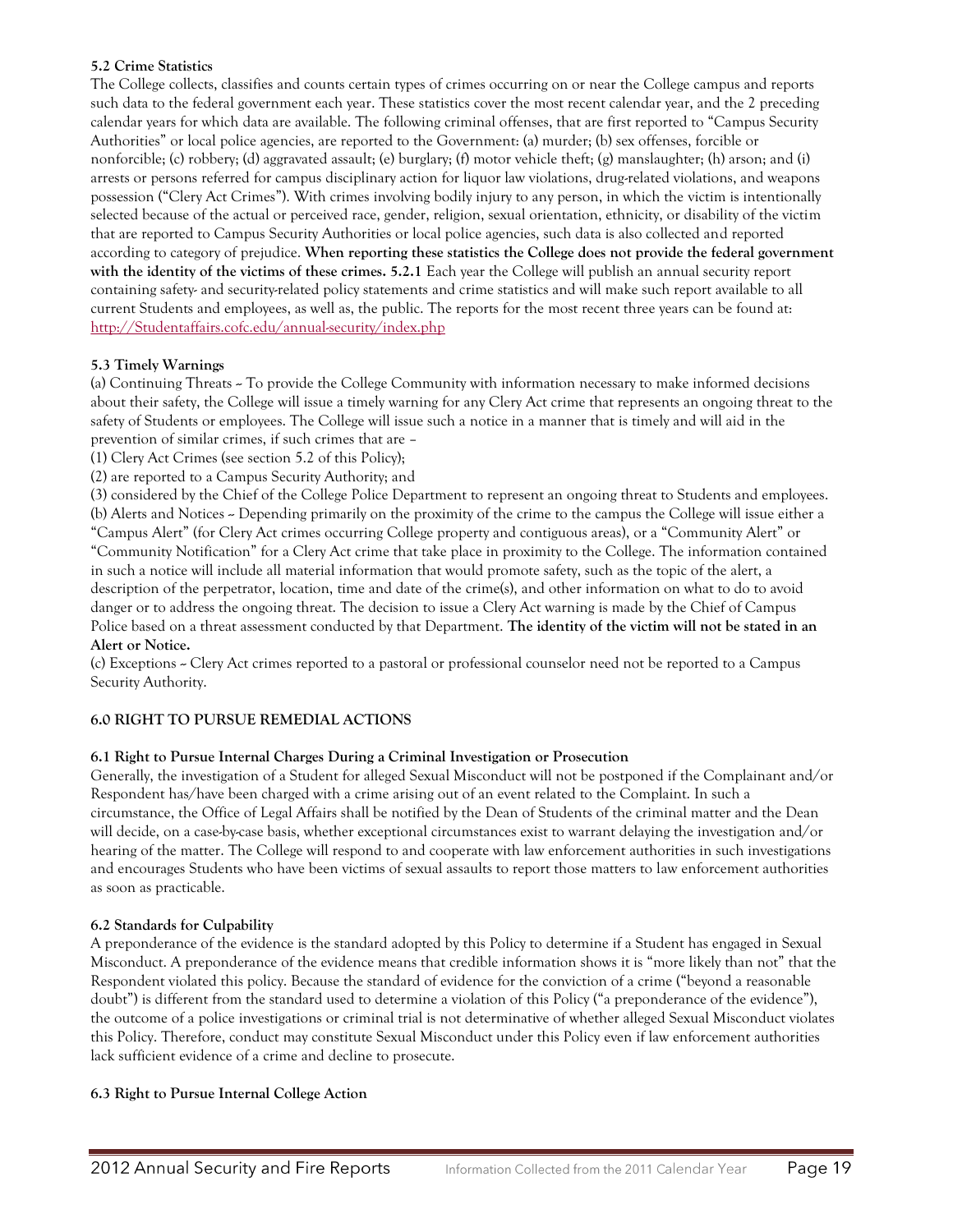Regardless of whether a Complainant elects to file a criminal complaint or initiate a civil law suit, the Complaint is entitled to pursue internal College procedures to investigate allegations of Sexual Misconduct and to receive appropriate remedial actions and remedies by the College that may be warranted under the circumstances.

### **6.4 Applicable Investigative Procedures**

In Complaints of Sexual Misconduct when the alleged wrongdoer (Respondent) is other than a Student, the matter shall be investigated and resolved in accordance with the College policy entitled: **PROHIBITION OF DISCRIMINATION AND HARASSMENT, INCLUDING SEXUAL HARASSMENT AND ABUSE.** In Complaints when the Respondent is a Student, the matter and the shall be investigated and resolved in accordance with this Policy and the College's procedures for resolving violations of the **STUDENT CODE OF CONDUCT**.

### **6.5 Basic Requirements of All Internal Investigatory Processes and Hearings**

Throughout any College's investigation of a violation of this Policy, including at any hearing, the Complainant and the Respondent will have equal rights with respect to calling witnesses, presenting evidence, timely reviewing evidence (including the statement of the other Parties), and having an attorney or other counselor in attendance at the proceedings for purposes of other than addressing the Board or the hearing officer. Under no circumstances will one Party be permitted to cross examine another Party. Throughout the process both the Complainant and the Respondent are to be treated with dignity and respect. The College will maintain documentation of all proceedings which may include written findings of facts, transcripts, or audio recordings. Such records shall be maintained for at least one year after all appeals have been finally decided, or the right to appeal has been exhausted.

## **6.6 Reporting Sexual Harassment/Abuse When the Student is the Alleged Wrongful Actor**

The College will accept Complaints of Sexual Misconduct from any member of the College Community or from any other person who believes that a violation of this Policy may have occurred on College Property, or during the conduct of a College Program or Activity regardless of the location of that Program or Activity, or on other than College Property if there is any allegation that the off-campus misconduct has resulted in a hostile environment on College Property. If the Respondent was a Student at the time of the alleged Sexual Misconduct, there is no time limit to invoking the protections and processes available under this Policy. Nevertheless, Students are encouraged to report alleged Sexual Misconduct immediately in order to maximize the College's ability to obtain evidence and conduct a prompt, thorough, impartial and reliable investigation. Once the College becomes aware of Sexual Misconduct it will take immediate steps to end the harassment, prevent its recurrence, and to address its effects.

### **6.7 Duty to Report**

Any member of the College Community who reasonably believes that s/he has experienced or witnessed discrimination, harassment or abuse proscribed by this Policy has a responsibility to report the situation immediately to one of the persons listed in the Section 6.11. A member of the College Community, including Students, who witnesses but fails to report such a situation, may be subject to the immediate consideration of disciplinary or other remedial action if the failure to report has placed a member of the College Community at risk of harm or the College at risk of legal liability. The nature and extent of the action taken, if any**,** will depend on the following factors: (a) the severity of the circumstances observed; (b) the position/status of the person who observed the incident; (c) the position/status of the observed victim and observed violator; and (d) the consequences of the failure to report or the failure to report in a timely manner.

### **6.8 Additional Duty in Reporting Child Abuse**

South Carolina law requires certain persons to report Child Neglect or Abuse as it affects Students and others younger than age 18, even when it occurs outside the College.

Among other designated persons, South Carolina law requires that schoolteachers, counselors, healthcare clinicians, substance abuse treatment staff, childcare workers in any day care center, police or law enforcement officers, and computer technicians, who have reasonable cause to believe that a child's physical or mental health or welfare has been or may be adversely affected by Abuse or Neglect, as defined by state law, are to immediately report it to the local Department of Social Services or other proper law enforcement agency.

A faculty or staff member who suspects or has any concern regarding Child Abuse or Neglect may report this information promptly to his/her Department Head, Director of Human Relations and Minority Affairs, the Dean of Students, the Campus Police or other law enforcement authority, the Provost, or the Senior Vice President for Legal Affairs. College officials who receive such reports shall consult with the Office of Legal Affairs and the College's Chief of Police who will determine the College's duty under the circumstances and, if determined appropriate, will assist in contacting the proper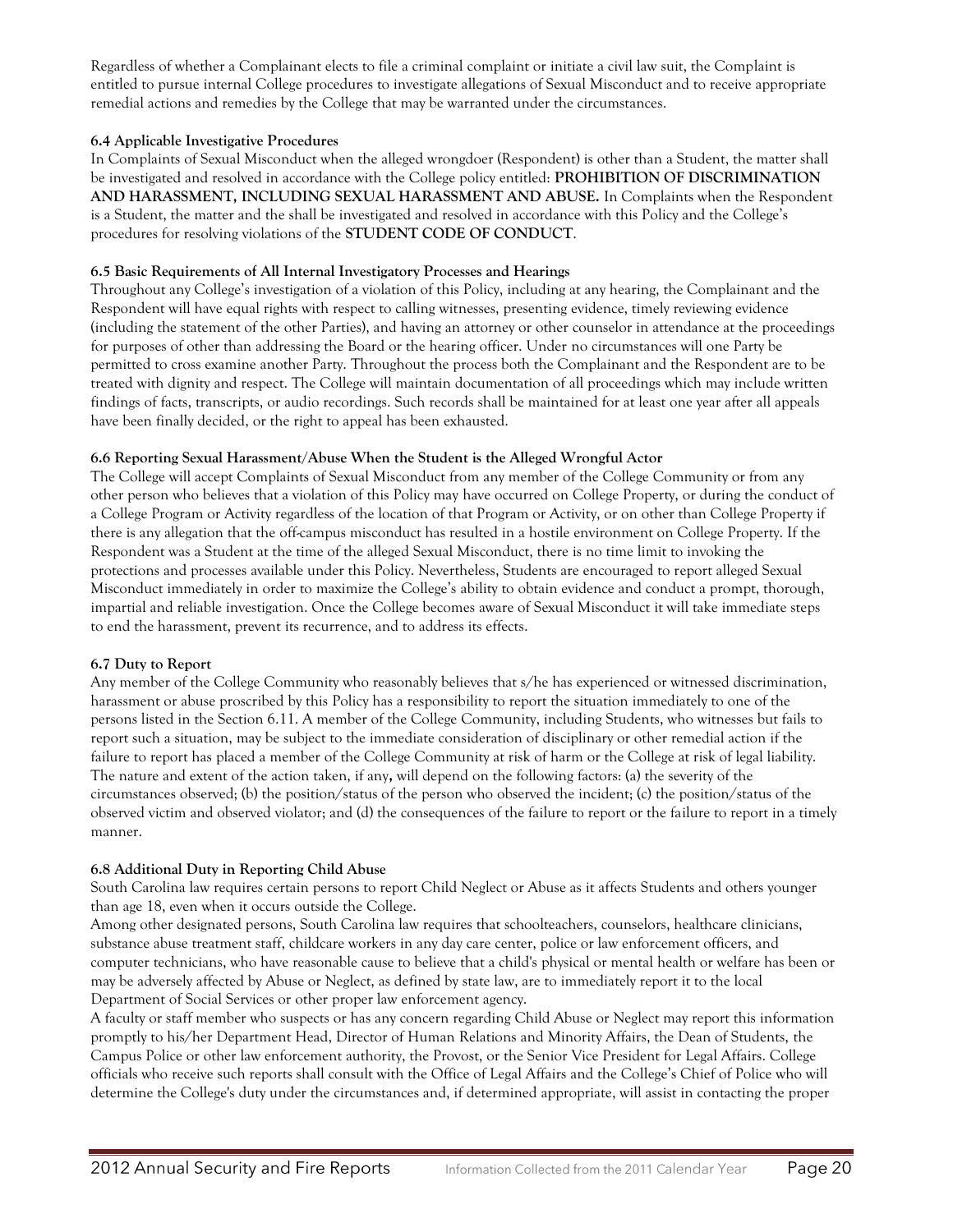#### external authorities.

A faculty member or member of the administration who has reason to suspect abuse or neglect and fails to report it is subject to prosecution; however, the person making the report based on valid suspicion and concern is protected by law from both civil and criminal retaliation.

### **6.9 Effect on the Graduating Respondents**

When the accused Respondent is a degree candidate who is anticipated to graduate within the academic year, the Complainant shall consult with the Dean of Student's Office concerning the Respondent Student's intended date of graduation. In no event will the College allow an impending graduation to unduly delay its resolution of a Complaint under this Policy. The conferral of a degree may, therefore, be delayed, if appropriate under the circumstances, until a Sexual Misconduct charge is resolved.

### **6.10 Conditional Amnesty for Alcohol Use**

In deference to its compelling interest to end Sexual Misconduct, the College has elected not to pursue any related alcohol use/possession violations against a Student who claims to be a victim of Sexual Misconduct or against Students named as a Respondent, or Students who are witnesses, as may be appropriate under the circumstances.

#### **6.11 Who Accepts Complaints**

(a) For Respondents who are Other Than Students – When a person identifies other than a Student as a person who has engaged in Sexual Misconduct the Complaint shall be referred in accordance with Section 2.0 of the **OPERATING PROCEDURES FOR PROCESSING INITIAL COMPLAINTS AGAINST FACULTY AND ADMINISTRATORS AND STAFF** that is attached to and made a part of the College's policy entitled: **PROHIBITION OF DISCRIMINATION AND HARASSMENT, INCLUDING SEXUAL HARASSMENT AND ABUSE** 

(b) For Respondents who are Students -- When a person identifies a Student as a person who has engaged in Sexual Misconduct, the allegations may be received by a member of the faculty, the Director of Human Relations and Minority Affairs, the Dean of Students, the Campus Police or other law enforcement authority, the Provost, or the Senior Vice President for Legal Affairs. College officials who receive such reports shall immediately refer the matter to the Title IX Coordinator and the Dean of Students for processing and shall not disclose the allegations to anyone else without the prior consent of the Dean of Students, the Title IX Coordinator, or the Senior Vice President for Legal Affairs. (c) Inquiries  $\sim$  Inquiries concerning the application of Title IX to any circumstance may be addressed to the  $\sim$ 

(1) College's Title IX Coordinator at:

### **V. JoAnn Diaz**

### **Director and Minority Affairs Office of Human Relations**

E-mail: diazv@cofc.edu College of Charleston 66 George Street Charleston, SC 29424 **Office Location** 

Robert Scott Small Building, Room 112 175 Calhoun Street Charleston, SC 29401

#### **Contact Numbers**

Phone: 843.953.5758 Fax: 843.953.6421

### **OR**

(2) the Department of Education, Office of Civil Rights at:

### **Washington DC (Metro) Office for Civil Rights U.S. Department of Education 400 Maryland Avenue, SW Washington, D.C. 20202-1475**

**Telephone: 202-453-6020 FAX: 202-453-6021; TDD: 877-521-2172 Email: [OCR.DC@ed.gov](mailto:OCR.DC@ed.gov)**

### **6.12 Initial Meetings**

Prior to the conduct of an initial investigation as described in section 4.3, the Dean of Students shall have an initial meeting with the Complainant as soon after the Complaint is filed as is practicable. The purpose of that meeting shall be to: (a) discuss this Sexual Misconduct Policy; (b) review the availability of assistance for the Complainant such as the Office of Victim Services, the office of Counseling and Drug Abuse, the Student Health Center and Honor Advisors; (c) discuss the need for interim interventions for the Complainant and Respondent, as provided for in section 7.0; (d) give Notice that retaliation will not be tolerated; and (e) provide a general understanding of the Honor Board hearing process and the affiliated timeline.

### **6.13 Options to Resolve the Complaint**

During the initial meeting described in Section 6.12, the Dean of Students will ask the Complainant how she/he wishes to proceed, namely, by formal resolution or by informal resolution (facilitated discussion and mediation with the Respondent). In either event the Dean will determine the name of the accused Student, and the date, location and nature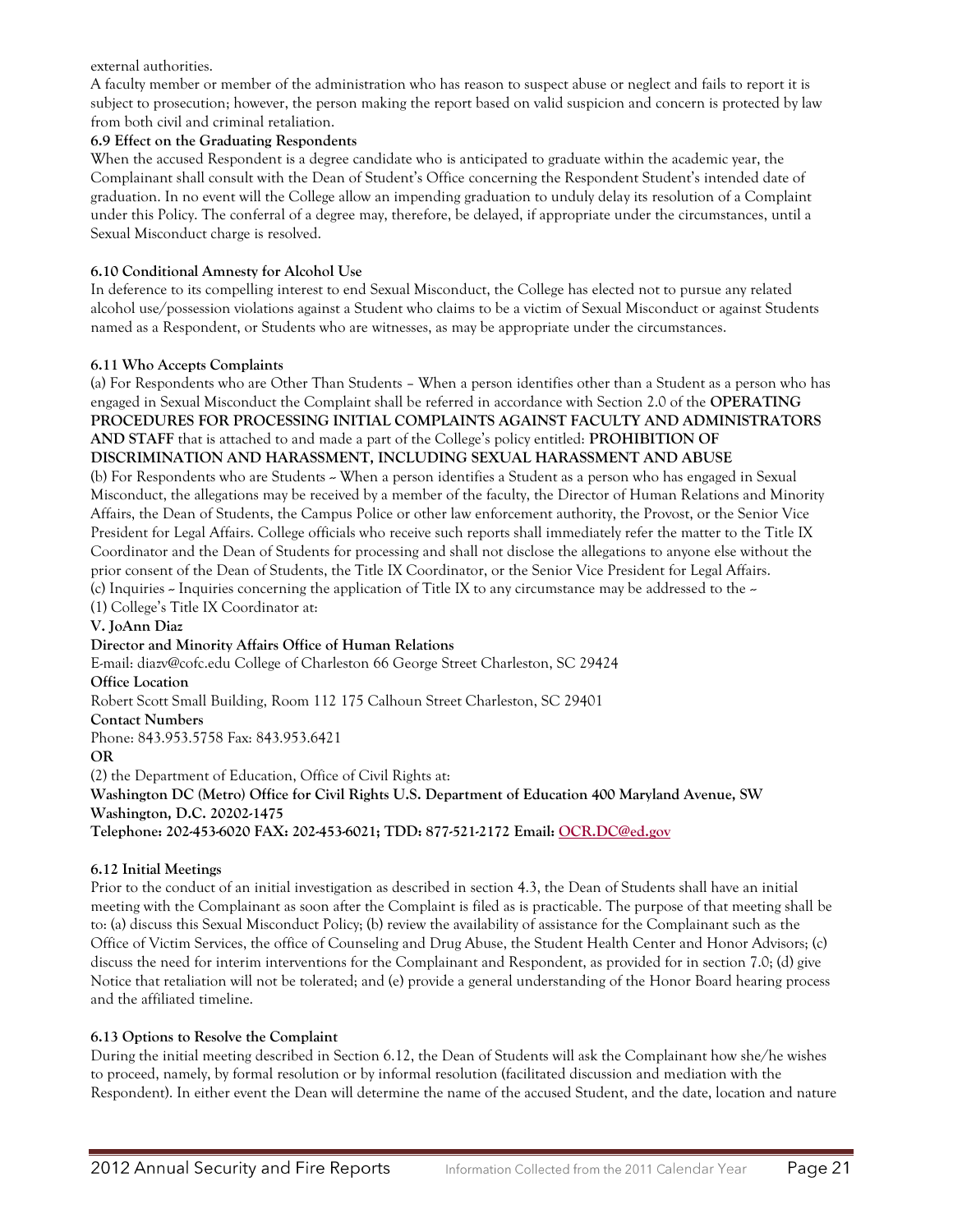of the alleged sexual misconduct and will ask the Complainant to prepare a written statement.

#### **6.14 Notification and Coordination with Campus Title IX Coordinator**

(a) Upon the filing of a Complaint with the Dean of Students, the Dean will notify the Title IX Coordinator and provide the Coordinator a copy of the Complaint. The Dean of Students and the Title IX Coordinator will confer in order to determine whether or not there is a reasonable basis to pursue the allegations. The Title IX Coordinator, after consultation with the Dean of Students, may conduct the immediate preliminary investigation (described in Section 4.3) and any other investigation herself/himself or may appoint one or more investigators (including the Dean of Students) to conduct such investigations (hereinafter the "Investigator"). In cases when the Respondent is a Student, or if there is more than one Respondent, when all Respondents are Students, it is expected that the Dean of Students will be designated as the Investigator.

(b) The Title IX Coordinator shall communicate regularly with the Department of Public Safety and to provide information regarding Title IX requirements.

(c) The Title IX Coordinator, or the Investigator appointed by the Coordinator, shall review all evidence in a sexual harassment or sexual violence case brought before the College's Honor Board to determine whether the Complainant is entitled to a remedy under Title IX that was not available through the Honor Board.

#### **7.0 ASSESSMENT FOR IMMEDIATE INTERIM ACTION**

#### **7.1 Determinations**

Whenever there is a Complaint of alleged Sexual Misconduct, the Dean of Students and the Title IX Coordinator will undertake an immediate preliminary investigation (as described in Section 4.3) and, if appropriate, take interim action to support and protect the Complainant and/or the Respondent. To the extent practicable under the circumstances, such actions shall be pre-approved by the Executive Vice President for Student Affairs after consultation with the Senior Vice President for Legal Affairs.

#### **7.2 Types of Interim Actions Available**

Interim actions include, but are not limited to, orders of "no contact", residence reassignment, a ban from specific buildings or areas of the campus, adjustments to class schedules, adjustments to academic schedules, interim suspension, or any other action that the College believes is reasonable and appropriate under the circumstances (See Section on Interim Suspensions in the *Student Handbook*.) A violation of the interim actions by the Complainant or the Respondent will constitute a related offense that may result in the imposition of disciplinary action.

#### **8.0 MEDIATION**

#### **8.1 Informal Resolution**

Except as provided for in Section 8.6, mediation is the preferred way to resolve most disputes between members of the College Community. In order for mediation to take place on any Complaint, however, it must be mutually acceptable to both the Respondent and the Complainant. During the mediation, the Investigator meets individually with each Party and with each collectively with both Parties, as appropriate. Either the Complainant or the Respondent may refuse mediation or, once commenced, end mediation at any time. No adverse inference is to be drawn from any such decision to accept or reject mediation. If a mediated compromise is reached between the Parties, it must be approved by the Investigator and the Executive Vice President for Student Affairs. The Executive Vice President may consult, as appropriate, with affected supervisor(s) and others and shall seek legal advice from the Senior Vice President for Legal Affairs to resolve or discuss legal issues.

#### **8.2 Non-Disclosure**

In order to promote honest, direct communication, information disclosed during Informal Resolutions shall remain confidential, except when disclosure may be required by law or is necessary to discharge a legal or ethical responsibility of the College.

#### **8.3 Mediated Agreements**

All mediated agreements shall be reduced to writing and a copy shall be given to both the Complainant and the Respondent. A copy of the agreement shall also be maintained in the Office of the Dean of Students.

#### **8.4 Consequences of a Breach of the Agreement**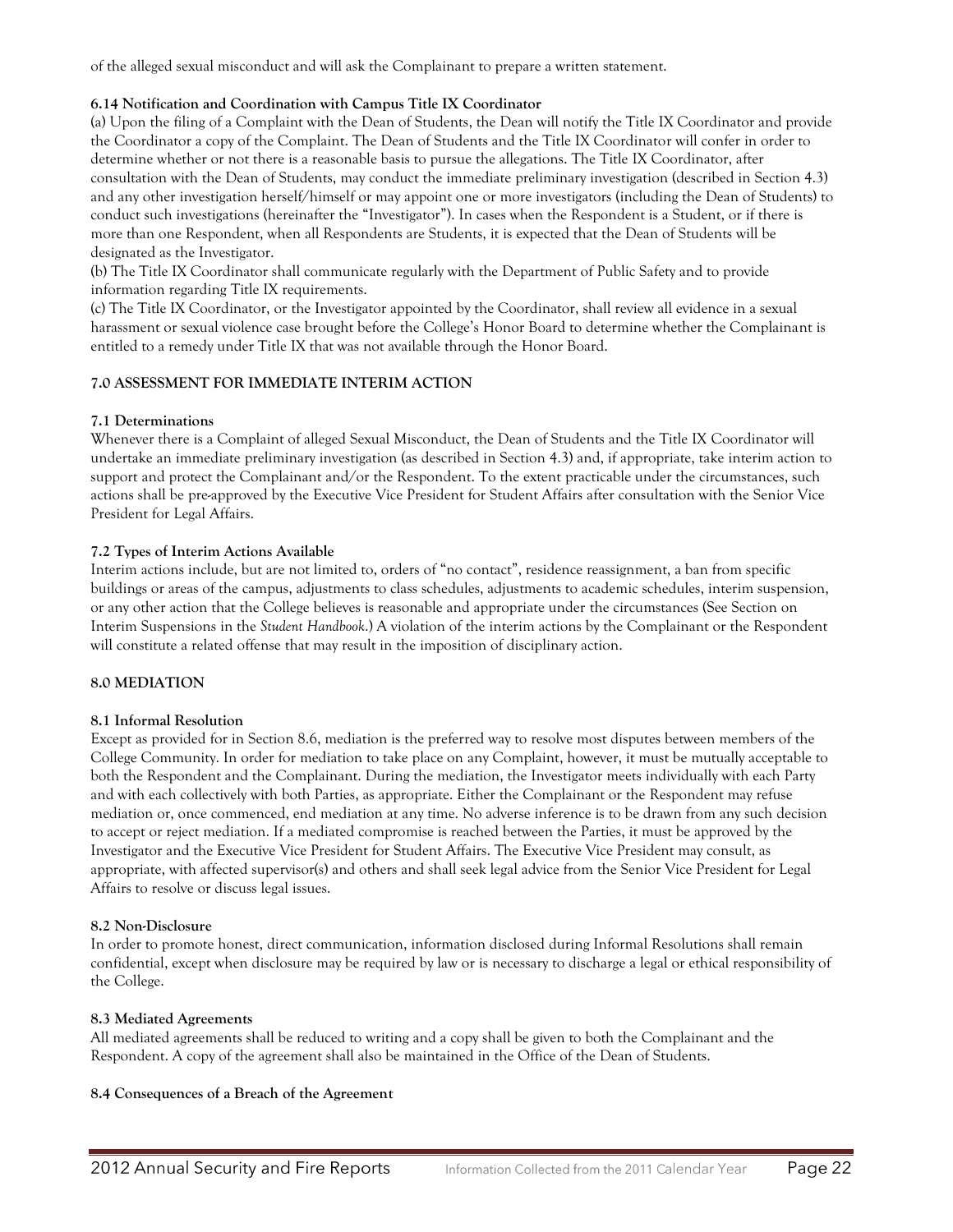If there is a breach of the mediated agreement by either Parties the College may, in the exercise of its reasonable discretion, discipline the breaching Parties and/or declare the agreement null and void and of no force or effect and reinstate the Complaint.

### **8.5 Time Limitations**

If a negotiated agreement cannot be reached within 30 days from the first mediation session, the matter shall be referred for formal investigation under Section 9.0.

#### **8.6 Inappropriate Circumstances for Mediation**

The College will not agree to any mediated solution to a Complaint, despite the wishes of the Parties, when it has reason to believe that: (a) a sexual assault or any other form of violence has taken place; (b) the Complainant and the Respondent are so diametrically adverse in positions or have such conflicting views that resolution by mediation seems unlikely; (c) there is an unreasonable risk of violence or intimidation by one Parties against the other; (d) the Respondent has been charged with a crime arising out of the event giving rise to the Complaint; or (e) for other good cause shown, in the best interest of the Parties, as determined in the discretion of the Investigator.

**8.7 No Mediation or Unsuccessful Mediations** If mediation is not feasible or appropriate under the circumstances, or if not successful within a reasonable period of time (as provided for in Section 8.5), the Investigator is to commence a formal investigation.

#### **9.0 FORMAL INVESTIGATION**

#### **9.1 Commencement**

The Investigator shall first identify all provisions of this Policy that may have been violated if the allegations made by the Complainant prove more likely true than not true. Only those allegations that would, if true, constitute a violation of this Policy should be investigated; and only evidence that tends to prove or disprove such allegations shall be considered relevant to the investigation. If the Investigator reasonably determines that even if all allegations prove true there would be no violation of this Policy, the matter shall not be investigated. In that event the Complainant shall be advised of the same and shall have the right to appeal the decision of the Investigator to the Executive Vice President for Student Affairs. Such an appeal shall be filed within 5 days of notification by the Investigator and the Executive Vice President shall have an additional 5 days from the receipt of the appeal to either dismiss the matter or to remand it back to the Investigator for further processing under this Policy.

#### **9.2 Notice**

Except as provided in this Section 9.2, the Investigator is to notify the Respondent, in writing, that allegations have been made against him/her and the nature of the allegations. This Policy shall be cited and the Respondent shall be informed that retaliation in any form against the Complainant or an actual or potential witness is strictly prohibited. The Respondent shall also be notified that s/he will have an opportunity to address the allegations and to submit evidence on his/her own behalf. In exceptional cases, notification of the Respondent may be delayed if the Investigator determines that such notification may put the Complainant or a witness at risk or impede the investigation.

**9.2.1** If the matter is to be heard and decided by the Honor Board rather than by a single Hearing Officer, the Dean of Students, or the Title IX Coordinator as the case may be, shall submit to the Honor Board the Preliminary Report of Investigation (as prepared pursuant to section 9.4) and a pre-hearing report that summarizes the allegations, the defenses asserted, and the material facts that would tend to prove or disprove the allegations. Such Preliminary Report of Investigation and pre-hearing report shall be used by the Board to prepare for its hearing and to acquaint itself with the relevant issues to be decided.

### **9.3 Decisional Authority**

(a) Hearing Board -- For Complaints that are heard by the Honor Board, that Board shall be considered the Decisional Authority, subject to such reviews by the Executive Vice President for Student Affairs as provided for in Section 16.0. (b) Hearing Officer **--** A hearing Officer may only be used in lieu of Honor's Board if both the Complainant and the Respondent agree to the use of a Hearing Officer. Both Parties shall be informed that in the event of a Hearing Officer that Officer may also conduct the investigation as well as render the decision. For Complaints that are heard by a Hearing Officer, that Officer shall be considered the Decisional Authority, subject to such reviews by the Executive Vice President for Student Affairs as provided for in Section 16.0.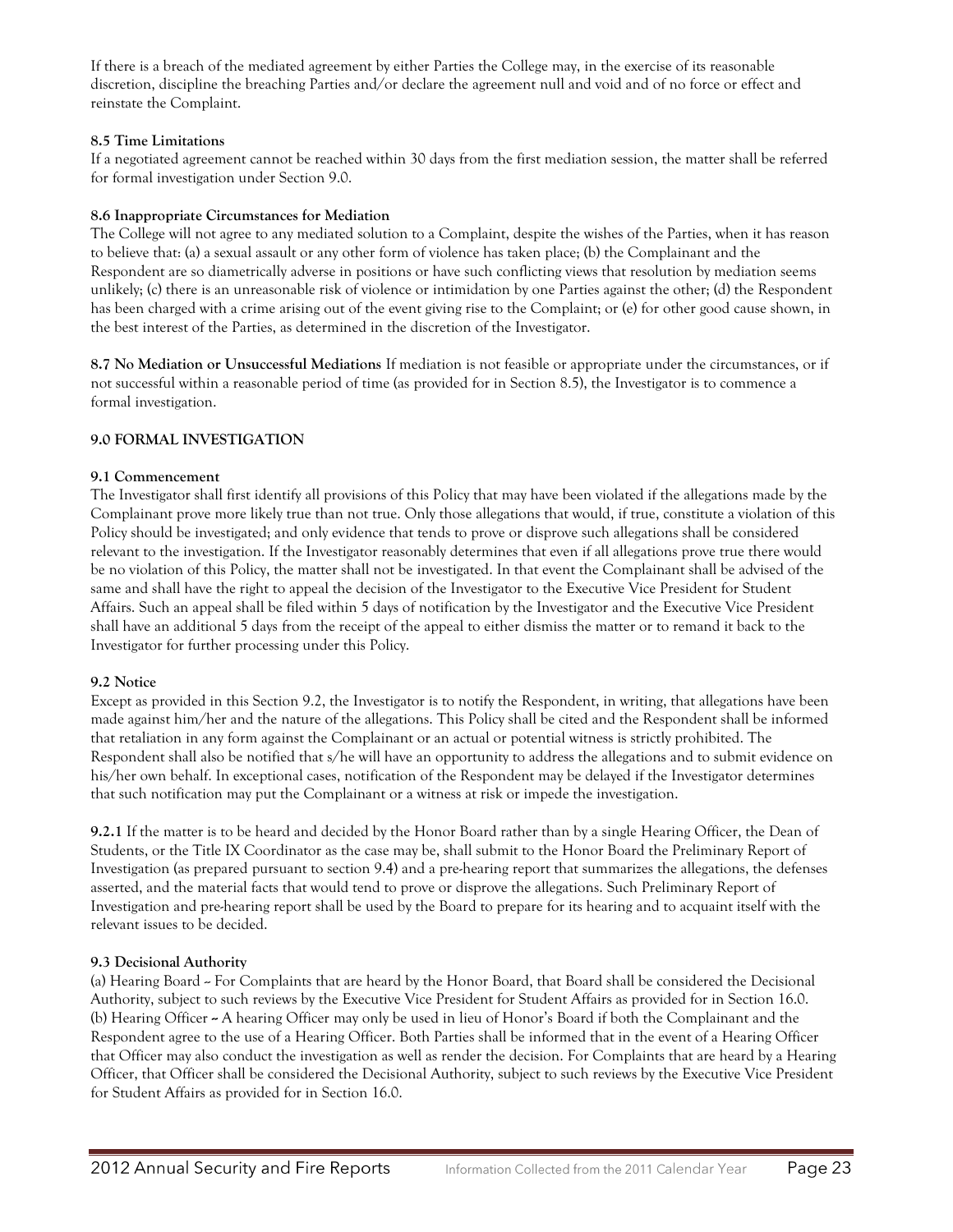(c) Authority of the Decisional Authority **--** The Decisional Authority may: (i) sustain all or some of the charges and determine the culpability of any Parties; (ii) impose or recommend the imposition of sanctions; (iii) find one or more of the charges not sustained by the evidence and dismiss such charges; and/or (iv) remand the matter for more investigation by the appropriate Investigator.

### **9.4 Evidence and the Role of Legal Counsel**

The following principles shall apply with respect to any investigation, whether conducted by an Investigator or by the Honor Board, and regardless of who may be acting as the Decisional Authority:

(a) Fact Gathering – To the extent reasonably practicable under the circumstances, there shall be interviews of the Complainant, the Respondent and other witnesses, the examination of written statements from the Parties, the review of all relevant documents, and the consideration of any other evidence that would tend to prove or disprove the material factual allegations. Executive Vice Presidents are to take reasonable measures to assure that the Investigator and the Honor Board have access to witnesses, documents, and such other evidence as may be reasonably necessary under the circumstances to discover and consider relevant facts. Interviewers shall make notes of all interviews conducted as part of the investigation if not otherwise recorded in a transcript of an Honor Board proceeding.

(b) Legal Counsel -- Witnesses, including the Complainant and the Respondent, may have legal counsel present at interviews or at a hearing, but counsel may not participate in the interview or hearing (that is, answer questions for, or ask questions on behalf of, their clients or make statements) and may be asked to leave the interview site if disruptive or causing an unreasonable delay in the conduct of the interview or hearing. Prior to any such interview with counsel in attendance, the Dean of Students shall notify the Senior Vice President of Legal Affairs and afford the Senior Vice President the opportunity to attend the interview or proceedings.

(c) No Inference -- A negative inference may not be drawn by the Complainant's or Respondent's decision not to provide a statement or give an interview. In such event, the matter will be decided without the benefit of such participation. (d) Consequences for Interference – A member of the College Community who interferes with an investigation or hearing conducted under this Policy shall be subject to disciplinary action up to and including termination or expulsion, depending on the frequency or seriousness of the offense.

(e) Opportunity to Respond **--** The Respondent must be given a meaningful opportunity, at a meaningful time, to respond to the allegations in the Complaint and present relevant evidence on his/her behalf during the investigation.

### **10.0 HONOR BOARD HEARING**

#### **10.1 Pre-Hearing**

The Chair of the Honor Board will schedule a pre-hearing meeting prior to the hearing date. At the meeting the Chair will review hearing procedures with the Parties, separately or jointly. The Chair will also review the Complaint of alleged Sexual Misconduct (and related misconduct, if applicable), and review the Parties' respective lists of proposed witnesses to assist them in eliminating duplicative or non-relevant statements or other information.

#### **10.2 Exchange of Information**

The Parties will provide the Chair with a list of witnesses they wish the College to call, and copies of documents and a description of any other information they propose to enter into the record and present at the hearing. Unless for good cause shown, the witness lists, documents and other information must be submitted at least five business days prior to the hearing. In the absence of good cause (such as impeachment of a newly asserted allegation), as determined by the Chair in the exercise of his or her sole discretion, the Parties may not introduce witnesses, documents or other information at the hearing that were previously undisclosed.

#### **10.3 Modification of the Proceedings**

The College reserves the right, acting through the Chair of the Honor Board, to add to or modify the alleged violations of this Policy and to add witnesses to the witness lists at the pre-hearing meeting and/or at the hearing in order to conform to the evidence, provided that, both the Complainant and the Respondent have an equitable opportunity at a meaningful time to respond to such additions or modifications.

### **10.4 Notification of Any Special Arrangements for Hearing**

Absent a showing of good cause, special needs regarding the hearing room set-up shall be communicated to the Chair of the Honor Board and the Dean of Students at least two working days before the scheduled hearing. After review, the Dean will ask the Honor Board, as appropriate, to accommodate concerns for the personal safety, well-being, and/or apprehensions of the Complainant, Respondent, and/or other witnesses during the hearing. Among other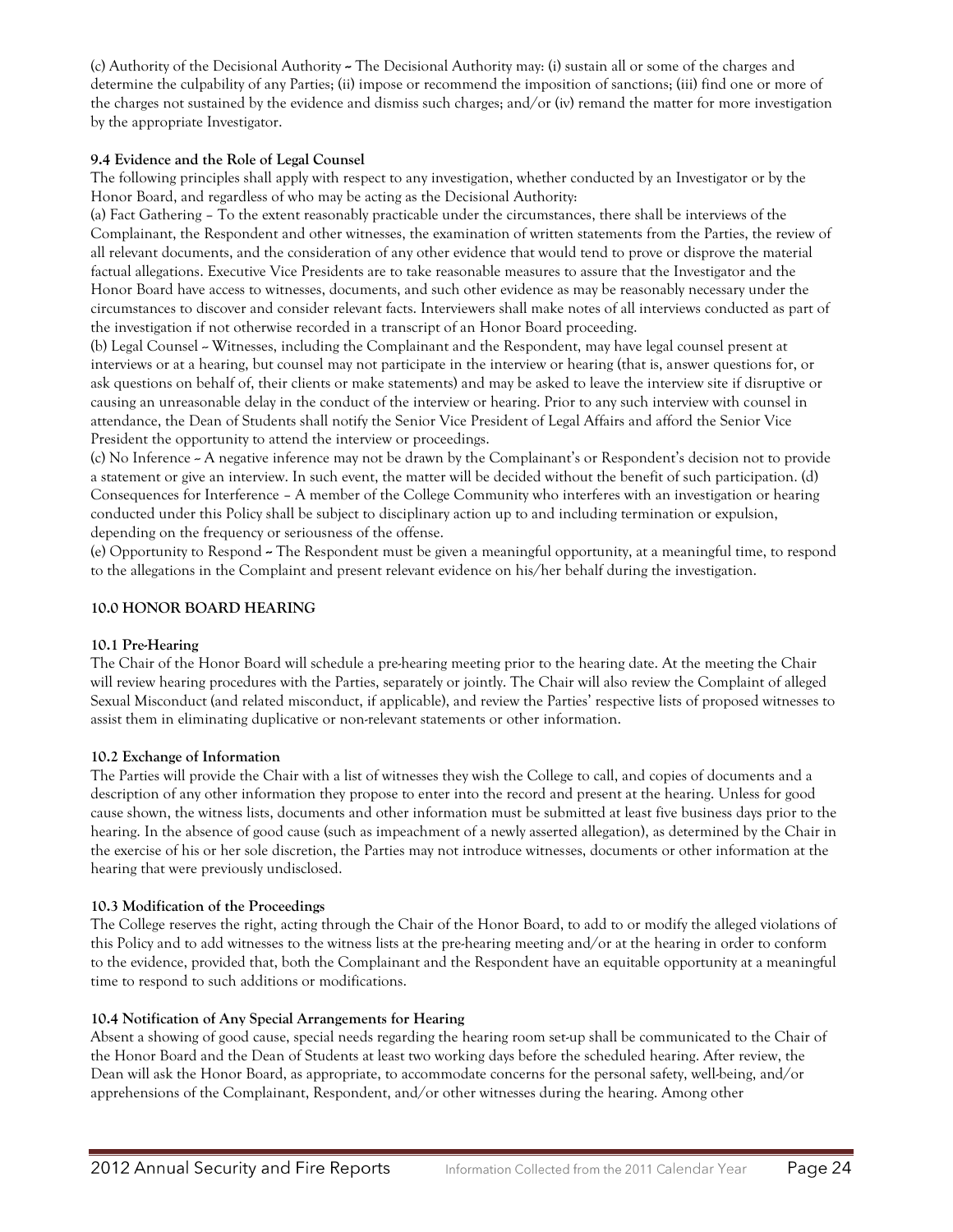accommodations this may include using a visual screen, or by permitting participation by telephone, videophone, Skype®, audio tape, written statement, and/or other means appropriate to the circumstances that do not violate principles of fundamental fairness for all concerned.

### **10.5 Challenges**

A Party desiring to challenge the participation of any Honor Board member for cause (such as a conflict of interest) must notify the Board Chair, in writing, within three calendar days of receipt of the Notice of Pre-Hearing, stating the specific reasons for the objection. The Chair will determine whether the challenge has merit and may make changes in the Board's composition if such a challenge is warranted under the circumstances.

#### **10.6 Persons Admitted To Hearing; Role of Advisors**

Both the Respondent and the Complainant may be accompanied at any time during the Complaint resolution process by an advisor. Advisors may not be called as a witness by the Party using that advisor and may not participate in the interview or hearing as a representative of that Party (that is, answer questions for, or ask questions on behalf of, their advisee or make statements for the advisee). Advisors may be asked to leave the interview site if disruptive or causing an unreasonable delay in the conduct of the interview or hearing. An attorney may act as an advisor, subject to the limitations stated in Section 9.4(b). A member of the public shall not be admitted to the Hearing as a spectator unless: (a) all Parties first agree; or (b) the spectator is the parent or legal guardian of a Party and that Party is under 18 years of age.

#### **10.7 Examination of Evidence**

The hearing will not follow a courtroom model and formal rules of evidence will not be observed. The Chair will determine the order of the witnesses and resolve any questions of procedure or relevancy arising during the hearing.

#### **10.8 Time Estimates**

After a Complaint is filed, or the College elects to investigate a matter, the Investigator shall prepare a schedule that includes dates for the following, as may be applicable to the matter: (a) the Preliminary Interviews; (b) mediation; (c) prehearing meeting with the Honor Board or its representative; (d) the exchange of evidence; (e) the hearing; and (f) finalization of the final Report of Investigation. Except for good cause shown, and taking into account pending workload requirements, other assigned cases, and the complexity of the individual Complaint being investigated, the period of time from the filing of a Complaint, or a College decision to investigate a matter, to the completion of the preliminary Report of Investigation shall not exceed 60 calendar days. The Decisional Authority shall render a decision within 30 calendar days from receipt of the preliminary Report of Investigation.

#### **10.9 Operating Procedures**

The Executive Vice President of Student Affairs or his/her designee shall adopt such operating procedures for the Honor Board as maybe appropriate, provided that, such operating procedures are not in conflict with any provision of this Policy or any other College Policy and are available to all Students.

#### **11.0 POST HEARING**

If the Decisional Authority determines that the Respondent Student is responsible for Sexual Misconduct, the Complainant may present the Board with a written or verbal statement recommending sanctions and remedies, and a description of how the actions of the Respondent have impacted the Complainant's educational and personal goals. The Respondent will be provided an opportunity to respond to the Impact Statement. The Decisional Authority is not bound by these statements in determining sanctions.

### **12.0 REPORT OF INVESTIGATION AND DETERMINATION**

**12.1 Issuance of a Final Report of Investigation and Determination (the "Report")** – Regardless of whether a Complaint is resolved by a hearing officer or by the Honor Board, a Final Report of Investigation shall be completed. The content of the Report shall be principally confined to the matters listed in subsections (a) through (f) of this Section 12.1. No legal conclusions are to be presented in the Report as to the applicability of any law, or whether any law was violated; except that, the Report must state that retaliation is a violation of both law and College Policy. The Final Report shall contain at least the following five sections:

#### (a) the allegations;

- (b) the applicable policy or policies involved;
- (c) the method of investigation, including a list of witness interviewed, documents reviewed and other evidence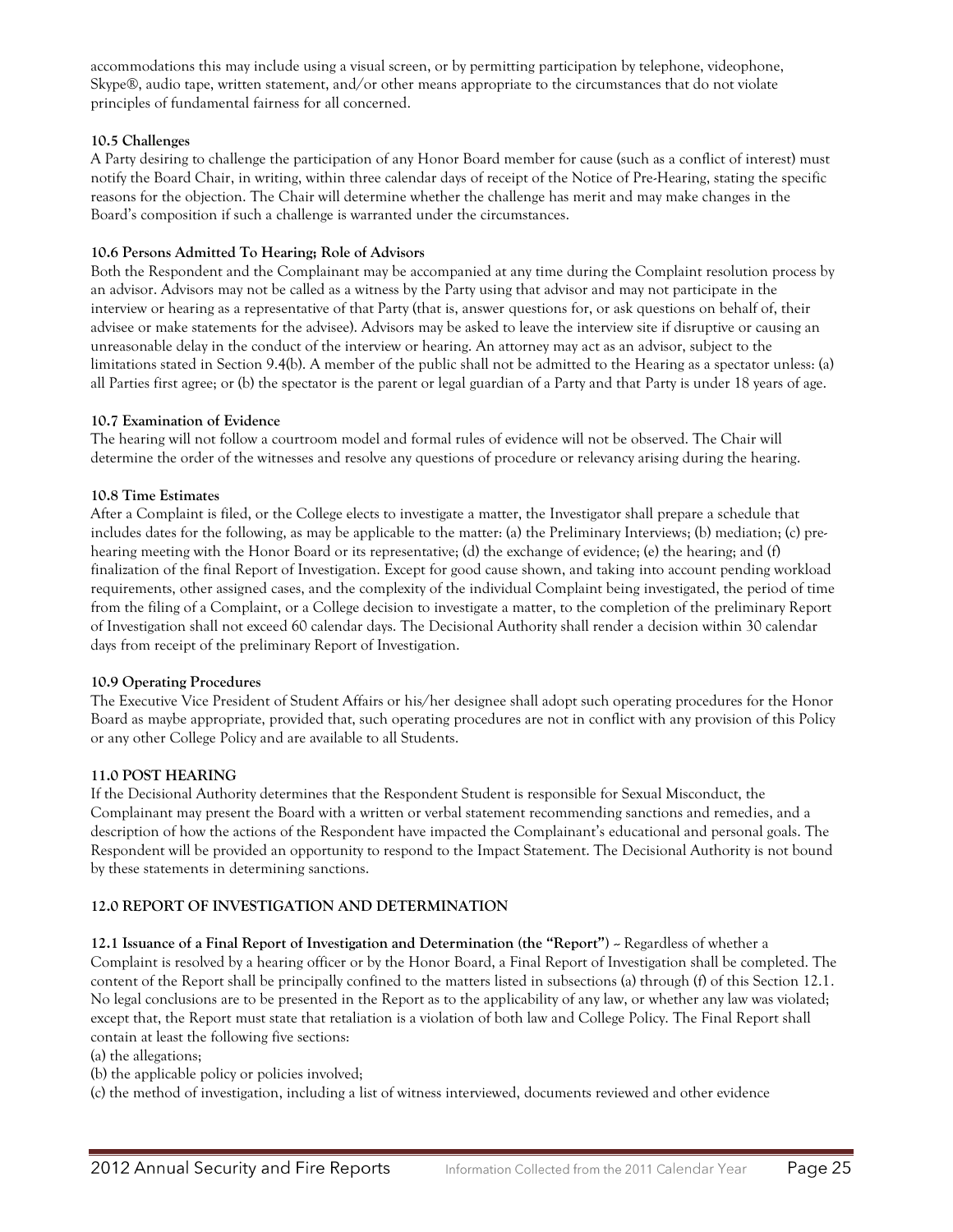#### considered;

(d) findings of fact and factual conclusions;

(e) a determination as to whether the Policy has been violated, and if so, the sanctions to be imposed; and (f) proposed remedies for the Complainant, if appropriate.

### **12.2 The Record**

The Final Report and all its exhibits and referenced materials and the electronic transcript of the hearing (if such a hearing was held) shall be the official record of the investigation.

### **12.3 Maintenance of the Record**

After the investigation has been completed and the determination of the Decisional Authority has been rendered, the official record of the investigation, the preliminary Report of Investigation and the determination of the Decisional Authority shall be maintained in the Office of the Dean of Students. These materials shall be available to: (a) the Complainant and the Respondent, with such redactions as may be required under law; (b) the investigator, the Decisional Authority, and the Office of Legal Affairs; and (c) such third Parties who may have a legal right to access such materials, in whole or in part, as determined by the Senior Vice President for Legal Affairs. **13.0 SANCTIONS AND EFFECTIVE DATE** 

#### **13.1 Types of Sanctions and Guidelines**

The Decisional Authority is required to consider suspending or expelling any Student found culpable for Sexual Misconduct; however, the Decisional Authority may impose any other sanction that it finds to be fair and proportionate to the violation(s) and the attending circumstances. Other sanctions may include removal from campus housing, deferred suspension, mandatory referral to counseling, and/or disciplinary service. Matters that may be considered when deciding on the appropriate sanctions, include –

(a) the record of past violations of any College Policy, the Honor Code, or government rules, regulations or laws, as well as the nature and severity of such past violations;

(b) the acknowledgement of wrongdoing by, and the commitment of the Respondent to conform his/her conduct to acceptable standards in the future;

(c) whether alcohol or controlled substances were involved in the incident;

(d) whether violence was involved in the incident; and

(e) if the Respondent Student poses a continuing risk to the Complainant and/or the College Community.

### **13.2 Actions by the Honor's Board**

Determination and Sanction decisions made by the Honor Board must be by majority vote of all members of the Board, except that a sanction of expulsion shall be by a unanimous vote of the entire Board. In the event that the Board cannot agree on a sanction after a finding of culpability, the sanction decision shall be made by the Dean of Students.

#### **13.3 Timing of Sanctions**

Sanctions imposed by a Decisional Authority are not effective until any pending appeal of the finding and/or sanctions is finally resolved by the Executive Vice President for Student Affairs. However, if advisable to protect the safety of the Complainant or the College Community, the Decisional Authority may recommend to the Executive Vice President of Student Affairs that any suspension (or suspension preliminary to an expulsion) be effective immediately pending the exhaustion of appeal rights or a decision on appeal.

### **14.0 REMEDIES FOR THE COMPLAINANT**

Depending on the findings of the Decisional Authority, remedies for the Complainant may include, but are not limited to, one or more of the following:

- (a) providing an escort to ensure that the Complainant can move safely between classes and activities;
- (b) ensuring that the Complainant and the Respondent do not attend the same classes;
- (c) moving the Complainant or Respondent to a different residence hall;
- (d) providing counseling services;
- (e) providing medical services;
- (f) providing academic support services, such as tutoring;

(g) arranging for the Complainant to re-take a course or withdraw from a class without penalty, including ensuring that any changes do not adversely affect the Complainant's academic record; and

(h) reviewing any disciplinary actions taken against the Complainant to see if there is a causal connection between the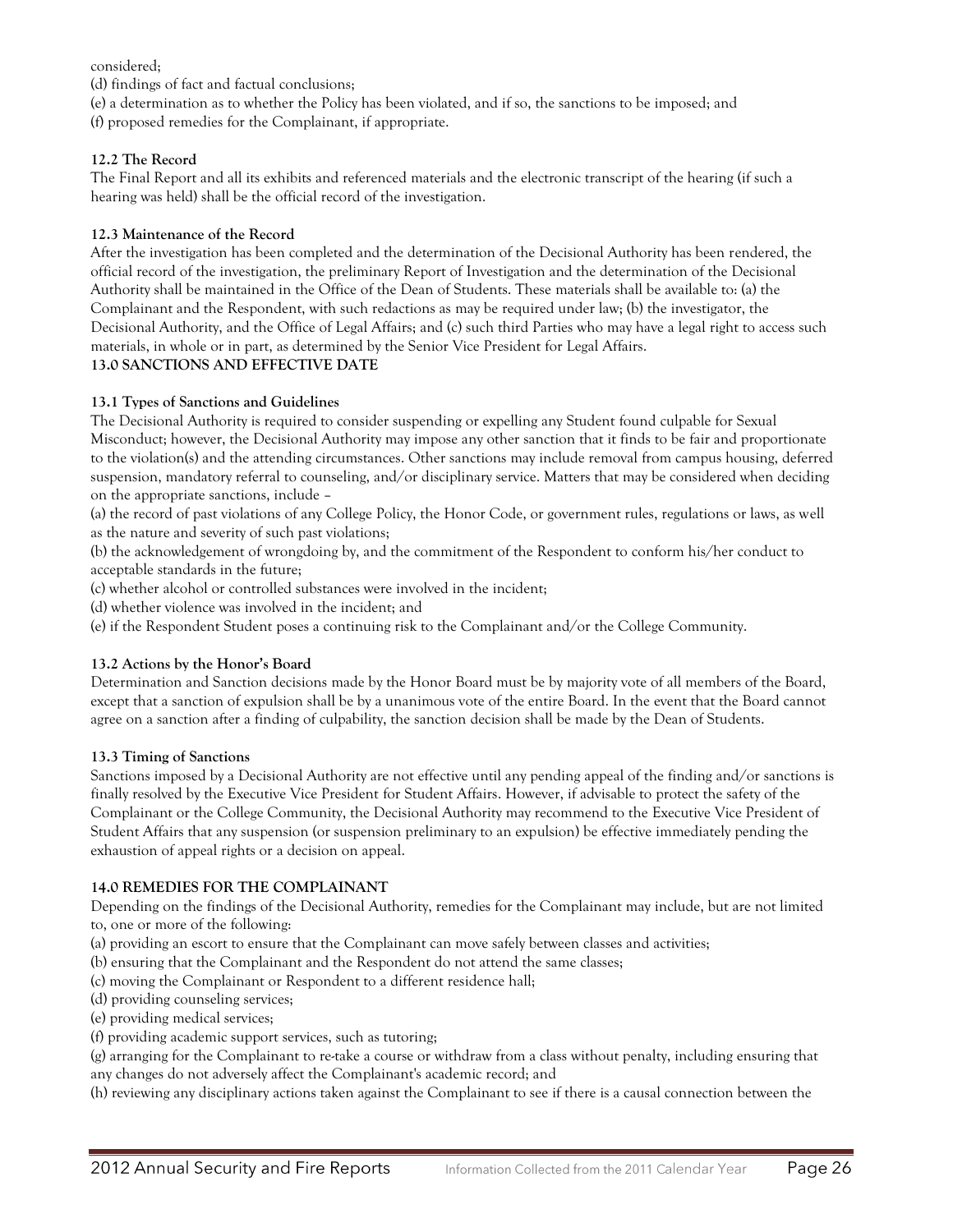harassment and the misconduct that may have resulted in the Complainant being disciplined.

### **15.0 NOTIFICATION OF OUTCOME**

Within two working days of a decision by a Decisional Authority on a Complaint, the Office of the Dean of Students will issue two documents to both the Respondent and the Complainant: a determination letter and a memorandum opinion letter. The determination letter will contain the following information: the name of the Respondent Student; whether the Respondent was found in violation or not in violation for specific violations of the Sexual Misconduct Policy and the sanctions, if any, imposed. The memorandum opinion letter will contain all of the information in the determination letter in addition to a summary of the Decisional Authority's rationale for its decision, as well as, a notice of appeal rights. The determination letter, the memorandum opinion letter and the record of proceedings are education records within the meaning of the Family Education Rights and Privacy Act (20 U.S.C. §1232g, 34 C.F.R. Part 99) and may not be disclosed except when disclosure is authorized or required by law or College Policy.

### **16.0 APPEALS**

#### **16.1 Who May File**

The Complainant and the Respondent may each file an appeal. Appeals are to contain the information described in Section 16.2 and shall be filed with the Executive Vice President for Student Affairs (66 George Street, Stern Center, College of Charleston, Charleston, SC 29424 and wilsonv@cofc.edu), with a copy to the Dean of Students (66 George Street, Stern Center, College of Charleston, Charleston, SC 29424 and cabotj@cofc.edu). The Dean will then notify and provide a copy of the appeal to the other Parties to the proceeding. The non-appealing Parties shall have three days from receipt of the appeal to state his/her position on the appeal with the Executive Vice President for Student Affairs with a copy to the Dean of Students.

#### **16.2 Grounds for Appeal**

A decision reached or a sanction imposed by a Decisional Authority may be appealed within five (5) working days of the transmittal of the decision to the Parties who is appealing. Such appeals shall be in writing and shall cite the name of the case; the grounds for the appeal and the relief requested. The only grounds that will justify changing or overruling a decision by the official or Honor Board are the following:

(a) There was no reasonable basis in the record for the decision rendered or the sanction imposed;

(b) There was a substantive mistake of procedure that likely influenced the outcome of the proceeding; or

(c) New evidence, sufficient to alter a decision was not brought out in the original hearing, because such evidence was either unavailable or unknown at that time after diligent inquiry by the person appealing.

The Executive Vice President will reach a determination on the appeal within ten (10) working days from the receipt of the appeal. At this stage in the process, the Executive Vice President for Student Affairs' response time may be modified if circumstances dictate. The decision of the Executive Vice President is final.

### **17.0 RETALIATION**

The College prohibits adverse treatment of employees or Students for exercising their rights under this Policy. Any good faith report of discrimination and/or harassment, experienced or observed, should be made without fear of retaliation by the College. **RETALIATION AGAINST ANY EMPLOYEE OR STUDENT FOR FILING A COMPLAINT OR PARTICIPATING IN AN INVESTIGATION IN GOOD FAITH IS STRICTLY PROHIBITED BY LAW AND THIS POLICY. VIOLATORS WILL BE SUBJECT TO THE IMMEDIATE CONSIDERATION OF DISCIPLINARY AND/OR REMEDIAL ACTION THAT COULD INCLUDE SEPARATION FROM THE COLLEGE.** 

**17. 1** Intentionally making a false report or providing false or materially misleading information during an investigation also constitute grounds for discipline and/or remedial action.

#### **18.0 TRAINING AND EDUCATION**

#### **18.1 Training**

It is the responsibility of the Executive Vice President for Student Affairs to ensure that all persons within the Division of Student Affairs are appropriately and periodically trained on this Policy.

### **18.2 Development of Materials and Implementation of Policy**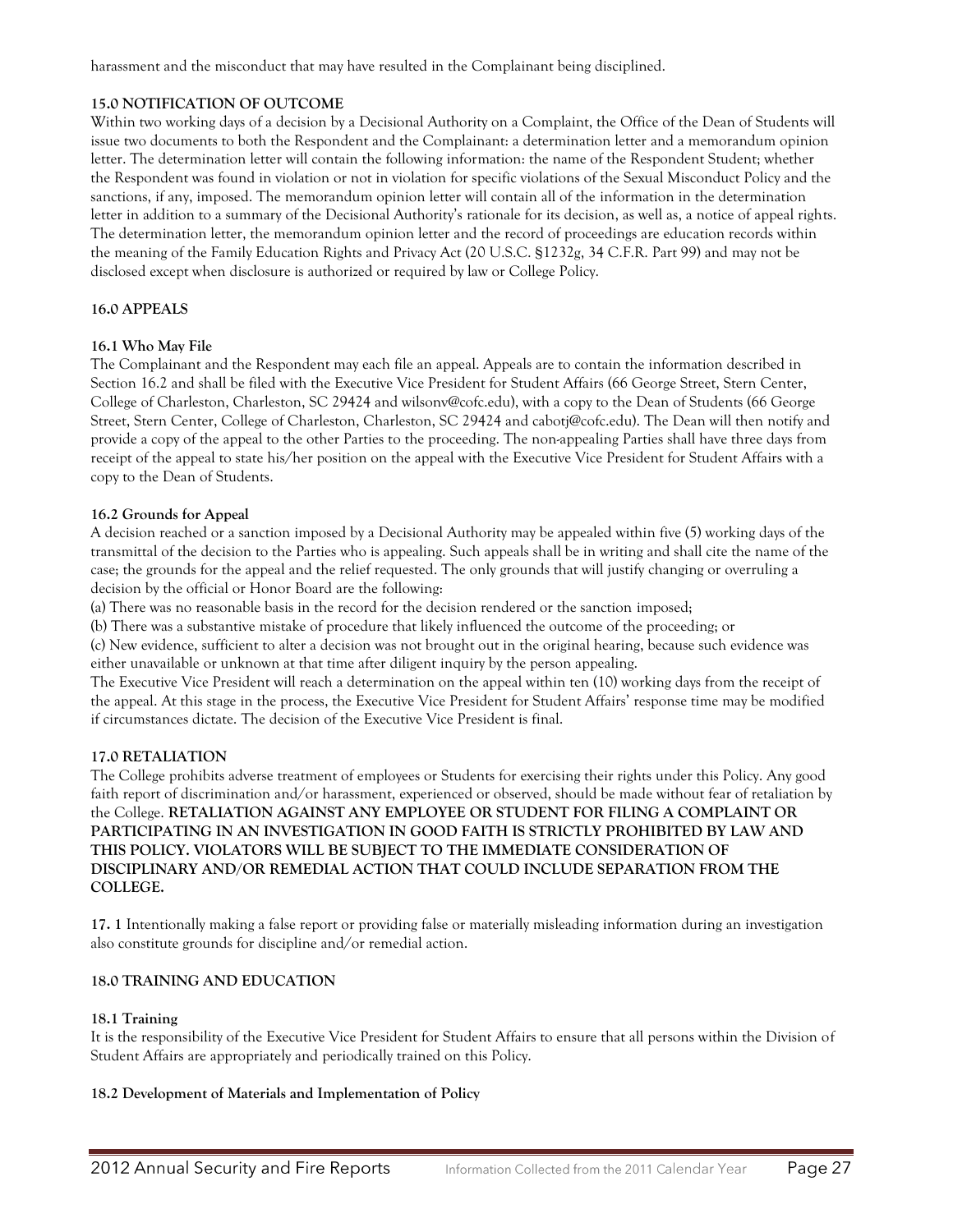The Title IX Coordinator, in cooperation with the Dean of Students, shall develop materials on sexual harassment and violence that shall be distributed to Students during orientation and upon receipt of Complaints, as well as widely posted throughout College buildings and residence halls. This material shall include:

(a) what constitutes sexual harassment or violence;

(b) what to do if a Student has been the victim of sexual harassment or violence;

(c) contact information for counseling and victim services on and off school grounds;

(d) how to file a complaint with the College;

(e) how to contact the school's Title IX Coordinator or the Dean of Students; and

(f) what the College will do to respond to allegations of sexual harassment or violence, including the interim measures that can be taken.

#### **18.3 Committee on Sexual Misconduct**

The Executive Vice President shall establish a *Committee on Sexual Misconduct.* Members of the Committee shall be the Dean of Students, the Title IX Coordinator, the Director of Human Relations, and such other faculty, staff and Students as the Executive Vice President shall decide. The Committee shall identify strategies for ensuring that Students: (a) know the College's prohibition against sex discrimination, including sexual harassment and violence;

(b) recognize sex discrimination, sexual harassment, and sexual violence when they occur;

(c) understand how and to whom to report any incidents, including any incident that may take place during a Program or Activity conducted overseas or on other than College Property;

(d) know the connection between alcohol and drug abuse and sexual harassment or violence; and

(e) feel comfortable that school officials will respond promptly and equitably to reports of sexual harassment or violence. The Committee shall also consider other steps that clearly communicate that the College does not tolerate sexual harassment and violence and will respond to any incidents and to any Student who reports such incidents. In addition, the Committee may recommend such changes to this Policy as it believes appropriate to ensure that the procedures contained herein for resolving Complaints are prompt and equitable.

### **20.0 RESPONSIBILITY FOR POLICY MAINTENANCE**

The Title IX Coordinator, upon consultation with the Dean of Students, shall be responsible for the periodic review and maintenance of this Policy. Such reviews shall take place no less frequently than once during each three year period and shall be provided to the President's Executive Team within seven calendar days of completion.

### **21.0 AMENDMENTS**

This Policy and Procedure may be amended at any time in accordance with the Colleges *Campus Wide Policy Making Procedures.* 

### \*\*\*\*\*\*\*\*\*\*\*\*\*\*\*

#### **APPENDIX 1 EXAMPLES OF SEXUAL MISCONDUCT AND RELATED ISSUES A. Verbal.**

Unwelcome sexual advances or requests for sexual favors based upon gender, sexual orientation, gender identity or gender expression; Verbal harassment, such as sexual innuendoes, suggestive comments, jokes of a sexual nature, sexual propositions or threats; epithets; slurs; negative stereotyping (including "jokes"); Repeated, unwelcome requests for social engagements; Questions or comments about sexual behavior or preference;

Scenarios: "A Student repeatedly sends sexually oriented jokes around on an email list s/he created, even when asked to stop, causing one recipient to avoid the sender on campus and in the residence hall in which they both live."1 "An exgirlfriend widely spreads false stories about her sex life with her former boyfriend to the clear discomfort of the boyfriend, turning him into a social pariah on campus."<sup>2</sup>

1 Brett A. Sokolow, W. Scott Lewis, Saundra K. Schuster, ATIXA *Gender-Based and Sexual Misconduct Model Policy.*  National Center for Higher Education Risk Management and Association of Title IX Administrators (2011), p. 6. 2ATIXA, 6

3 ATIXA, 6

### **B. Non-verbal.**

Display or sexually suggestive objects or pictures, leering, whistling, obscene gestures; written or graphic material (including communications by computers, cell phones, etc.) that defames or shows hostility or aversion toward an individual or group because of gender, sexual orientation, gender identity, or gender expression.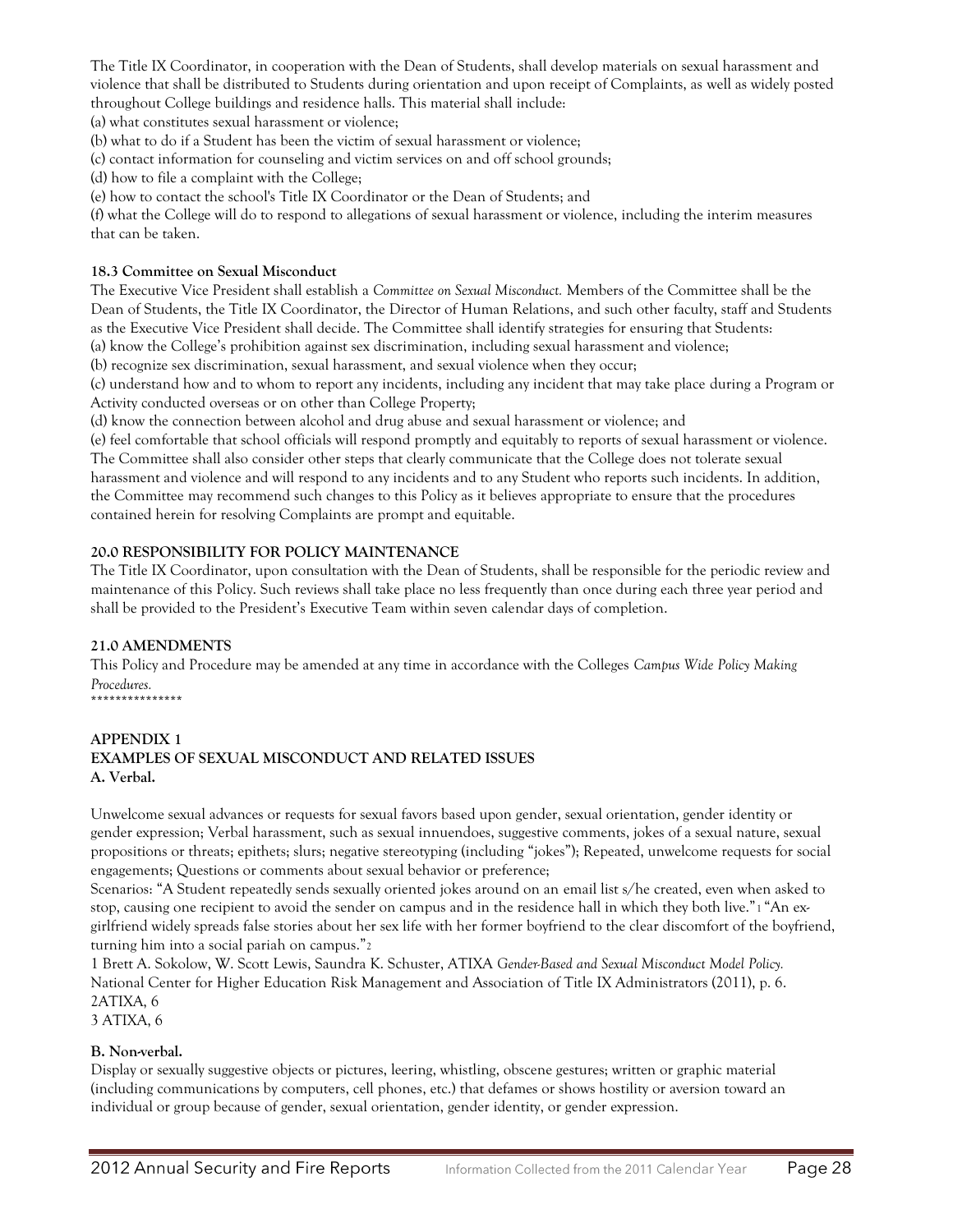Scenarios: "Explicit sexual pictures are displayed in a professor's office, on the exterior of a residence hall door or on a computer monitor in a public space."<sup>3</sup>

### **C. Acts of sexually-based intimidation, coercion, threats, stalking.**

Intimidation -To place another person in reasonable fear of bodily harm and/or emotional distress through the use of threatening words, repeated and/or severe aggressive behavior or other conduct or both, but without displaying a weapon or subjecting the person to physical attack; Coercion -use of force, threats or intimidation to make somebody do something against his or her will; Threats - an expression of intention to inflict injury, harm or damage; Stalking repetitive and/or menacing pursuit, following, watching, harassment, and/or interference with the peace and/or safety of another person. Scenarios: A male student tells female student that he will spread false rumors about her unless she complies with his sexual demands. A male student notices that a female student follows him to his classes regularly; she has also tried to enter his residence hall building improperly; she appears at locations he regularly frequents; and she is seen often observing him from a distance.

**D. Non-consensual sexual contact.** Any intentional sexual physical contact, with any object, including touching, pinching or brushing the body; that is without consent and/or by force (restrict, battery, etc.).

Scenarios: "Intentional contact with the breasts, buttock, groin, or genitals, or touching another with any of these body parts. Making another touch you or themselves with or on any of these body parts. Any intentional bodily contact in a sexual manner, though not involving contact with/of/by breasts, buttocks, groin, genitals, mouth or other orifice."<sup>4</sup> 4 ATIXA, 8 5 ATIXA, 9

#### **E. Acts of physical aggression, including non-consensual sexual intercourse.**

Vaginal penetration by a penis, object, tongue or finger; anal penetration by a penis, object, tongue or finger; and oral copulation (mouth to genital contact or genital to mouth contact), no matter how slight the penetration or contact. Scenarios: Someone putting their finger, tongue, mouth, penis or an object in or on your vagina, when you don't want them to. Someone forcing you to perform oral sex or forcing you to receive oral sex. Someone forcing you to masturbate them.

#### **F. Sexual exploitation.**

Sexual exploitation "occurs when a Student takes non-consensual or abusive sexual advantage of another for his/her advantage or benefit or advantage anyone other than the one being exploited, and that behavior does not otherwise constitute one of the other sexual misconduct offenses."<sup>5</sup>

Scenarios: Inducing or attempting to induce incapacitation with the intent to rape, sexually assault another Student; nonconsensual video or audio taping of sexual activity; allowing others to observe a personal act of consensual sex without knowledge or consent of the partner; engaging in voyeurism (e.g., Peeping Tom activity); distributing intimate or sexual information about another person without their knowledge or consent; knowingly transmitting an STI or HIV to another Student; prostituting another Student (monetary gain, privilege or power from the sexual activities of another Student); exposing one's genitals in non-consensual circumstances; inducing another to expose their genitals; sexually-based stalking and/or coercion may also be forms of sexual exploitation.

### **G. Harassment/abuse can occur through electronic media.**

Sexual/gender harassment includes in-person acts and/or behavior via computer, telephone or other electronic medium and be in the form of text message, email, social media notice or other form of electronic messaging. Scenarios: Posting photos of an individual naked without their consent to Facebook, Twitter, a blog, etc. Discussing another individual on social networks in a sexually explicit way. Attaching a caption with a person's name to a sexually explicit photo and sharing that photo and caption through a form of social media.

### **H. Consent and Incapacitation.**

Effective consent involves the presence of explicit verbal consent or overt action clearly expressing consent. Such signals of consent must be mutual and ongoing. Consent, in other words, "refers to positive cooperation in act or attitude pursuant to an exercise of free will – it basically means that a person must freely and voluntarily act with knowledge of the nature of the act." Silence, in and of itself, does not convey consent. "Consent can be given by words or actions, as long as those words or actions create mutually understandable clear permission regarding willingness to engage in (and the conditions of) sexual activity." <sup>6</sup>

6 ATIXA, 9 7 ATIXA, 9 8 ATIXA, 9 9ATIXA, 9 10ATIXA, 9 11ATIXA, 9-10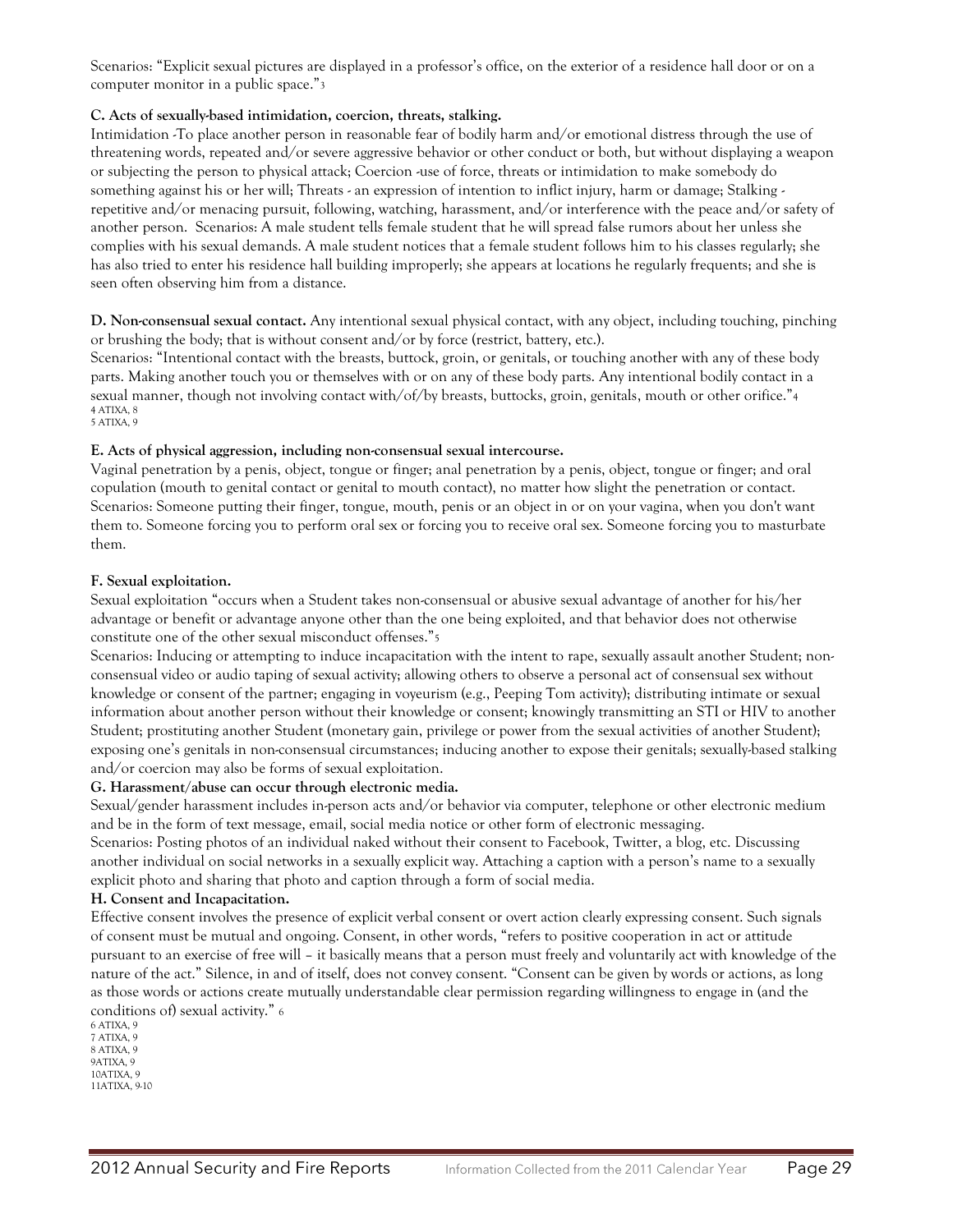Effective consent is also absent when the activity in question exceeds the scope of effective consent previously given. "Previous relationships or prior consent cannot imply consent to future sexual acts." <sup>7</sup>

Consent obtained through fraud or force, whether that force is physical or through threats, intimidation or coercion, is not regarded as effective consent. "Coercion is unreasonable pressure for sexual activity. Coercive behavior differs from seductive behavior based on the type of pressure someone uses to get consent from another. When someone makes clear to you that they do not want sex, that they want to stop, or that they do not want to go past a certain point of sexual interaction, continued pressure beyond that point can be coercive. NOTE: There is no requirement that a party resist the sexual advance or request, but resistance is a clear demonstration of non-consent. The presence of force is not demonstrated by the absence of resistance. Sexual activity that is forced is by definition non-consensual, but nonconsensual sexual activity is not by definition forced."<sup>8</sup>

It is the responsibility of the initiator (the person who wants to engage in the specific sexual activity) to make sure that they have consent from the other person. Use of alcohol or drugs by the respondent shall not diminish one's responsibility to obtain consent. If an alleged victim is under the age of consent as defined by state law or is declared unable to give consent due to a mental or physical condition, and the respondent either knew that fact or reasonably should have known that fact, the respondent will likely be found responsible for Sexual Misconduct.

"Sexual activity with someone who one should know to be – or based on the circumstances should reasonably have known to be – mentally or physically incapacitated (by alcohol or other drug use, unconsciousness or blackout), constitutes a violation of this policy."9 Incapacitation is a state where someone cannot make informed, rational judgments and decisions "because they lack the capacity to give knowing consent (e.g., to understand the 'who, what, when, where, why or how' of their sexual interaction)."10 Examples of incapacitation include, but are not limited to, the following: a person who is intoxicated, passed out, experiencing blackouts, or asleep.

Where alcohol is involved, incapacitation is defined with respect to how the alcohol consumed impacts a person's decision-making capacity, awareness of consequences, and ability to make fully informed judgments.

This policy also covers a person whose incapacity results from the taking of rape drugs. "Possession, use and/or distribution of any of these substances including Rohypnol, Ketomine, GHB, Burundanga, etc. is prohibited, and administering one of these drugs to another Student is a violation of this policy. More information on these drugs can be at [http://www.911rape.org/".11](http://www.911rape.org/)

#### **I. Age.**

Anyone under 18 years of age is not legally capable of giving consent for any sexual contact.

### **APPENDIX 2**

#### **20 USCS § 1681**

#### § 1681. Sex

(a) Prohibition against discrimination; exceptions. No person in the United States shall, on the basis of sex, be excluded from participation in, be denied the benefits of, or be subjected to discrimination under any education program or activity receiving Federal financial assistance, except that:

(1) Classes of educational institutions subject to prohibition. in regard to admissions to educational institutions, this section shall apply only to institutions of vocational education, professional education, and graduate higher education, and to public institutions of undergraduate higher education;

(2) Educational institutions commencing planned change in admissions. in regard to admissions to educational institutions, this section shall not apply (A) for one year from the date of enactment of this Act [enacted June 23, 1972], nor for six years after such date in the case of an educational institution which has begun the process of changing from being an institution which admits only Students of one sex to being an institution which admits Students of both sexes, but only if it is carrying out a plan for such a change which is approved by the Commissioner of Education or (B) for seven years from the date an educational institution begins the process of changing from being an institution which admits only Students of only one sex to being an institution which admits Students of both sexes, but only if it is carrying out a plan for such a change which is approved by the Commissioner of Education, whichever is the later;

(3) Educational institutions of religious organizations with contrary religious tenets. this section shall not apply to an educational institution which is controlled by a religious organization if the application of this subsection would not be consistent with the religious tenets of such organization;

(4) Educational institutions training individuals for military services or merchant marine. this section shall not apply to an educational institution whose primary purpose is the training of individuals for the military services of the United States, or the merchant marine;

(5) Public educational institutions with traditional and continuing admissions policy. in regard to admissions this section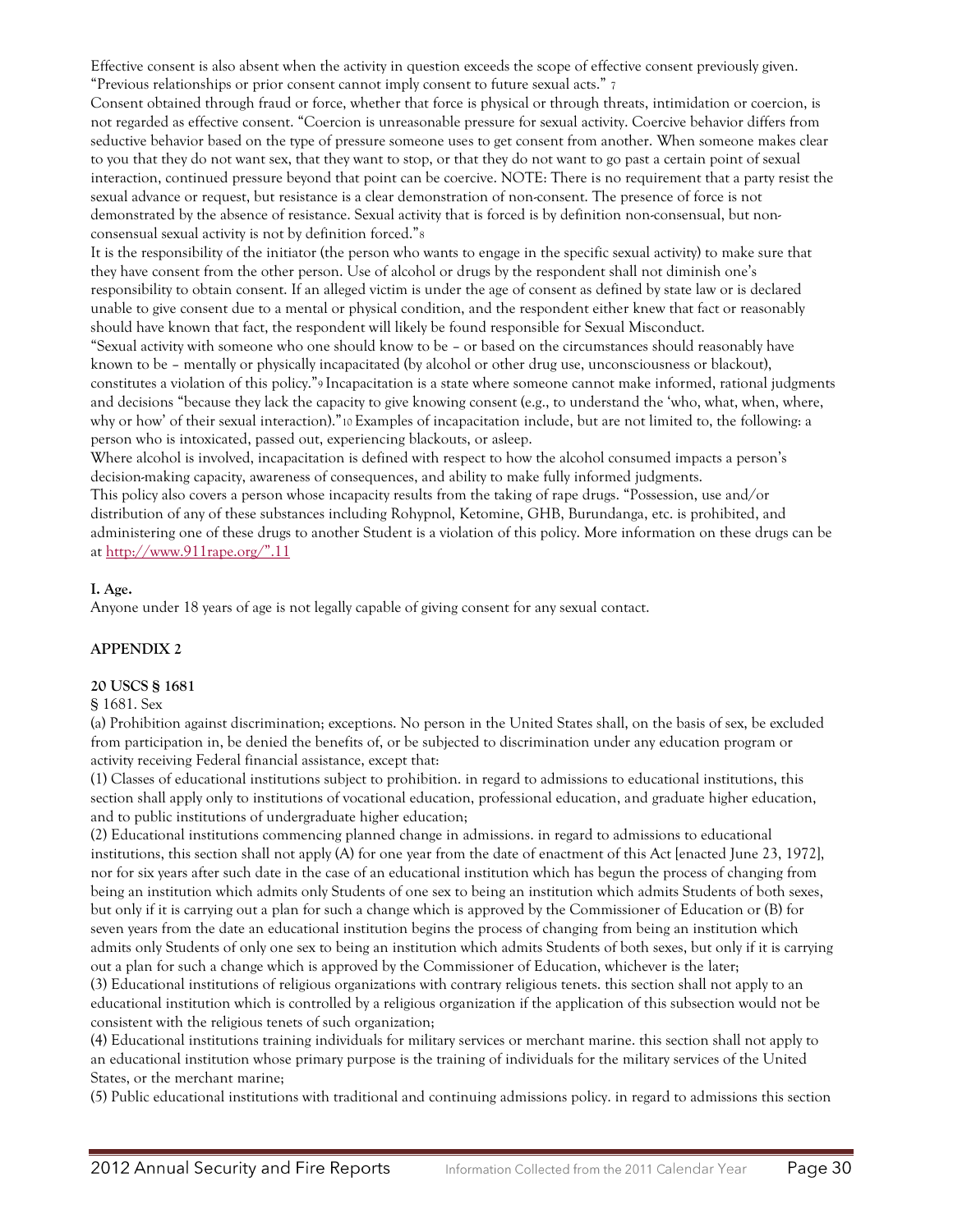shall not apply to any public institution of undergraduate higher education which is an institution that traditionally and continually from its establishment has had a policy of admitting only Students of one sex;

(6) Social fraternities or sororities; voluntary youth service organizations. this section shall not apply to membership practices—

(A) of a social fraternity or social sorority which is exempt from taxation under *section 501(a) of the Internal Revenue Code of 1954* [1986] [*26 USCS § 501(a)*], the active membership of which consists primarily of Students in attendance at an institution of higher education, or

(B) of the Young Men's Christian Association, Young Women's Christian Association, Girl Scouts, Boy Scouts, Camp Fire Girls, and voluntary youth service organizations which are so exempt, the membership of which has traditionally been limited to persons of one sex and principally to persons of less than nineteen years of age;

(7) Boy or Girl conferences. this section shall not apply to--

(A) any program or activity of the American Legion undertaken in connection with the organization or operation of any Boys State conference, Boys Nation conference, Girls State conference, or Girls Nation conference; or

(B) any program or activity of any secondary school or educational institution specifically for--

(i) the promotion of any Boys State conference, Boys Nation conference, Girls State conference, or Girls Nation conference; or

(ii) the selection of Students to attend any such conference;

(8) Father-son or mother-daughter activities at educational institutions. this section shall not preclude father-son or mother-daughter activities at an educational institution, but if such activities are provided for Students of one sex, opportunities for reasonably comparable activities shall be provided for Students of the other sex; and

(9) Institution of higher education scholarship awards in "beauty" pageants. this section shall not apply with respect to any scholarship or other financial assistance awarded by an institution of higher education to any individual because such individual has received such award in any pageant in which the attainment of such award is based upon a combination of factors related to the personal appearance, poise, and talent of such individual and in which participation is limited to individuals of one sex only, so long as such pageant is in compliance with other nondiscrimination provisions of Federal law.

(b) Preferential or disparate treatment because of imbalance in participation or receipt of Federal benefits; statistical evidence of imbalance. Nothing contained in subsection (a) of this section shall be interpreted to require any educational institution to grant preferential or disparate treatment to the members of one sex on account of an imbalance which may exist with respect to the total number or percentage of persons of that sex participating in or receiving the benefits of any federally supported program or activity, in comparison with the total number or percentage of persons of that sex in any community, State, section, or other area: *Provided,* That this subsection shall not be construed to prevent the consideration in any hearing or proceeding under this title of statistical evidence tending to show that such an imbalance exists with respect to the participation in, or receipt of the benefits of, any such program or activity by the members of one sex.

(c) "Educational institution" defined. For purposes of this title an educational institution means any public or private preschool, elementary, or secondary school, or any institution of vocational, professional, or higher education, except that in the case of an educational institution composed of more than one school, college, or department which are administratively separate units, such term means each such school, college, or department.

# **RESOURCES**

While the College of Charleston offers comprehensive victim services, students may choose to utilize service providers within the general community or at the national level. The listing below provides contact information for a variety of services that are available to any victim of sexual assault.

**Please Note: Although the following list offers resource information for both on and off campus, general community service providers do not serve as reporting entities for the College of Charleston Annual Security Report.**

# **COMMUNITY AND NATIONAL RESOURCE INFORMATION**

# **Noteworthy Web Addresses**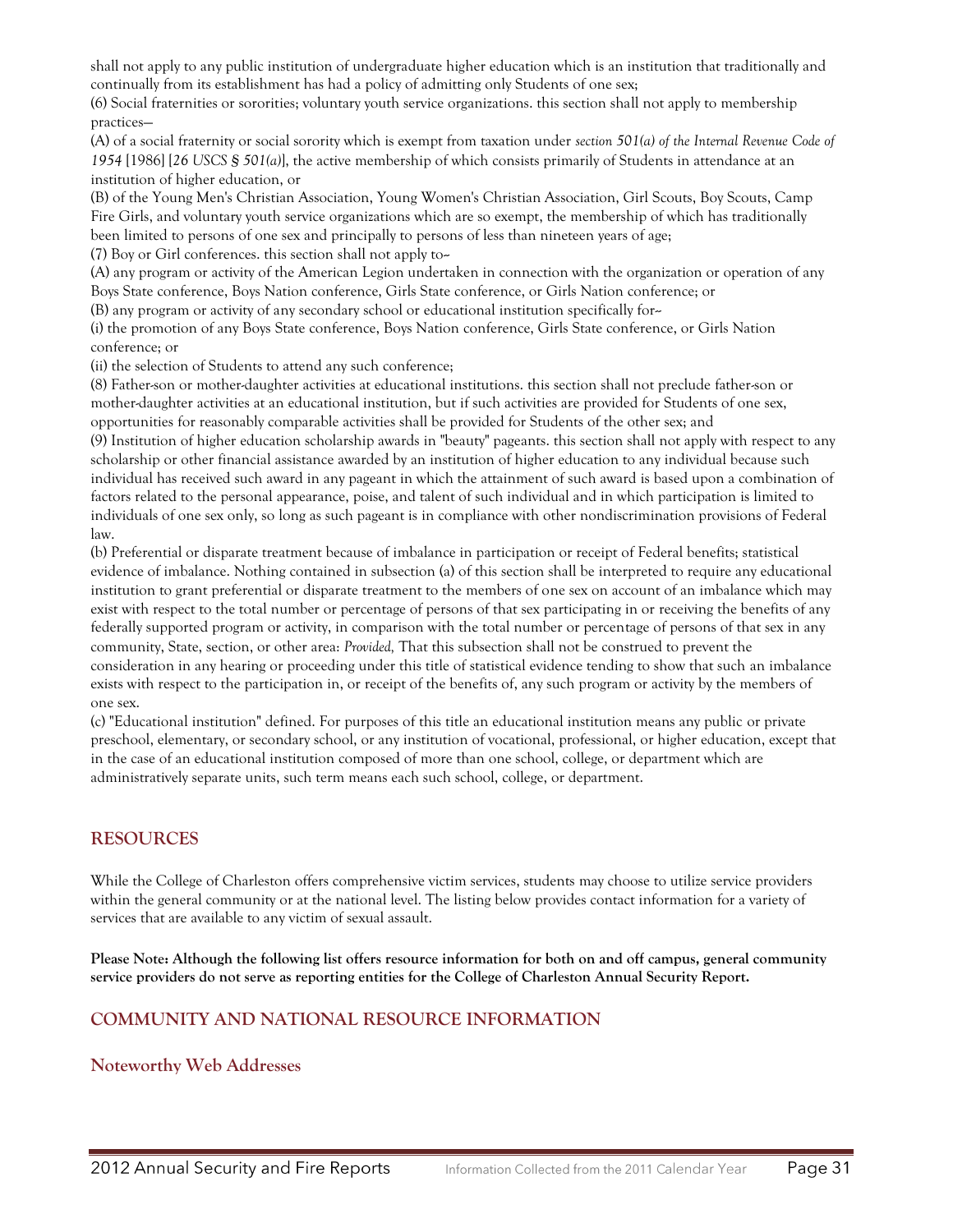# **Title of Resource Web Address**

Campus Police / Public Safety <http://publicsafety.cofc.edu/> Office of Victim Services (formerly C.A.R.E.) <http://victimservices.cofc.edu/> Timely Warning Alerts <http://emergency.cofc.edu/cougaralert/index.php> Student Handbook [http:/studentaffairs.cofc.edu/honor-system/studenthandbook/index.php](http://studentaffairs.cofc.edu/honor-system/studenthandbook/index.php) Rape Abuse and Incest National Network [www.rainn.org](http://www.rainn.org/) National Center for Victims of Crime [www.ncvc.org](http://www.ncvc.org/) Sex Offender Registry <http://services.sled.sc.gov/sor/> People Against Rape [www.peopleagainstrape.org/](http://www.peopleagainstrape.org/) State Office of Victim Assistance [www.govoepp.state.sc.us/sova/](http://www.govoepp.state.sc.us/sova/) South Carolina Victim Assistance Network [www.scvan.org/](http://www.scvan.org/) South Carolina Coalition Against Domestic Violence and Sexual Assault [www.sccadvasa.org](http://www.sccadvasa.org/)

# **Noteworthy Phone Numbers**

| Resource                                                                          | <b>Phone Number</b> |
|-----------------------------------------------------------------------------------|---------------------|
| Campus Police/Public Safety Emergency                                             | 843.953.5611        |
| <b>Campus Safety Escort Service</b>                                               | 843.953.5609        |
| Office of Victim Services (formerly C.A.R.E.) - 67 George St<br>(Rooms 102 & 202) |                     |
| - General Information<br>(Ask to speak with a victim assistance specialist)       | 843.953.2273        |
| - Emergency Team Response - Pager                                                 | 843.724.3600        |
| Center for Women                                                                  | 843.763.7333        |
| Chief of Campus Police/Director of Public Safety                                  | 843.953.5609        |
| Counseling and Substance Abuse Services                                           | 843.953.5640        |
| Crime Action Line                                                                 | 843.953.4998        |
| Crime Victim Research Center                                                      | 843.792.8209        |
| Emergency Shelter for Battered Women                                              | 843.744.3242        |
| <b>Family Services</b>                                                            | 843.744.1348        |
| Health Department                                                                 | 843.579.4500        |
| Hotline                                                                           | 843.744.4357        |
| Mental Health Department                                                          | 843.852.4100        |
| People Against Rape (PAR)                                                         | 843.745.0144        |
| Public Defender's Office                                                          | 843.958.1850        |
| Solicitor's Office                                                                | 843.958.1900        |
| South Carolina Crime Victim Ombudsman                                             | 803.734.0357        |
| State Office for Victim Assistance                                                | 800.220.5370        |
| Student Health                                                                    | 843.953.5520        |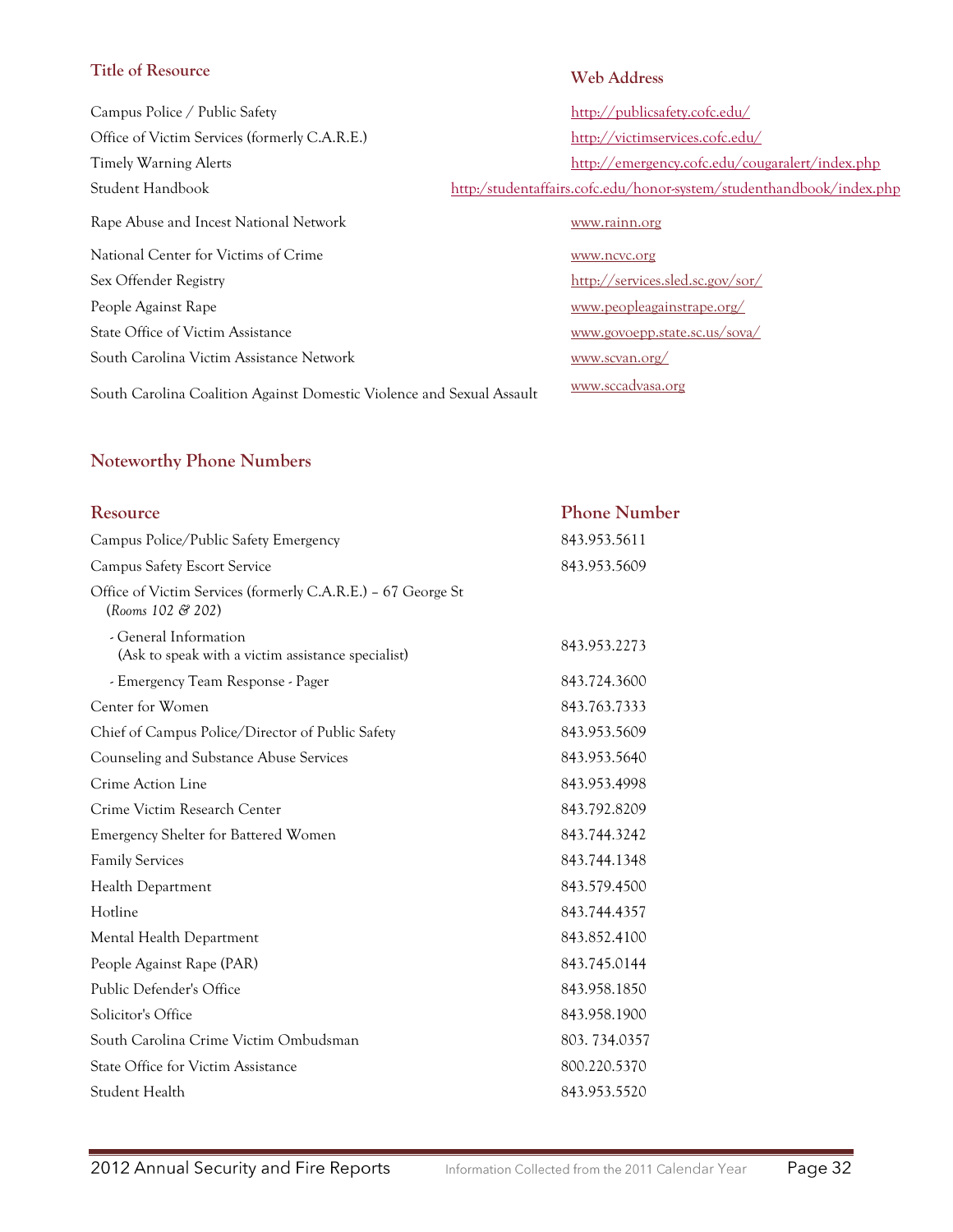# **Local Police Departments**

| <b>Phone Number</b> |
|---------------------|
| 843.577.7434        |
| 843.202.1700        |
| 843.588.2433        |
| 843.740.2800        |
| 843.884.4176        |
| 843.886.6522        |
| 843.883.3931        |
| 843.747.5711        |
| 843.723.3800        |
| 843.875.1650        |
| 843.572.4300        |
| 843.873.5111        |
|                     |

# **Parental Notification and Alcohol and Drug Violations**

**1**. Achieving autonomy and acceptance of one's personal responsibility are student development goals promoted throughout every facet of collegiate life. Such goals are promoted within the Family Rights and Privacy Act (FERPA). In 1998, however, amendments to FERPA gave colleges and universities the option to notify parents or guardians of a student's violation of any federal, state, or local law, or an institutional disciplinary policy relating to the use or possession of alcohol or a controlled substance. The amendment clearly recognizes the cooperative partnership colleges have with parents and guardians that move beyond enrollment to those times when intervention is a practical response to prevent the loss of a student's personal and collegiate goals.

**2**. In support of our mutual investment in the success of each student and the preservation of a climate conducive to living and learning, an official of the College will notify parents or guardians when a student under the age of 21 at the time of disclosure regarding the College's determination that the student violated federal, state or local law or College policy governing the use or possession of alcohol or a controlled substance.

# **STUDENT ALCOHOL POLICY**

### **1. Residence Life and Housing**

1.1. Approximately 85 percent of our residence hall population is not of legal age to purchase or drink alcoholic beverages. Further, abuse of self, others and College of Charleston property can be directly related to excessive use of alcohol. Accordingly, the following restrictions apply: a limited amount of beer and wine is allowed in only "upper-class" residence halls and houses. There will be no alcoholic beverages allowed in Berry, Buist, College Lodge, Craig, Liberty Street, McAlister, and McConnell Halls. Where allowed, beer and wine must be in the private possession and control of the owner. All persons consuming alcohol must be of legal drinking age and are responsible for their behavior and actions. NO KEGS, LIQUOR OR CAFFEINATED ALCOHOLIC BEVERAGES are allowed in the residence hall system at any time. Residential students are strongly encouraged to know the pertinent rules and procedures as listed in *The Guide to Residence Living*.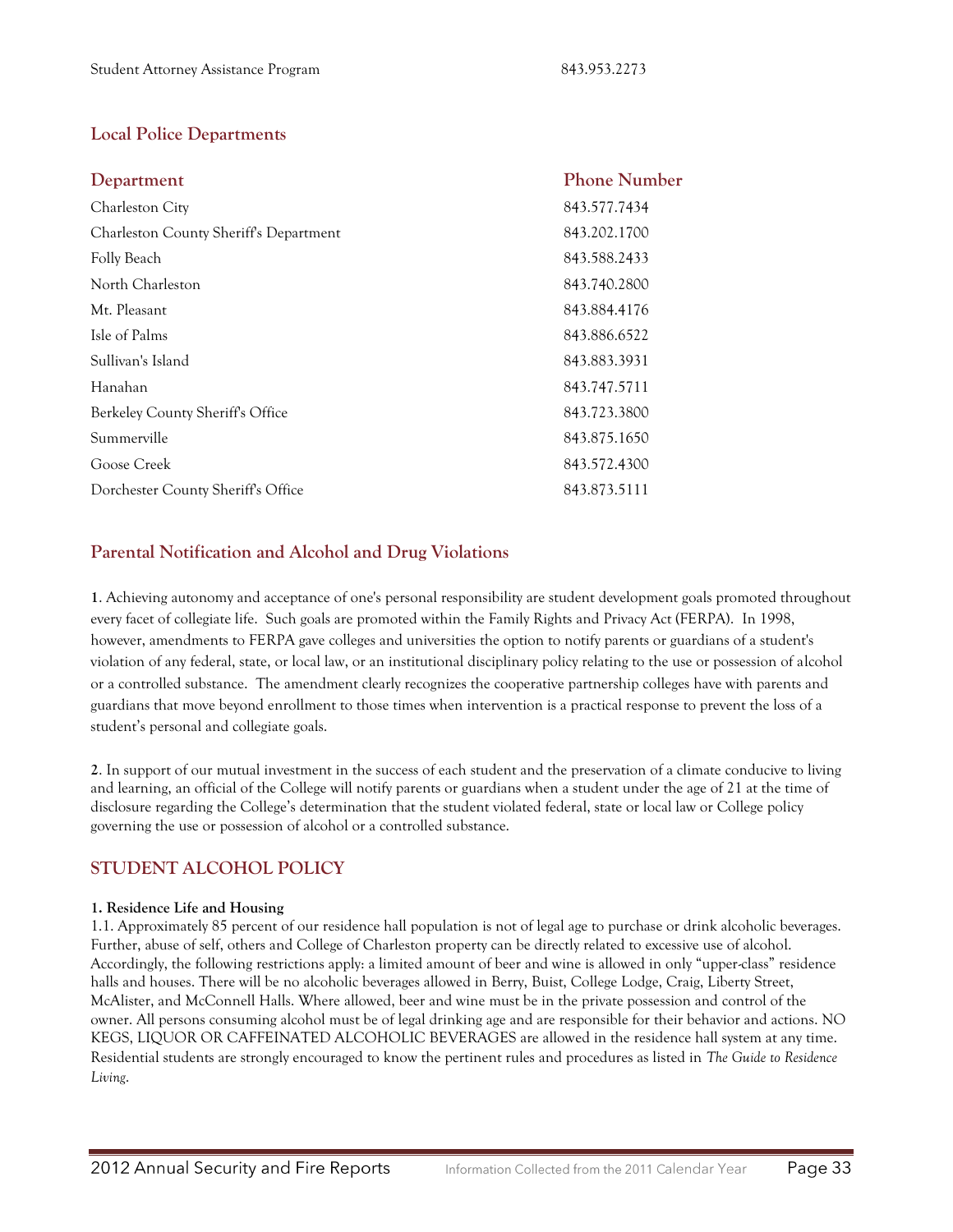**2. Alcohol-Related Violations (possession, use, disorderly conduct, intoxication, possession of empty alcohol containers, etc.). Responses from incidents that originate within the Residence Halls, On Campus or Off Campus** 

**The College of Charleston will impose on students the following sanctions and other sanctions for proven violations of its alcohol policies.** 

2.1. First Violation (Adjudication by Residence Life and Housing staff/Student Affairs official) Sanctions include, but are not limited to:

a) Receive a letter of warning, probation period or be placed on residence life probation for a minimum of one semester if a residential student and incident occurs within the residential system;

b) Have a parental/guardian notification letter sent concerning the violation;

c) Participate in an alcohol risk reduction program or assessment at Counseling and Substance Abuse Services. Fees will be charged; and/or

d) Educational activities.

Failure to complete first offense sanctions will result in a fine (\$150.00 or more) and other sanctions.

2.2. Second Violation (Adjudication by Student Affairs official/Honor Board/Panel) Sanctions include, but are not limited to:

a) Be placed on probation, residence life probation or deferred disciplinary suspension (one more violation and student is suspended from enrollment) and possibly moved within or removed from residence life housing for a minimum of one semester, depending on the specific circumstances;

If a student is removed from residence life housing for disciplinary reasons full payment of the contract is due if a residential student and incident occurs within the residential system;

b) Have a parental/guardian notification letter sent concerning the violation;

c) Participate in an alcohol risk reduction program or assessment at Counseling and Substance Abuse Services or through an off-campus provider. Fees will be charged; and/or

d) Educational activities.

Failure to complete second offense sanctions will result in a fine (\$200.00 or more) and other sanctions unless student is on deferred suspension.

2.3. Third Violation (Adjudication by Student Affairs official/Honor Board/Panel) Sanctions include, but are not limited to:

a) Be removed from residence life housing with full payment of the contract due if a residential student and incident occurs within the residential system;

b) Be placed on disciplinary suspension from the College for a minimum of one semester;

c) Have re-admission to the College dependent on successful completion of a pre-approved substance abuse counseling program; and

d) Have a parental/guardian notification letter sent concerning the violation.

# **Health Risks:**

**Death:** 1,700 college students between the ages of 18 and 24 die each year from alcohol-related unintentional injuries, including motor vehicle crashes (Hingson et al., 2005).

**Injury:** 599,000 students between the ages of 18 and 24 are unintentionally injured under the influence of alcohol (Hingson et al., 2005).

**Assault:** More than 696,000 students between the ages of 18 and 24 are assaulted by another student who has been drinking (Hingson et al., 2005).

**Sexual Abuse:** More than 97,000 students between the ages of 18 and 24 are victims of alcohol-related sexual assault or date rape; over 400,000 had unprotected sex; and more than 100,000 students report having been too intoxicated to know if they consented to having sex (Hingson et al., 2002 & 2005).

**Health Problems/Suicide Attempts**: More than 150,000 students develop an alcohol-related health problem (Hingson et al., 2002) and between 1.2 and 1.5 percent of students indicate that they tried to commit suicide within the past year due to drinking or drug use (Presley et al., 1998).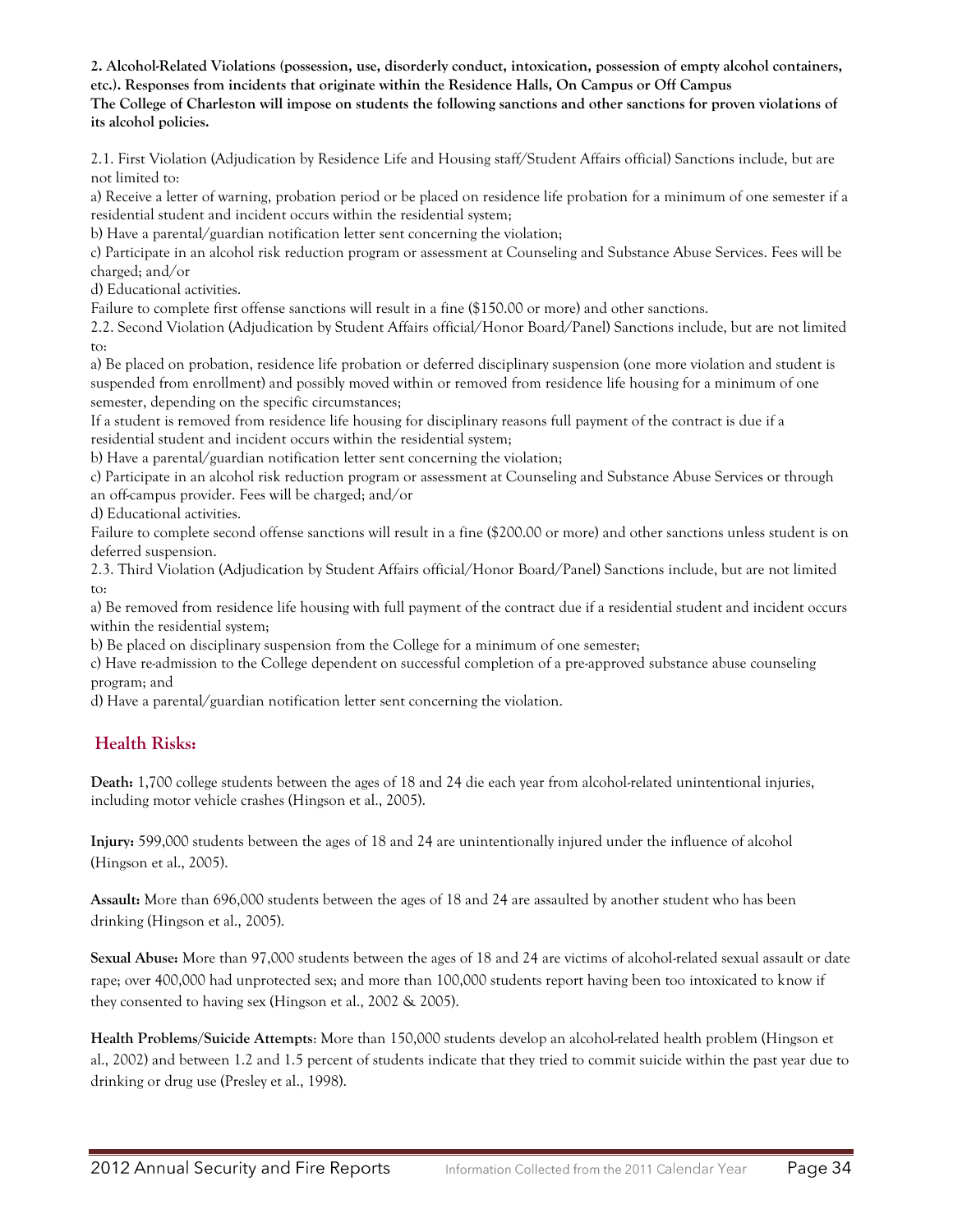**Drunk Driving**: 2.1 million students between the ages of 18 and 24 drove under the influence of alcohol last year (Hingson et al., 2002).

# **Higher Education Act Drug/Alcohol Information**

The Higher Education Act (HEA) is the federal law that governs the administration of federal higher education programs. The table below represents required data to supplement the drug and alcohol information outlined in the previous section and includes:

- The number of drug and alcohol-related incidents and fatalities occurring on campus, or as part of an institution's activities,that are reported to campus officials.
- The number and type of sanctions imposed as a result of such incidents and fatalities.

### (PLEASE CLICK ON THE ADOBE ACROBAT FILE FOR TABLE)

# **STUDENT DRUG POLICY**

### **1**. **Introduction**

The College of Charleston is concerned with both the welfare of the College community and the academic and personal development of each student. The College strives to create a healthy environment where the illegal and/or improper use of drugs does not interfere with learning, performance, or development. Abuse of drugs disrupts this environment and places at risk the lives and well-being of the members of the College community, as well as the potential for students to contribute to society. It is important for all members of the college community to take responsibility for preventing the illegal and/or improper use of drugs from negatively affecting the community's learning environment and the academic, physical, and emotional well-being of its students. Since there are numerous means by which the use of drugs may adversely affect both students and the College community, it is important that the College issue to all students a clear statement of policy concerning the illegal and/or improper use of drugs.

1.1. This policy is intended to accomplish the following:

a) To promote a healthy and safe learning environment.

b) To demonstrate the commitment of the College to the provision of:

i) Education and prevention services designed to help prevent illegal and/or improper use of drugs.

ii) Early intervention and referral services related to the illegal and/or improper use of drugs.

c) To encourage and facilitate the use of treatment and support services by those students who seek or are in need of assistance.

d) To define expectations for student behavior with respect to the illegal and/or improper use of drugs.

e) To identify appropriate disciplinary procedures for those students who engage in illegal and/or improper drug-related behaviors.

### **2. Education, Prevention, Intervention, and Treatment**

2.1. The College's first obligation in dealing with drug problems is to educate the College community. This obligation is addressed by a variety of prevention and education programs which are offered, including formal and informal classes, lectures, discussions, and activities that address both drug-abuse prevention and drug-related problems. Students are encouraged to participate in the numerous campus organizations and activities which promote drug-free experiences. A list of student organizations is available in the Stern Student Center and at www.studentlife@cofc.edu. Current information about the risks and statistics related to drug use is available to students. Educational efforts also address personal intervention skills to help members of the College community to better respond to students demonstrating problems related to the use of drugs. As drug abuse is a societal issue, the College will also conduct research and offer expertise in this area as a public service.

2.2. A second responsibility of the College is to promote an atmosphere where students who have a problem with drug use will have the opportunity to seek help. Each student seeking assistance will be provided an opportunity for an individual diagnostic assessment and will be offered information on, or referral to appropriate services which address the improper use of drugs, including the misuse of prescription or over-the-counter drugs. Available services may include educational activities, structured groups, counseling, and self-help groups. Some of these services are offered on campus at no cost to the student. The cost of off-campus services is the responsibility of the student.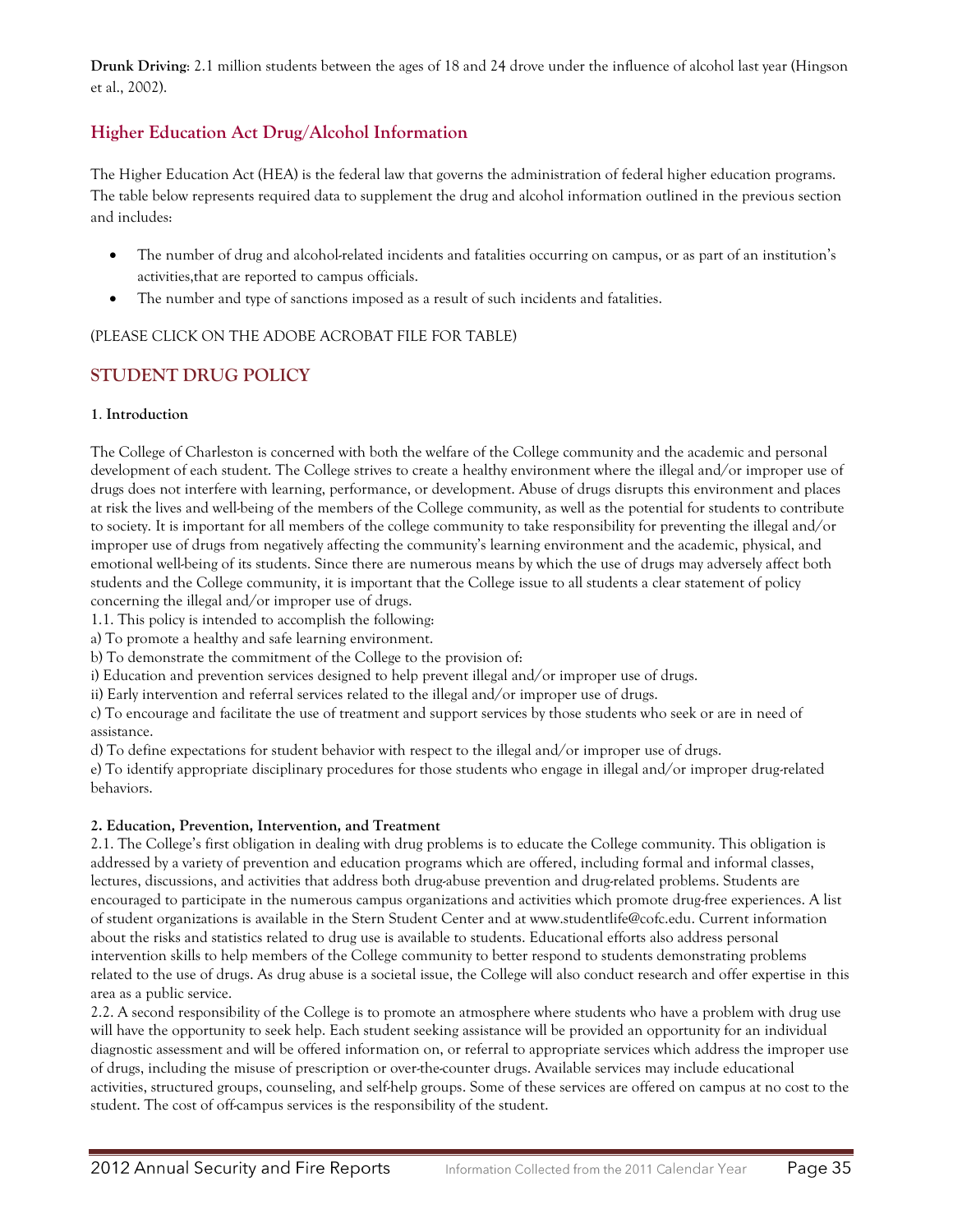a) Students may receive assessment, counseling, and educational services from the Office of Substance Abuse Services, (Robert Scott Small Building, 3rd floor, 953-5640), or from off-campus treatment providers.

b) This policy is not intended to create obligations or restrictions which may interfere with the confidential nature of counseling, clinical, or therapeutic relationships. Confidentiality will be maintained in accordance with state and federal laws.

### **3. Violations**

3.1. This policy prohibits, on or off campus:

a) The unlawful manufacture, intent to distribute, distribution, dispensation, trafficking, possession, attempted purchase, or use of illegal drugs or controlled substances\*, including prescription medications and/or use of non-anabolic steroids. b) The possession or sale of drug paraphernalia (such as roach clips, water bongs, home-made bongs, glass pipes, cocaine spoons).

c) The manufacture, intent to distribute, distribution, dispensation, trafficking, possession, attempted purchase or use of imitation ("look alike") or synthetic substances including but not limited to substances such as K2, Spice, Bath Salts, etc. d) The manufacture, intent to distribute, distribution, dispensation, trafficking, possession, attempted purchase or use of psychoactive plant which produces hallucinogenic effects including but not limited to substances such as Salvia.

\* The term "controlled substances" when used in this policy shall refer to those drugs and substances whose possession, sale, or delivery results in criminal sanctions under South Carolina law.

3.2. As citizens, students have responsibility for knowing of and complying with the provisions of state law referenced above. Any student who violates any of these laws is subject to prosecution and punishment by the civil authorities as well as to disciplinary procedures conducted by the College which may precede criminal or civil proceedings. It is not "double jeopardy" for both the civil authorities and the College to proceed to sanction a person for the same specified conduct.

### **4. Sanctions**

#### **The College of Charleston will impose on students the following sanctions and other sanctions for proven violations of its drug policies.**

The College considers any violation of the drug policy to be a serious offense. The College will respond to all reported violations of this policy in accordance with the disciplinary procedures published in the *Student Handbook*. Residential students will be referred to the Dean of Students for adjudication. The sanctions imposed by the College for students found responsible for drug-related violations follow:

4.1. Distribution, dispensation, trafficking, purchasing or manufacturing illegal drugs and/or controlled substances a) Prior to hearing -- Because acts such as the purchasing, manufacturing, distributing, dispensing and trafficking of illegal drugs and controlled substances are threats and dangers to both the health and safety of the community, when there is reason to believe, based on available facts, that the student represents an immediate threat to the safety, health, or welfare of herself/himself, other persons, or property, the College may immediately suspend alleged offenders prior to a hearing, in accordance with policies as published in the *Student Handbook*.

b) Following the hearing – For students found responsible for purchasing, manufacturing, distribution, dispensing, or trafficking of illegal drugs (including marijuana) and/or controlled substances, the College's response will be:

i) At a minimum disciplinary suspension for two years or more and at a maximum expulsion in accordance with disciplinary procedures as published in the *Student Handbook*.

ii) Removal from residence life housing with full payment of the contract due, if a residential student and incident occurred within the residential system.

iii) Have re-admission to the College dependent on successful completion of a pre-approved substance abuse counseling program.

iv) Have a parental/guardian notification letter sent concerning the violation.

4.2. Attempted purchase and/or possession with intent to distribute - For students found responsible for attempted purchase and/or possession with intent to distribute illegal drugs (including marijuana) and/or controlled substances, the College's response will be:

a) At a minimum disciplinary suspension for one year and at a maximum disciplinary suspension for two years or more in accordance with disciplinary procedures as published in the *Student Handbook*.

b) Removal from residence life housing with full payment of the contract due, if a residential student and incident occurred within the residential system.

c) Have re-admission to the College dependent on successful completion of a pre-approved substance abuse counseling program.

d) Have a parental/guardian notification letter sent concerning the violation.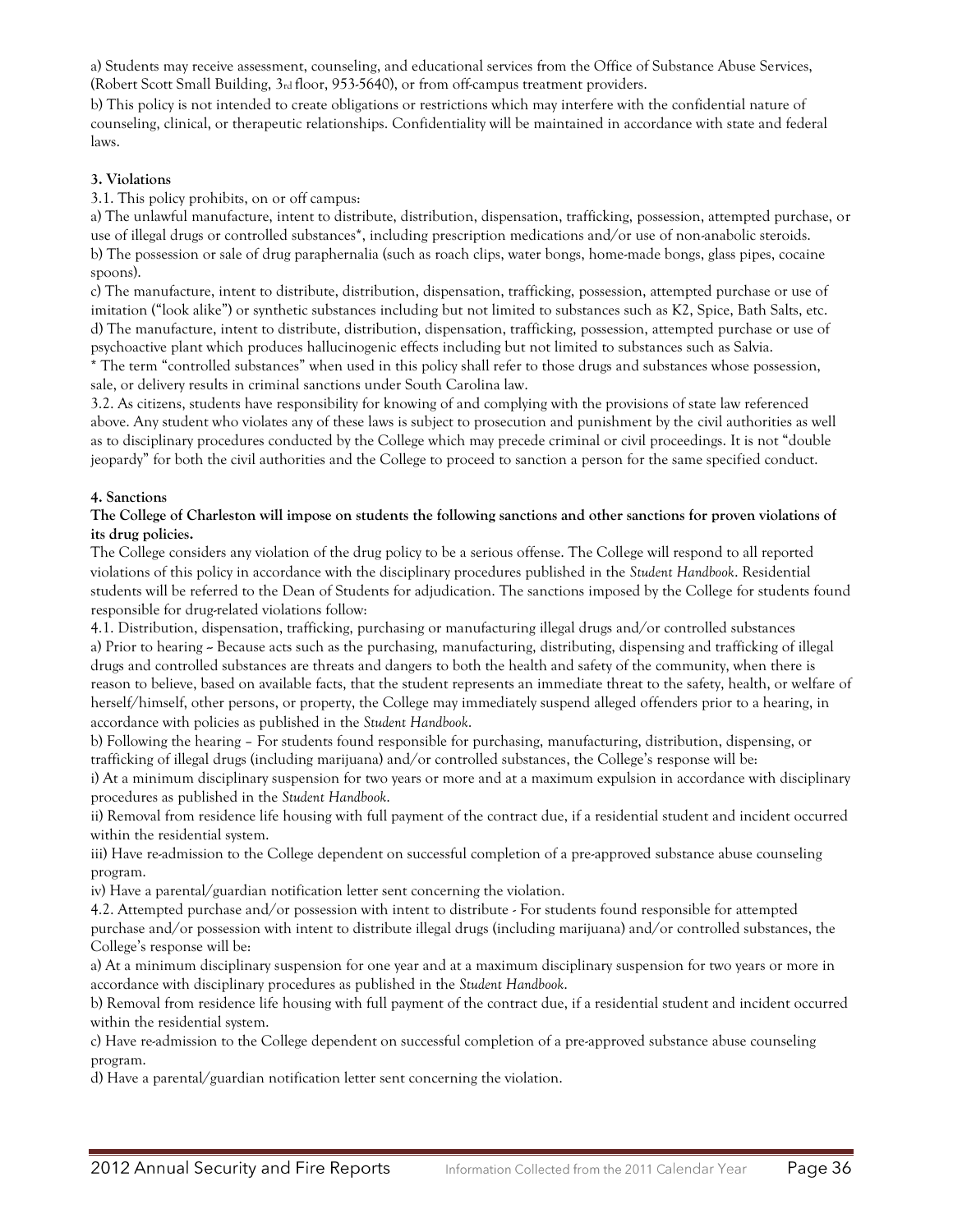4.3. Possession and/or use of illegal drugs and illegal possession and/or use of controlled substances –For students found responsible for the possession/use of illegal drugs (including marijuana weighing over one ounce) and/or illegal possession/use of controlled substances (including the illegal possession/use of prescription medications and certain synthetic drugs), the College's response will be:

a) Placed on disciplinary suspension from the College for not less than one semester.

b) Removal from residence life housing with full payment of the contract due, if a residential student and incident occurred within the residential system.

c) Have re-admission to the College dependent on successful completion of a pre-approved substance abuse counseling program.

d) Have a parental/guardian notification letter sent concerning the violation.

4.4. Possession and/or use of marijuana –weighing one ounce or less **–**For students found responsible for *only* the possession and/or use of marijuana, for a **first** offense the College's response will be:

a) Placed on deferred disciplinary suspension from the College for not less than one semester. Deferred suspension means that the disciplinary suspension is held in abeyance as long as all other sanctions are completed by stated deadlines, all illegal substance screens/tests are negative, and there are no other violations.

b) Participate in a drug and alcohol risk reduction program and/or assessment at Counseling and Substance Abuse Services. Fees will be charged.

c) Participate in periodic drug and alcohol testing at the student's expense for not less than one semester.

d) Educational activities.

e) Have a parental/guardian notification letter sent concerning the violation.

4.5. Possession and/or use of marijuana –weighing one ounce or less— For students found responsible for *only* the possession and/or use of marijuana, for a **second** offense the College's response will be:

a) Removal from residence life housing with full payment of the contract due, if a residential student and incident occurred within the residential system.

b) Placed on disciplinary suspension from the College for a minimum of one semester.

c) Have re-admission to the College dependent on successful completion of a pre-approved substance abuse counseling program.

d) Have a parental/guardian notification letter sent concerning the violation.

4.6. Possession and/or sale of drug paraphernalia ~ For students found in violation for the possession and/or sale of drug paraphernalia, the College's response will be:

a) Determined on a case-by- case basis in accordance with disciplinary procedures as published in the *Student Handbook*.

4.7. The manufacture, intent to distribute, distribution, dispensation, trafficking, possession, attempted purchase or use of imitation ("look alike") or synthetic substances including but not limited to substances such as K2, Spice, etc., the College's response will be:

a) Determined on a case-by- case basis in accordance with disciplinary procedures as published in the *Student Handbook*. 4.8 The manufacture, intent to distribute, distribution, dispensation, trafficking, possession, attempted purchase or use of psychoactive plant which produces hallucinogenic effects including but not limited to substances such as Salvia, the College's response will be:

a) Determined on a case-by- case basis in accordance with disciplinary procedures as published in the *Student Handbook*. 4.9 Eligibility for Financial Aid Students found in violation of the alcohol and drug laws jeopardize their ability to receive federal financial aid, College of Charleston scholarships and South Carolina Scholarships for which they might otherwise be eligible. Students can regain their eligibility to receive federal financial aid. Please contact the Office of Financial Aid and Veterans Affairs for further information.

**4.10. Drug-Free Workplace Policy The Federal Drug-Free Workplace Act of 1988 prohibits the unlawful manufacture, distribution, dispensation, possession, or use of illegal drugs in the workplace and provides for sanctions against faculty, staff, and the student employees, permanent or temporary, who violate this policy. Pursuant to federal and state law, the policy also requires grant or contract employees to notify the employer of any criminal drug statute conviction for a violation occurring in the workplace no later than five days after the conviction. Any student employee who violates the drug-free workplace policy is subject to prosecution and punishment by civil authorities, as well as to disciplinary procedures by the College and may also be terminated from his or her position of employment by the supervising department.** 

## **EMPLOYEE DRUG & ALCOHOL POLICY**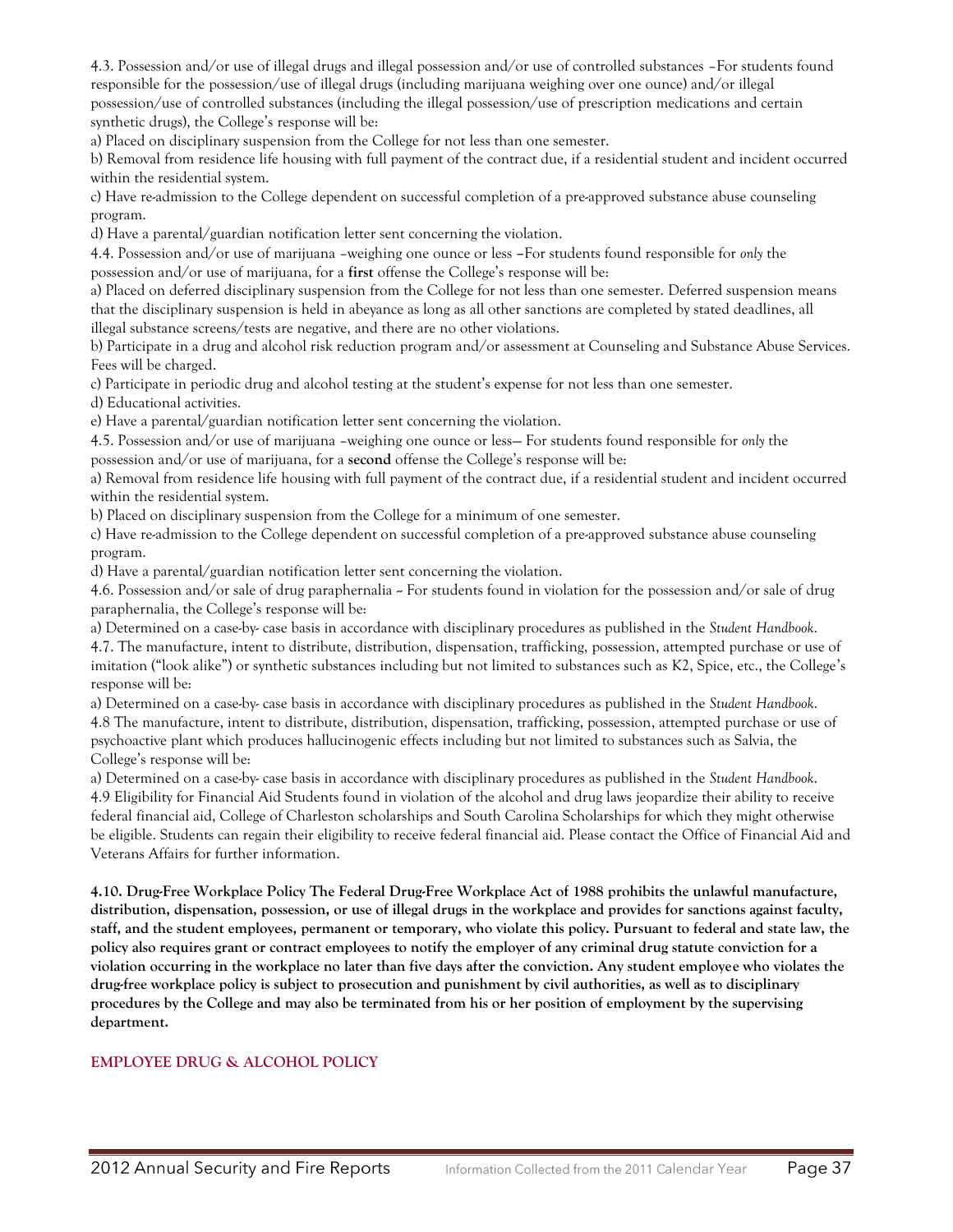The Drug-Free School and Communities Act, Public Law 101-226, requires that as a condition of receiving funds or any other form of financial assistance under any federal program, all institutions of higher education must adopt and implement programs to prevent the unlawful possession, use, or distribution of illicit drugs and alcohol by students and employees. The College of Charleston has such programs in place. In addition, the College is developing a program to comply with the new federal regulations which require as of January 1, 1995, drug and alcohol education and testing of employees whose job requires them to have a Commercial Driver's License. The policy below, Employee Drug and Alcohol Abuse Policy, is a description of College policies and programs and a statement of information required to be distributed annually to all employees under the Drug-Free Schools and Communities Act. It contains information the College also is required to provide under the Drug-Free Workplace Act of 1988, Public Law 100-690, and the State of South Carolina Substance Abuse Laws, It is important that all employees are aware of the information contained in the below document and understand that the College is committed to maintaining a drug-free campus for its employees and students. Please read this document carefully. If you have any questions, you should call the Office of Human Resources at 843-953- 5512.

# THE LANGUAGE USED IN THIS POLICY DOES NOT CREATE AN EMPLOYMENT CONTRACT BETWEEN THE EMPLOYEE AND THE COLLEGE OF CHARLESTON. THE COLLEGE OF CHARLESTON RESERVES THE RIGHT TO REVISE THE CONTENTS OF THIS POLICY AND PROCEDURE, IN WHOLE OR IN PART.

The College of Charleston is dedicated to the pursuit and dissemination of knowledge. The illegal or abusive use of drugs or alcohol by members of the campus community jeopardizes the safety of the individual and the campus community, and is adverse to the academic learning process. The College of Charleston is therefore committed to having a campus that is free of the illegal or abusive use of drugs and alcohol. In keeping with this commitment, it is the policy of the College that the illegal or abusive use of drugs or alcohol is prohibited on College property or as part of College activities. In order to inform all College employees of their responsibilities under this policy, and to meet the College's responsibilities as set forth in the Federal Drug Free Workplace Act of 1988, Drug-Free Schools and Communities Act Amendments of 1989, Public Law 101-226, and the South Carolina Code of Laws as amended concerning alcoholism the following information is provided:

- I. Prohibited conduct
- II. Employee's disciplinary sanctions
- III. Applicable legal sanctions under federal, state and local laws
- IV. Health risks associated with the use of illegal drugs and the abuse of alcohol
- V. Drug and alcohol information and treatment program resources

## **I. PROHIBITED CONDUCT**

The following policies and rules are consistent with those mandated under the Federal Drug Free Workplace Act of 1988, and the State of South Carolina Code of Laws. In an effort to provide a drug-free workplace and environment, the College of Charleston prohibits the unlawful manufacture, distribution, dispensation, possession, or use of any controlled substance in the workplace. The term controlled substance refers to all illegal drugs and to legal drugs used without a physician's order as further delineated in schedules I through V of section 202 of the Controlled Substances Act (21 U.S.C. 812). It does not prohibit taking prescribed medication under the direction of a physician.

All College of Charleston faculty and staff members, as a condition of their employment, must abide by the terms in this policy.

- When the College learns or suspects that an employee has committed a controlled dangerous substance or alcohol offense at the workplace, the College shall take appropriate action in accordance with the Code of Conduct.
- All employees shall cooperate fully with law enforcement authorities in the investigation and prosecution of suspected criminal violations.

In addition, those faculty and staff members engaged in the performance of a federal grant, within 10 days of the reported conviction, the College must provide written notice to any federal sponsor of grants or contracts on which the convicted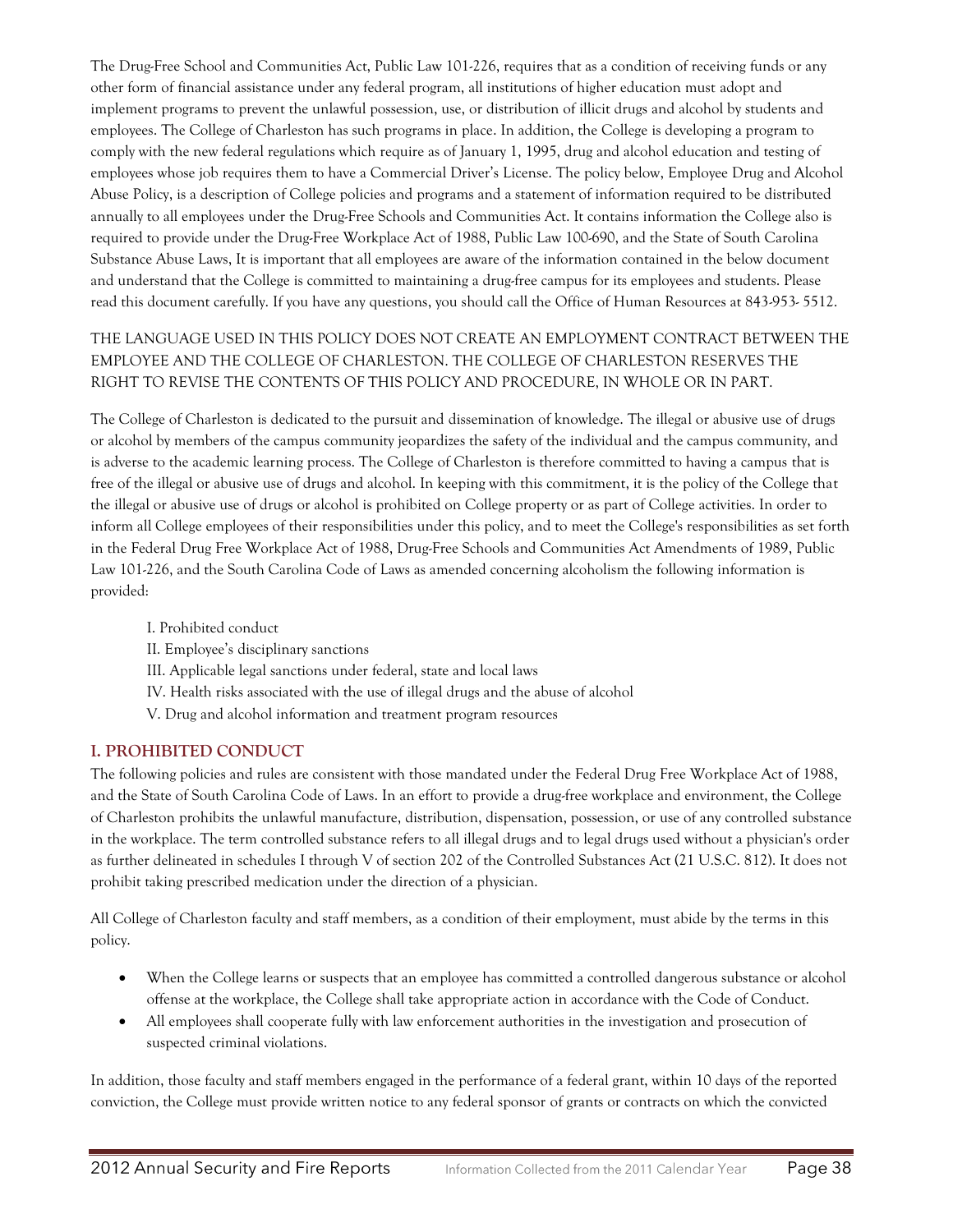employee was working. Possible penalties for failure to comply include suspension or termination of specific grants or even debarment of the entire College from the receipt of federal funds. The College of Charleston as a matter of policy, prohibits the unlawful manufacture, distribution, dispensation, possession or use of controlled substances and illegal drugs by students and employees as set forth in the State of South Carolina Code of Laws, Section 44-53-110 et seq; possession or sale of drug paraphernalia (such as roach clips, bongs, water pipes, cocaine spoons) Section 44-53-110 and Section 44-55- 391; the non-prescribed use of anabolic steroids and other prescription drugs Section 44-53-1510 et seq; and the distribution or delivery of an imitation ("look alike") non-controlled substance represented as a controlled substance as defined in Section 44-53-390.

### I. a. Alcoholic Beverages on College Premises

The Office of the President controls the use, possession or distribution of alcohol by employees on College premises at College sponsored activities. This policy prohibits the possession or use of alcohol by any person under the age of 21 or the furnishing of alcohol to a person known to be under the age of 21.

I. b. Policy on Possession or Use of Common Containers of Alcohol

#### I. Prohibited Conduct

The College prohibits the possession or use of kegs, punch bowls, and other common containers of alcoholic beverages of a similar nature on College property, except for possession and use as authorized by the Office of the President and its agents.

#### II. Disciplinary Sanctions

The College may take appropriate disciplinary and/or legal action against any individual found in violation of this policy. If the individual is a student or an employee of the College, additional administrative penalties may also be taken.

### **II. EMPLOYEE'S DISCIPLINARY SANCTIONS**

- 1. If an employee reports to work under the influence or while at work is subsequently found to be under the influence, action will be taken in accordance with the College's Code of Conduct.
- 2. If an employee is found to be drinking alcoholic beverages or using drugs on the job the employee shall be dismissed.
- 3. Disciplinary action for conviction of a felony will be conducted in accordance with the Code of Conduct.

General Sanctions. Any employee found to be in violation of any of the provisions of this policy shall be subject to disciplinary action under the College's Code of Conduct and applicable penalties contained in Article 64A of the Annotated Code of South Carolina. Disciplinary action includes sanctions up to and including termination. As a condition of continued employment, the College will require an employee to participate successfully in a drug abuse assistance or rehabilitation program in accordance with the Employee Assistance Program.

### **III. LEGAL SANCTIONS UNDER FEDERAL, STATE AND LOCAL LAWS RELATING TO ALCOHOL AND DRUG USE**

Employees at the College of Charleston are subject to federal, state, and local laws for the possession and distribution of illegal drugs. Federal law states that it is unlawful to possess a controlled substance, including marijuana, cocaine, LSD, PCP, heroin, designer drugs, etc. (Federal Law, Title 21 USCA, Sections 841 and 844 to 845). If the substance is cocaine, or contains a cocaine base, the penalty for simple possession is a fine and/or imprisonment from 5 to 20 years. For other illegal drugs, the penalty for simple possession is a fine of at least \$1000 and/or imprisonment up to 3 years. The penalties increase if the possession includes intent to manufacture, distribute, or dispense a controlled substance, especially if done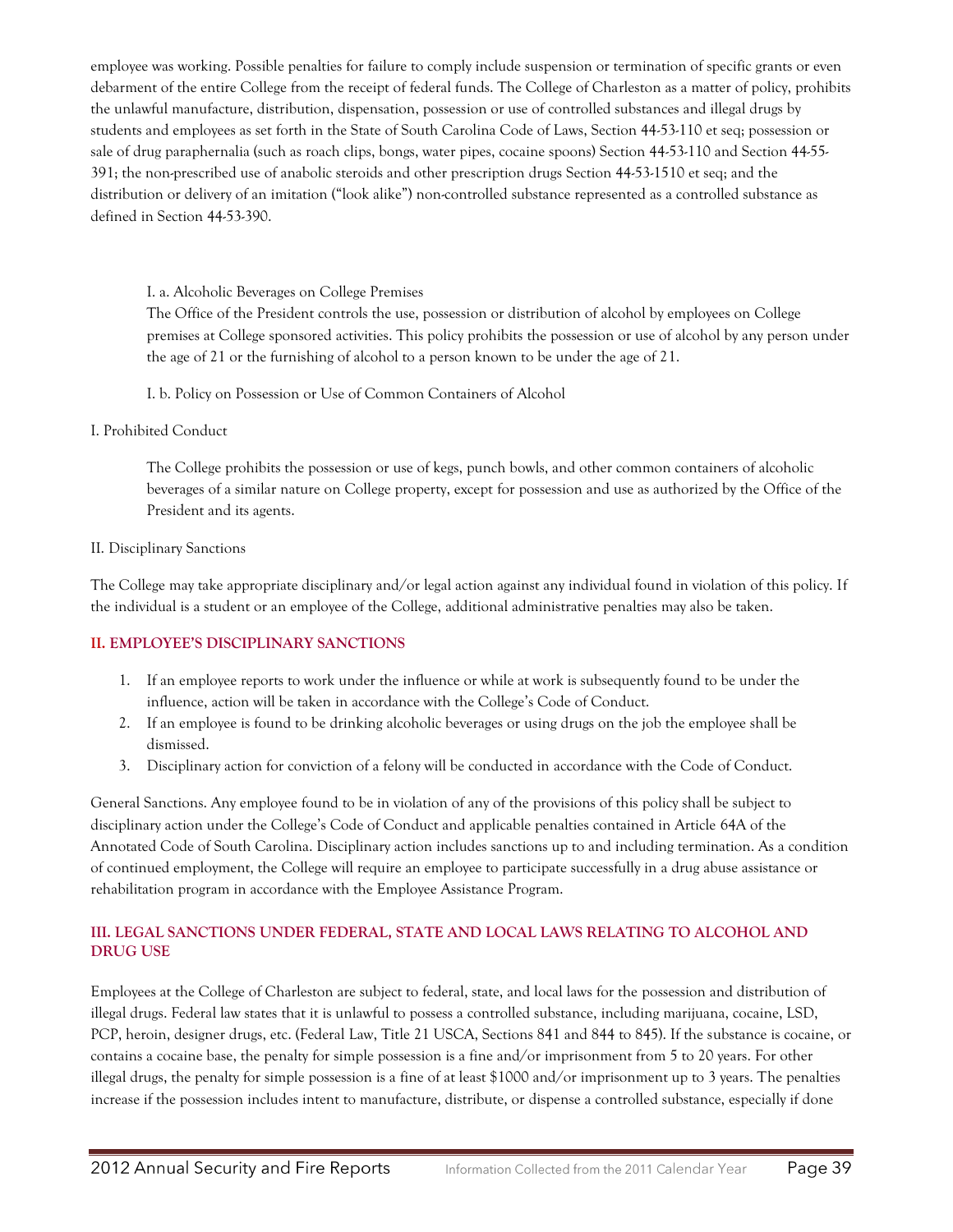near a public or private elementary, vocational, or secondary school or a public or private college or university. Additionally, any person who violates this law shall be liable for an amount up to \$10,000 in civil penalties. In addition to Federal laws, the State of South Carolina has its own laws dealing with distribution, manufacturing, and possession of controlled substances. For instance, any person who unlawfully manufactures or distributes any narcotic drug may be fined up to \$25,000 and may be imprisoned for up to 20 years for a first offense. (See Chapter 53, Title 44 of the South Carolina Codes of Laws, as amended. Copies are available in the Robert Scott Small Library, Campus Police, the Office of Counseling and Substance Abuse Services and the Office of Student Affairs. You may also call the South Carolina Commission on Alcohol and Drug Abuse Drug Information Access Line – 1-800-942-DIAL.)

Employees at the College of Charleston are subject to state and local laws for drinking and obtaining alcohol. It is illegal in the State of South Carolina for any person under 21 to drink alcohol. It is also illegal for a person under 21 to falsify or misrepresent his or her age to obtain alcohol, or to possess alcoholic beverages with the intent to consume them. It is also illegal in most situations to furnish alcohol to a person under 21. The penalty is a fine of up to \$200 and suspension of driver's license for a period of ninety days for a first offense. It is also illegal to consume alcohol on any public property or highway, unless authorized by the governmental entity that has jurisdiction over the property, with penalties including a fine of up to \$100. Employees are also subject to state and local laws governing drinking and driving. A person may not drive or attempt to drive while intoxicated or under the influence of alcohol. Any individual with a Blood Alcohol Concentration (BAC) of 0.10% or more will result in a violation of Driving Under the Influence of Alcohol. With a BAC level less than 0.10%, the BAC may be considered with other evidence and the person may be charged with a DUI. Any of these violations will result in fines, imprisonment, or both. It is also unlawful to drive while under the influence of any Controlled Dangerous Substances whether or not they are illicit (prescribed or unlawfully obtained). A person can still be charged with these violations even though they possess a driver's license from another state.

### **IV. HEALTH RISKS**

Substance abuse, that is abuse of alcohol and drugs, is now recognized as the number one public health problem in the United States. Approximately 30% of all admissions to general hospitals and 50% to psychiatric hospitals have detectable substance abuse. Substance abuse accounts for approximately 150,000 deaths annually. This includes deaths from stroke, diseases of the heart and liver, and all alcohol and drug related suicides, homicides, and accidents. Early detection can minimize or prevent the devastating consequences of substance abuse. For more information check out the Center for Student Wellness website for Alcohol and Drug information links.

## **V. DRUG AND ALCOHOL PROGRAM RESOURCES**

### **Alcohol and Drug Information Service**

This service is housed in the Office of Counseling and Substance Abuse Service within the Center for Student Wellness. Pamphlets, professional journals, books, and videotapes are available for use. Some items may be checked out. For more information call 843.953.5640.

### **The Employee Assistance Program (EAP)**

The EAP is a free and confidential assessment, referral, and short-term counseling service available to all College of Charleston employees. Alcohol and drug problems represent 30-50% of the employees utilizing this service. Other problem areas addressed include: family, marital, mental health, financial, legal, job, and many others. A professional assessment is conducted and referrals made to reputable community resources that are financially and geographically feasible, and that will not interfere with the employee's work schedule. In appropriate situations, short-term counseling is provided instead of a referral. Campus employees who are concerned about a family member, friends, or colleague with a possible substance abuse problem are also encouraged to contact this program. Call the Office of Human Resources for more information.

## **South Carolina Department of Alcohol and Other Drug Abuse Services (SCDAODAS)**

This program provides resource materials on drug and alcohol issues in the form of videos, books, journals and pamphlets through its DIAL service, Drug Information Access Line or on its SC website (www.daodas.state.sc.us). Employees may also obtain referrals from SCDAODAS for drug and alcohol prevention and treatment programs. SCDAODAS may also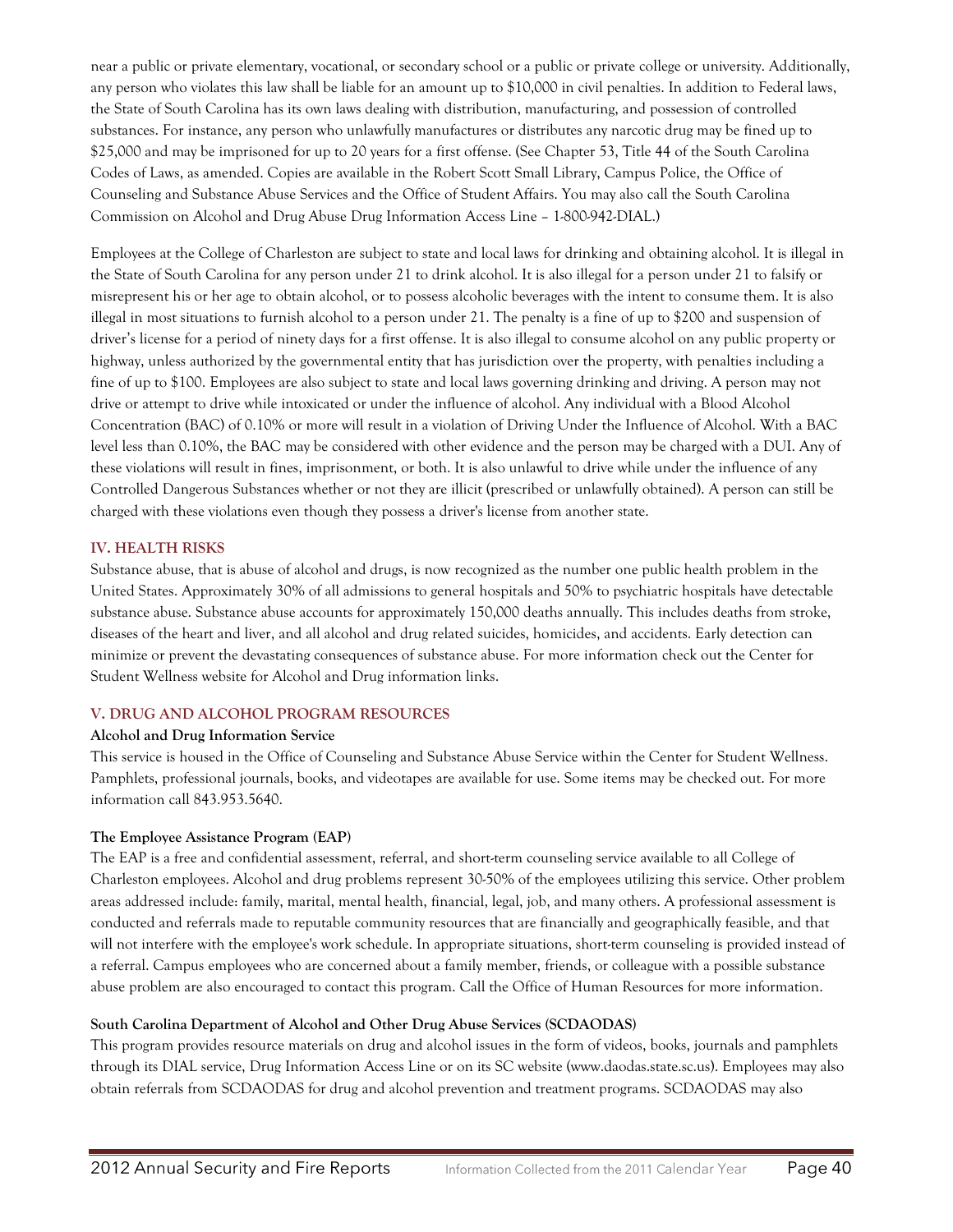provide technical assistance in setting up drug and alcohol prevention programs. Call 803.896.5555 or 1.800.942.3425 for information.

## **Alcohol/DUI Programs**

The State of South Carolina requires that person convicted of Driving Under the Influence participate in its state approved program, Alcohol Driving Safety Action Program (ADSAP). These are located in each SC County, usually through the local county Department of Alcohol and Other Drug Abuse Services Department. Many states also accept this program as meeting their requirements. In Charleston County call the Charleston Center at 843.958.3300.

## **RESPONSIBLE ADMINISTRATIVE OFFICE**

The Office of Human Resources, in consultation with the Alcohol and Drug Abuse Services Coordinator, shall be responsible for overseeing all actions and programs relating to this policy. The Director of Human Resources and the Alcohol and Drug Abuse Services Coordinator shall conduct a biennial review of the policy and its implementation to determine its effectiveness, make necessary changes and ensure that disciplinary sanctions are consistently enforced.

# **VI. POLICY ON ALCOHOL AND DRUG TESTING**

The College of Charleston Policies are available at<http://policy.cofc.edu/policy.php#hr>. The specific policies are 9.1.6.1 Policy on alcohol and Illicit Drug Testing and 9.1.6.1.1 Operating Procedures to Implement the College of Charleston Policy on alcohol and Illicit Drug Testing. Four types of testing may be employed by the College: Event-Related (Accident/Injury) Testing, Pre-employment or Testing After Hire, Random Drug Testing and Reasonable Suspicion Testing. Notice shall be provided to the College community annually about the Policy by the Director of Human Resources. The Policy is posted on the College's Policy web page: <http://policy.cofc.edu/policy.php#hr>

# **INFORMATION ON STATE AND FEDERAL DRUG LAWS**

## **South Carolina Alcoholic Beverage Laws**

SOUTH CAROLINA ALCOHOLIC BEVERAGE LAWS NOTE: Likely actual fines (including court costs and administrative fees) are provided. The information provided below is produced by the Department of Alcohol and Other Drug Abuse Services online at:<http://www.daodas.state.sc.us/>

Purchasing or possessing beer or wine if you are under the age of 21 (In instances where beer or wine is discovered in the presence of minors [e.g., at a party], but no one is holding the beverages and no one claims ownership, law enforcement in some jurisdictions have charged all those present with "constructive possession," carrying the same penalties as for actual purchase or possession.)

A fine of \$265 to \$470 and/or imprisonment for up to 30 days for the first offense. Mandatory completion of alcohol prevention intervention/education program. *S.C. Code Ann. Sections 63-19-2440* 

**Lying or providing false information about your age to** purchase **beer, wine, or liquor** A fine of \$262.50 to \$470 and/or imprisonment for up to 30 days. Lose your driver's license for 120 days for a first offense and one year for a second or subsequent offense. S.C. Code Ann. Sections 61-4-60, 20-7-8925, 56-1-746

### **Lending a driver's license or personal identification card to any other person**

A fine of \$237.50 to \$470 or imprisonment for up to 30 days; A fine up to \$1,090 or imprisonment for up to six months S.C. Code Ann. Sections 56-1-510(2), 56-1-746

## **Providing false information on an application to obtain a driver's license or personal identification card**

A fine of up to \$237.50 to \$500 or imprisonment for up to 30 days A fine of up to \$500 [\$1,090] or imprisonment for up to six months S.C. Code Ann. Sections 56-1-510(5), 56-1-746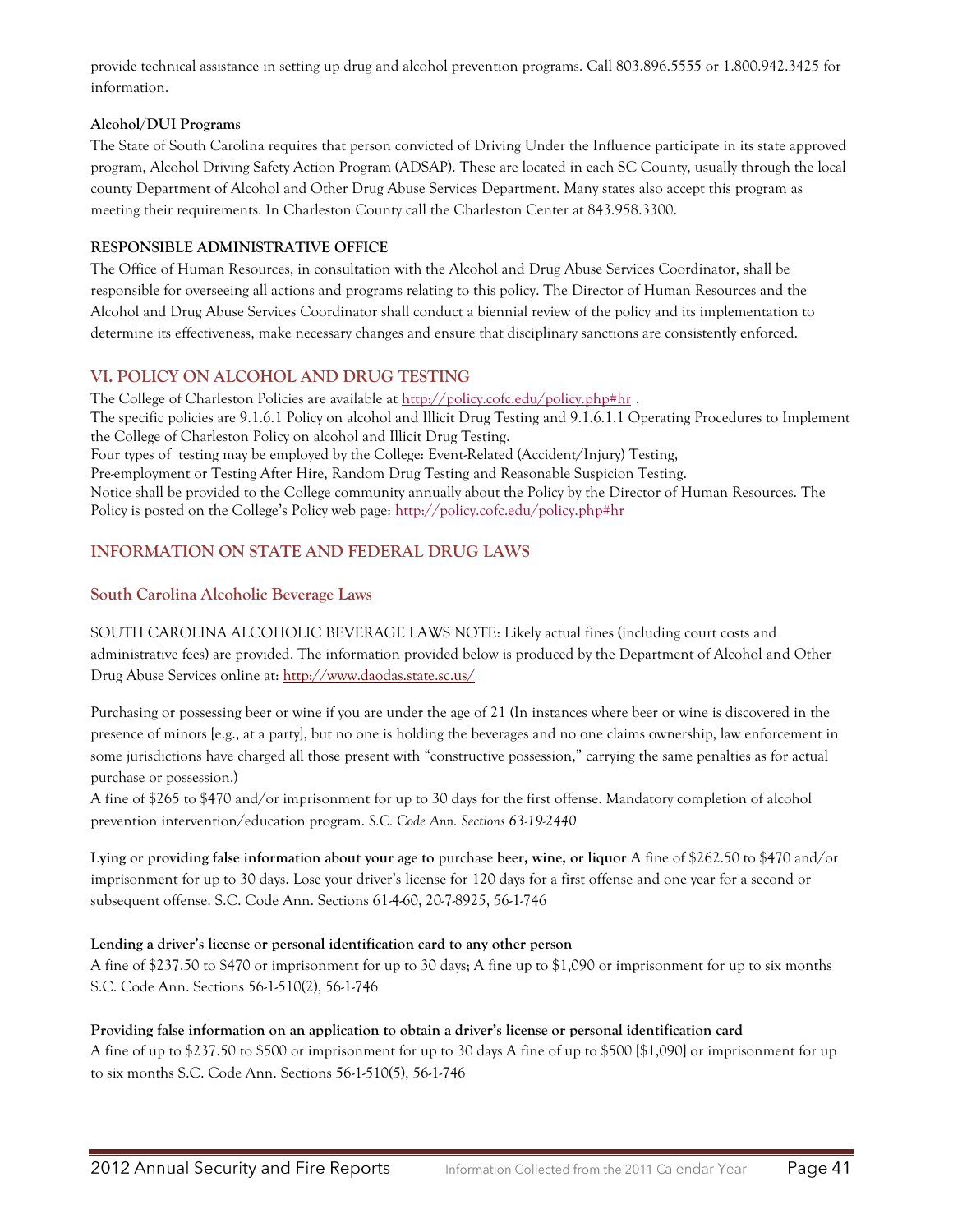**Altering a driver's license** A fine of up to \$2,500 [\$5,250] or imprisonment for up to six months – or both S.C. Code Ann. Sections 56-1-515(1), 56-1-746

### **Selling or issuing a false driver's license**

A fine of up to \$5,250 or imprisonment for up to six months – or both S.C. Code Ann. Sections 56-1-515(1), 56-1-746

#### **Using someone else's driver's license or personal identification card**

A fine of up to \$100 or imprisonment for up to 30 days S.C. Code Ann. Sections 56-1-515(2), (4), 56-1-746

#### **Using an altered driver's license or identification card containing false information**

A fine of up to \$100 or imprisonment for up to 30 days S.C. Code Ann. Sections 56-1-515(2), (4), 56-1-746

#### **Possessing an altered or invalid driver's license or personal identification card**

A fine up to \$470 or imprisonment for up to 30 days for the first offense, and a fine of up to \$1,090 or imprisonment for up to six months for a second or subsequent offense S.C. Code Ann. Sections 56-1-510(1), 56-1-746

In addition to the penalties outlined, individuals convicted of the following offenses will also have their driver's licenses suspended for 120 days for a first offense and one year for a second or subsequent offense:

- Possessing, consuming, purchasing or attempting to purchase beer, wine, or liquor under 21yrs. old
- Lying or providing false information about your age to purchase beer, wine, or liquor
- Lending a driver's license or personal identification card to any other person
- Providing false information on an application to obtain a driver's license or personal identification card
- Altering a driver's license
- Selling or issuing a false driver's license
- Using someone else's driver's license or personal identification card
- Using an altered driver's license or identification card containing false information. Violating any alcohol-related laws if you are a student

Additional penalties (besides those cited previously) include:

- ineligibility for state-funded grants and/or scholarships (e.g., the LIFE Scholarship) for one year upon second conviction; and
- ineligibility for the refundable state individual income tax credit. S.C. Code Ann. Sections 59-149-90, 59-149-20, 59-113-20, 59-142-10, 12-6-3385

### **Providing Alcohol to Underage Youth and Allowing Underage Drinking Giving beer, wine, or liquor to anyone who is under the age of 21, including serving anyone in your home except your child or spouse**

A fine of \$470 to \$677.50 and/or imprisonment for up to 30 days for the first offense. A fine of \$885 to \$1,092 and/or imprisonment for up to 30 days for a second or subsequent offense. S.C. Code Ann. Sections 61-4-90, 61-6-4070

### **Selling beer, wine, or liquor to anyone under the age of 21**

A fine of \$200 to \$300 and/or imprisonment for up to 30 days for the first offense A fine of \$400 to \$500 and/or imprisonment for up to 30 days for a second or subsequent offense. Mandatory completion of an approved merchant education program. S.C. Code Ann. Sections 61-6-4080, 61-4-50

**Purchasing beer, wine, or liquor for someone who cannot lawfully buy these beverages** A fine up to \$677.50 and/or imprisonment for up to 30 days for the first offense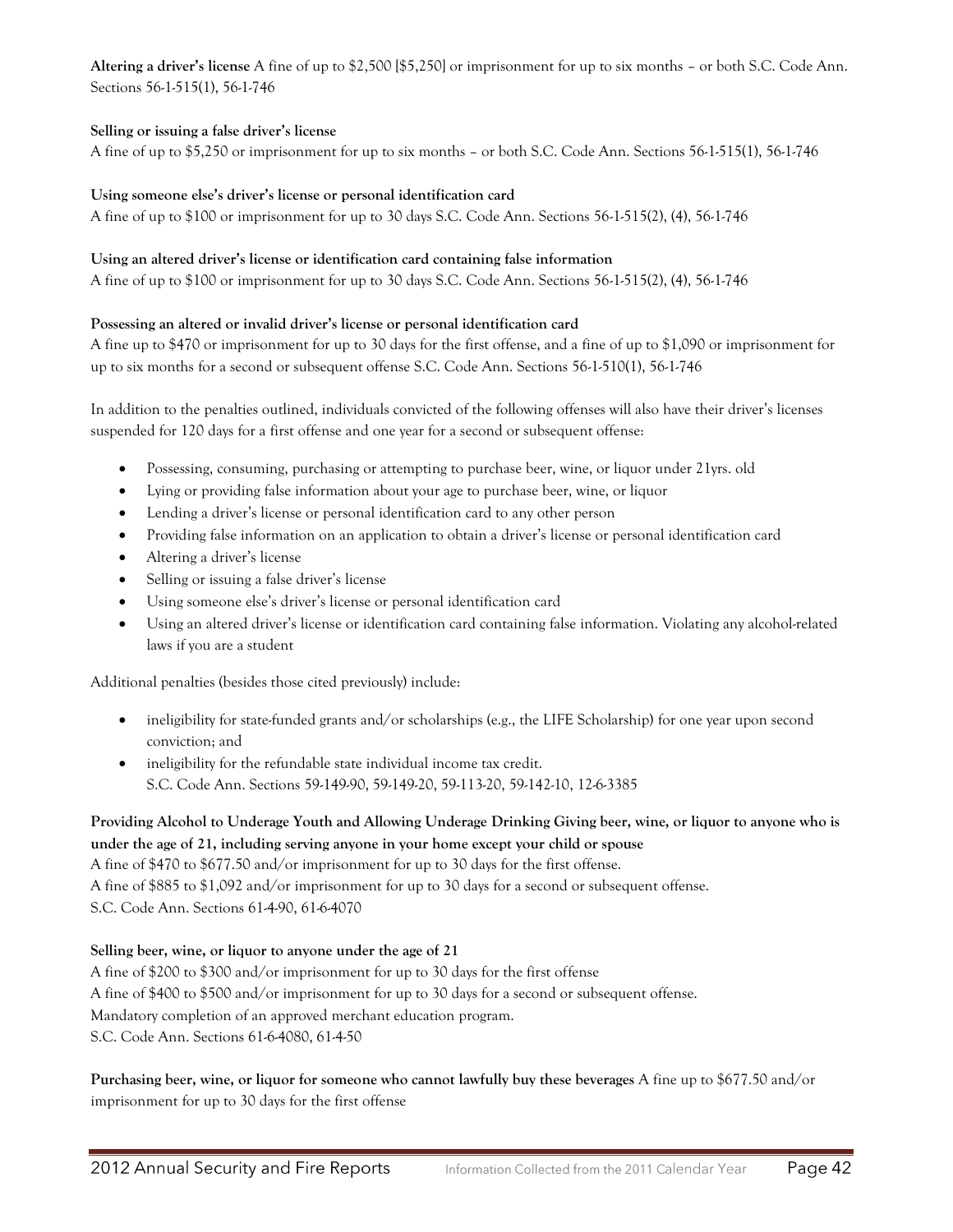A fine up to \$1,090 and/or imprisonment for up to 30 days for a second or subsequent offense S.C. Code Ann. Sections 61-4-80, 61-6-4075

### **Allowing underage drinking to occur in a hotel/motel room you have rented**

A fine of up to \$500 or imprisonment for up to 30 days S.C. Code Ann. Section 45-2-40 (C)

### **OFFENSES RELATED TO ALCOHOL USE AMONG THE GENERAL POPULATION**

NOTE: Likely actual fines (including court costs and administrative fees).

#### **OPEN CONTAINERS**

**Having an open container of beer or wine in a moving vehicle of any kind, except in the trunk or luggage compartment** A fine of up to \$260.50 or imprisonment for up to 30 days . S.C. Code Ann. Section 61-4-110

**Having an open container of liquor anywhere that is not allowed by state law**. (Examples of approved locations include private residences, hotel/motel rooms, licensed establishments, etc.) A fine of up to \$262.50 or imprisonment for up to 30 days S.C. Code Ann. Sections 61-6-2600, 61-6-4020, 61-6-4710

### **UNDERAGE YOUTH AND DUI**

Suspension or denial of issuance of driver's license for six months or one year if you have been convicted of driving under the influence (DUI) or driving with a BAC of .02% or higher while under the age of 21, within the five years preceding the violation mandatory enrollment and completion of an Alcohol and Drug Safety Action Program (ADSAP) if license is suspended. S.C. Code Ann. Section 56-1-286

**Driving a motor vehicle with a BAC of .02% or higher if you are under the age of 21.** Suspension of driver's license for three months. Suspension of driver's license for six months if you have had a DUI conviction within the past five years. Mandatory enrollment and completion of an ADSAP if license is suspended. S.C. Code Ann. Section 56-1-286

**Operating a motor vehicle while under the influence of alcohol**. If you have a BAC of .08% or higher, it will be inferred that you were driving while under the influence of alcohol. A BAC that is at least .05% but less than .10% may be considered with other evidence to determine guilt or innocence. A fine of up to \$400 and/or imprisonment from 48 hours to 30 days and suspension of driver's license for six months for a first offense. A fine of \$2,000 to \$5,000 and imprisonment not less than 5 days to one year and suspension of driver's license for one year for a second offense. A fine of \$3,800 to \$6,300 and imprisonment from 60 days to three years, and suspension of driver's license for two years for a third offense. Imprisonment from one to five years and permanent revocation of driver's license for a fourth or subsequent offense. If the third offense occurs within five years of the first offense, the driver's license is suspended for four years. If the third or subsequent offense occurs within 10 years of the first offense, the vehicle used must be confiscated if the offender is the owner or a resident of the household of the owner. Mandatory enrollment and completion of an ADSAP if license is suspended. A third or subsequent offense is considered a felony offense. The name and address of any person whose license is suspended shall be released to the public.

S.C. Code Ann. Sections 56-5-2930, 56-5-2990, 56-5-2940, 56-5-3000, 56-5-6240, 56-5- 2933

### **Driving a motor vehicle with a BAC of .15% or higher**

Mandatory suspension of driver's license for 30 days. Suspension of driver's license for 60 days if you have had a prior DUI conviction within the past 10 years.

S.C. Code Ann. Sections 56-5-2950, 56-5-2951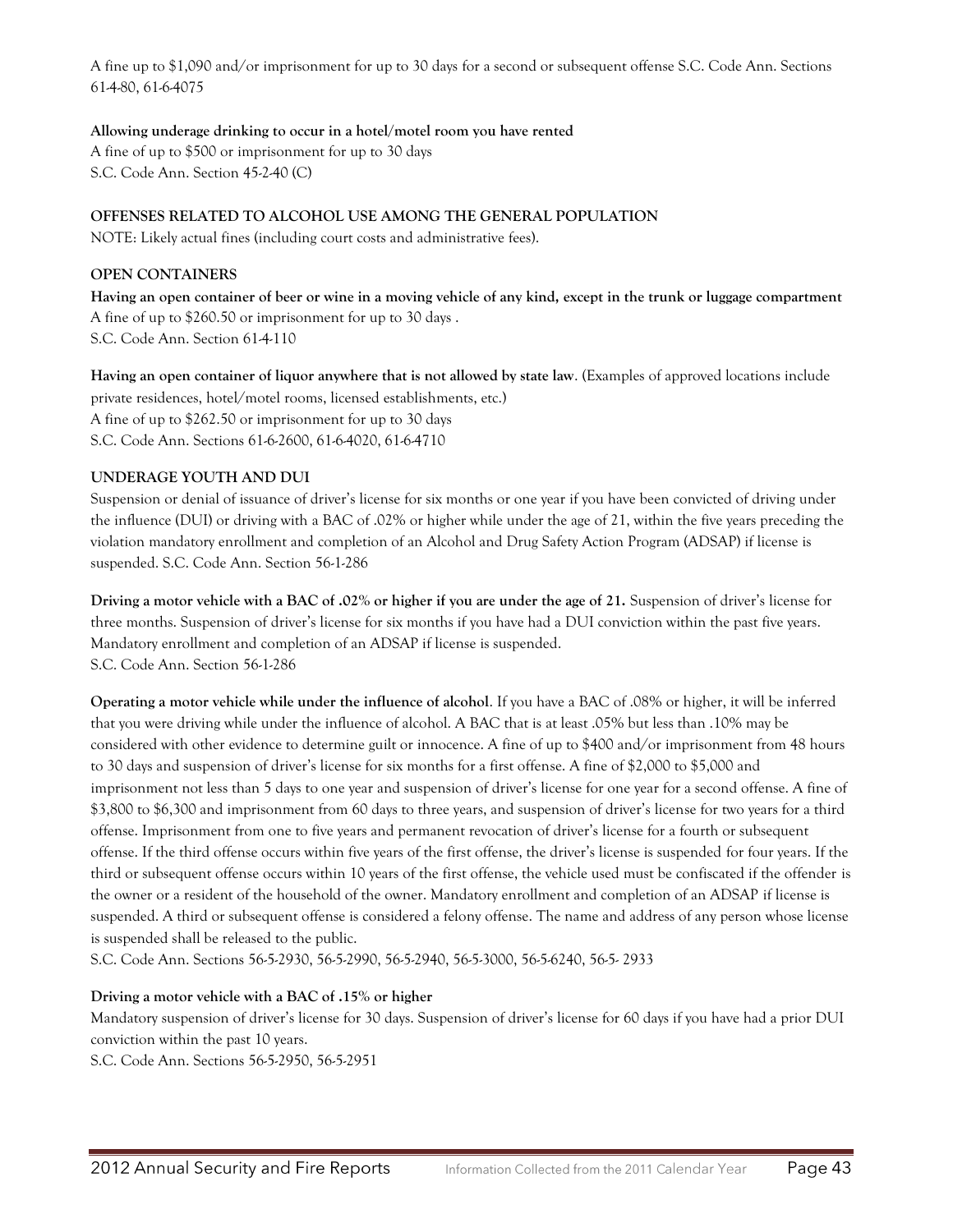### **Refusing to submit to testing to determine your blood alcohol concentration (BAC) level if you are under the age of 21**

Suspension of driver's license for six months to one year. Suspension of driver's license for one year if you have had a prior DUI conviction within the past 5 years.

S.C. Code Ann. Section 56-1-286 (F)

**Driving a vehicle while under the influence of alcohol or other drugs and causing great bodily injury to any other person**  Mandatory fine of \$5,100 to \$10,100 and imprisonment for 30 days to 15 years. This crime is considered a felony offense. S.C. Code Ann. Section 56-5-2945

**Driving a vehicle while under the influence of alcohol or other drugs and causing death to any other person** Mandatory fine of \$10,100 to \$25,100 and imprisonment for one to 25 years. This crime is considered a felony offense. S.C. Code Ann. Section 56-5-2945

### **Commission of a felony DUI offense**

Additional penalties (besides fines and imprisonment as identified above) include:

- ineligibility to vote until sentence is served (including probation and parole);
- possible denial of entry to the armed forces or restriction in regard to certain jobs within the armed forces;
- ineligibility to work for a federal law enforcement agency;
- possible denial of employment by federal or state agencies; and
- ineligibility to file to run for any office in the state or its political subdivisions until 15 years or more after the completion of sentence (including probation and parole).

S.C. Code Ann. Sections 7-5-170, 7-5-120, AETC 36-2002, AR-601-210 S.C. Const. Art. VI, §1, Art. III, §7

**NOTE**: All convictions are placed on a permanent criminal record. All alcohol offenses are misdemeanors except a felony DUI conviction. For underage drinking laws, alcohol offenses can be "stacked." In other words, a person charged and convicted of three separate offenses can receive all three fines or jail terms, not just the largest of the three.

Persons convicted of first offense DUI:

- Are required to show proof of financial responsibility to the Department of Highways and Public Transportation, usually in the form of a guarantee of high-risk insurance coverage, for three years.
- Are required to complete an Alcohol and Drug Safety Action Program (ADSAP) before becoming eligible to apply to the Department of Highways and Public Transportation for driver's license reinstatement.
- May be eligible for a provisional driver's license upon meeting requirements. All accidents resulting in injury or death of a person under age 21 as a result of DUI are investigated.

### **PUBLIC DRINKING**

**Being grossly intoxicated on any highway or at any public place or public gathering** A fine of up to \$100 or imprisonment for up to 30 days S.C. Code Ann. Section 16-17-530

## **Consuming alcoholic liquor in a public conveyance**

A fine of up to \$100 or imprisonment for up to 30 days S.C. Code Ann. Section 61-6-4720

#### **SELLING OR POSSESSING KEGS**

### **Selling a keg of beer without the proper tag or forms**

A fine of up to \$675 for the first offense and a fine of up to \$1,090 for a second or subsequent offense. S.C. Code Ann. Section 61-4-1920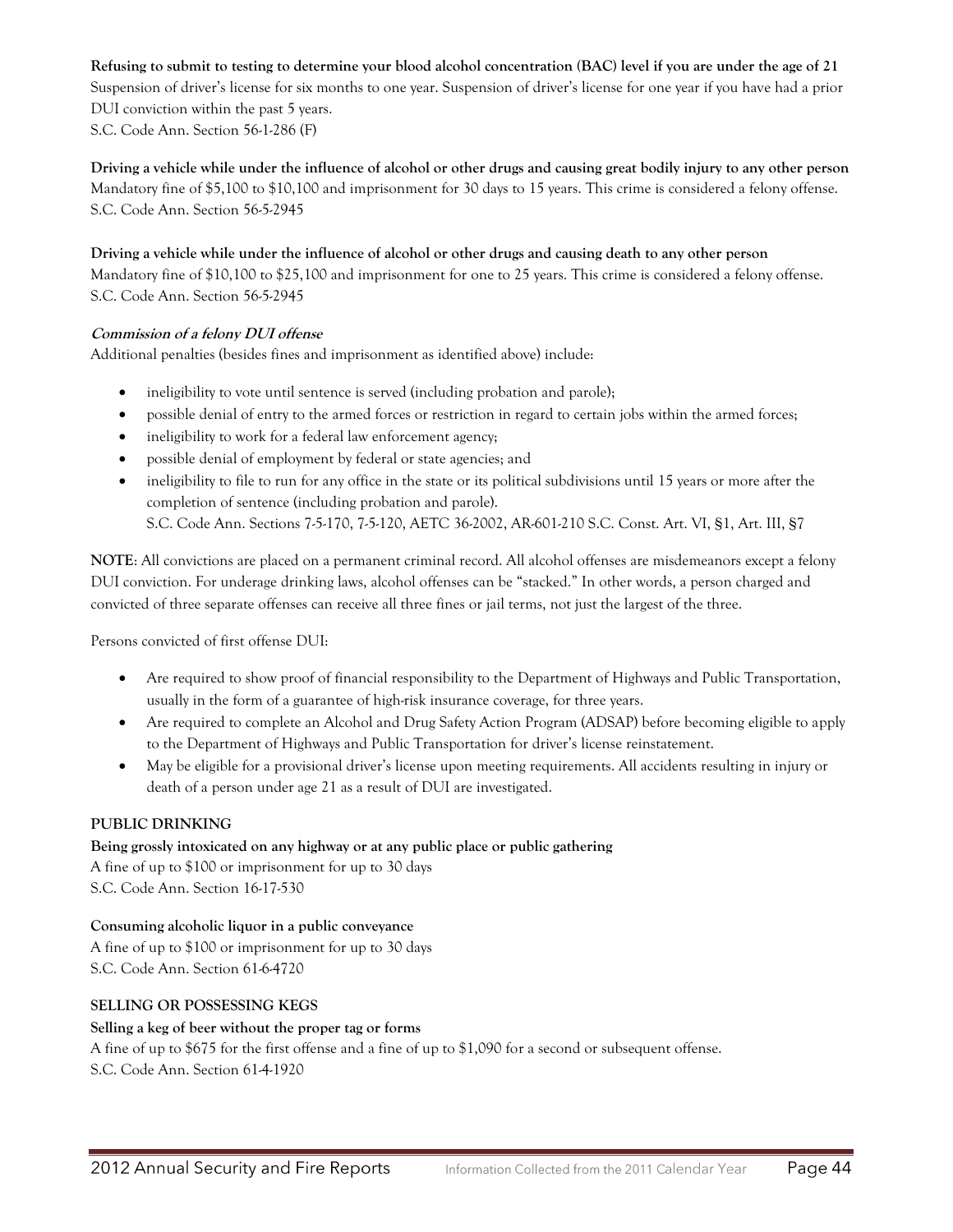### **Possessing a keg of beer that does not have the proper tag**

A fine of up to \$1,090 and/or imprisonment for up to 30 days S.C. Code Ann. Section 61-4-1930

#### **Removing, altering, or obliterating the tag on a keg of beer**

A fine of up to \$1,090 and/or imprisonment for up to 30 days S.C. Code Ann. Section 61-4-1940

### BE AWARE THAT STATE ALCOHOL LAWS ARE SUBJECT TO CHANGE

### **INFORMATION ON SOUTH CAROLINA DRUG LAWS**

The following is a partial list of South Carolina's drug laws. For more information and a complete list of laws relating to offenses, please see Chapter 53, Title 44 of the South Carolina Code of Laws, as amended.

### **MARIJUANA—HASHISH**

Possession of 1 ounce or less of marijuana, or 10 grams or less of hashish

- First offense: Not more than 30 days of imprisonment and/or a fine of not less than \$100 nor more than \$200; \$570 with court fees.
- Second or subsequent offense: Not more than one year and/or \$200 to \$1,000 (Section 44-53-370{d}{3})

Manufacture, distribution, or possession with the intent to distribute

- First offense: Not more than five years and/or not more than \$5,000
- Second offense: Not more than 10 years and/or not more than \$10,000
- Third or subsequent offense: Not less than five years nor more than 20 years and/or not more than \$20,000 (Section 44-53-370{b}{2})

#### **Trafficking (10 lbs. to 100 lbs. of marijuana)**

- First offense: Not less than one year nor more than 10 years and \$10,000
- Second offense: Not less than five years nor more than 20 years and \$15,000
- Third or subsequent offense: 25 years and \$25,000 (Section 44-53-370{e}{1}{a})

Trafficking (100 lbs. to 2,000 lbs. of marijuana, or 100 to 1,000 marijuana plants regardless of weight)

 25 years and \$25,000 (Section 44-53-370{e}{1}{b})

Trafficking (2,000 lbs. to 10,000 lbs. or more of marijuana, or 10,000 or more marijuana plants regardless of weight)

• Not less than 25 years and \$50,000 (Section 44-53-370{e}{1}{c})

### **LSD, COCAINE AND HEROIN**

### **LSD Possession**

- First offense: Not more than three years and/or not more than \$5,000
- Second offense: Not more than ten years nor more than \$7,500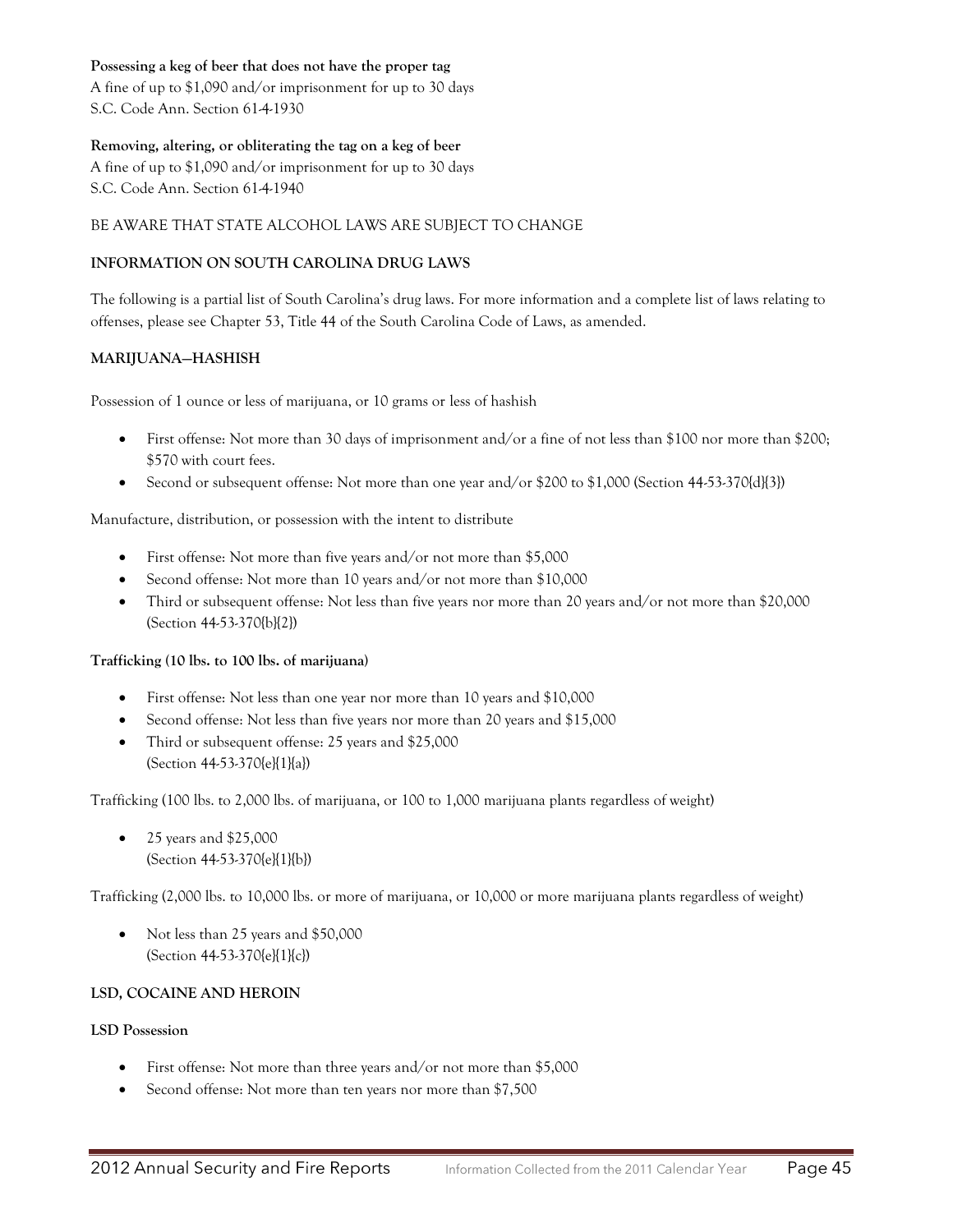• Third or subsequent offense: Not more than ten years and/or not more than \$12, 500 (Section 44-53-375{d}{1})

#### **Cocaine Possession (less than one gram)**

- First offense: Not more than three years and/or not more than \$5,000
- Second offense: Not more than ten years nor more than \$7,500
- Third or subsequent offense: Not more than ten years and/or not more than \$12, 500 (Section 44-53-375{d}{3})

### **Manufacture, distribution, or possession with the intent to distribute cocaine (10 grains < 10 grams)**

- First offense: Not more than 15 years and/or not more than \$25,000
- Second offense: Not less than 5 years nor more than 30 years and/or not more than \$50,000 (Section 44-53-370 {d}{4})

#### **Trafficking cocaine (10 grams to 28 grams)**

- First offense: Not less than three years nor more than 10 years and \$25,000
- Second offense: Not less than five years nor more than 30 years and \$50,000 (Section 44-53-370{e}{2}{A})

#### **Manufacture, distribution, or possession with the intent to distribute heroin, opium, or morphine (2 grains < 4 grains).**

- First offense: Not less than 15 years and \$25,000
- Second or subsequent offense: 5-30 years and \$50,000 (Section 44-53-370{e}{3}{a})

### **ANABOLIC STEROIDS**

#### **Possession of 10 or fewer dosage units without a valid prescription**

- First offense: Not more than six months and/or not more than \$1,000
- Second or subsequent offense: Not more than one year and/or not more than \$2,000 (Section 44-53-1530{2})

### **Possession of 10 to 100 dosage units without a valid prescription**

- First offense: Not more than one year and/or not more than \$2,000
- Second or subsequent offense: Not more than two years and/or not more than \$3,000 (Section 44-53-1530{3})

### **Possession of more than 100 dosage units without a valid prescription**

- First offense: Not more than five years and/or not more than \$5,000
- Second or subsequent offense: Not more than 10 years and/or not more than \$10,000 (Section 44-53-1530{4})

SUSPENSION OF DRIVER'S LICENSE In addition to the above, the driver's license of any person convicted of a controlled substance violation involving hashish or marijuana must be suspended for a period of six months. The driver's license of any person convicted of any other controlled substance violation must be suspended for a period of one year. (Section 56-1-286{a})

**Possessing PRESCRIPTION DRUGS without a valid prescription is illegal.** For example, Adderall and Ritalin are prescription stimulants often prescribed for Attention Deficit Hyperactivity Disorder (ADHD). Both of these drugs are classified as Schedule II controlled substances, as are cocaine and heroin. Unlawful distribution of Adderall or Ritalin, which means either the sale or simply giving the drug to another person, is a felony carrying up to five years in prison. Additionally, if the offense occurs on or within a half-mile of the college campus, an additional crime of distribution in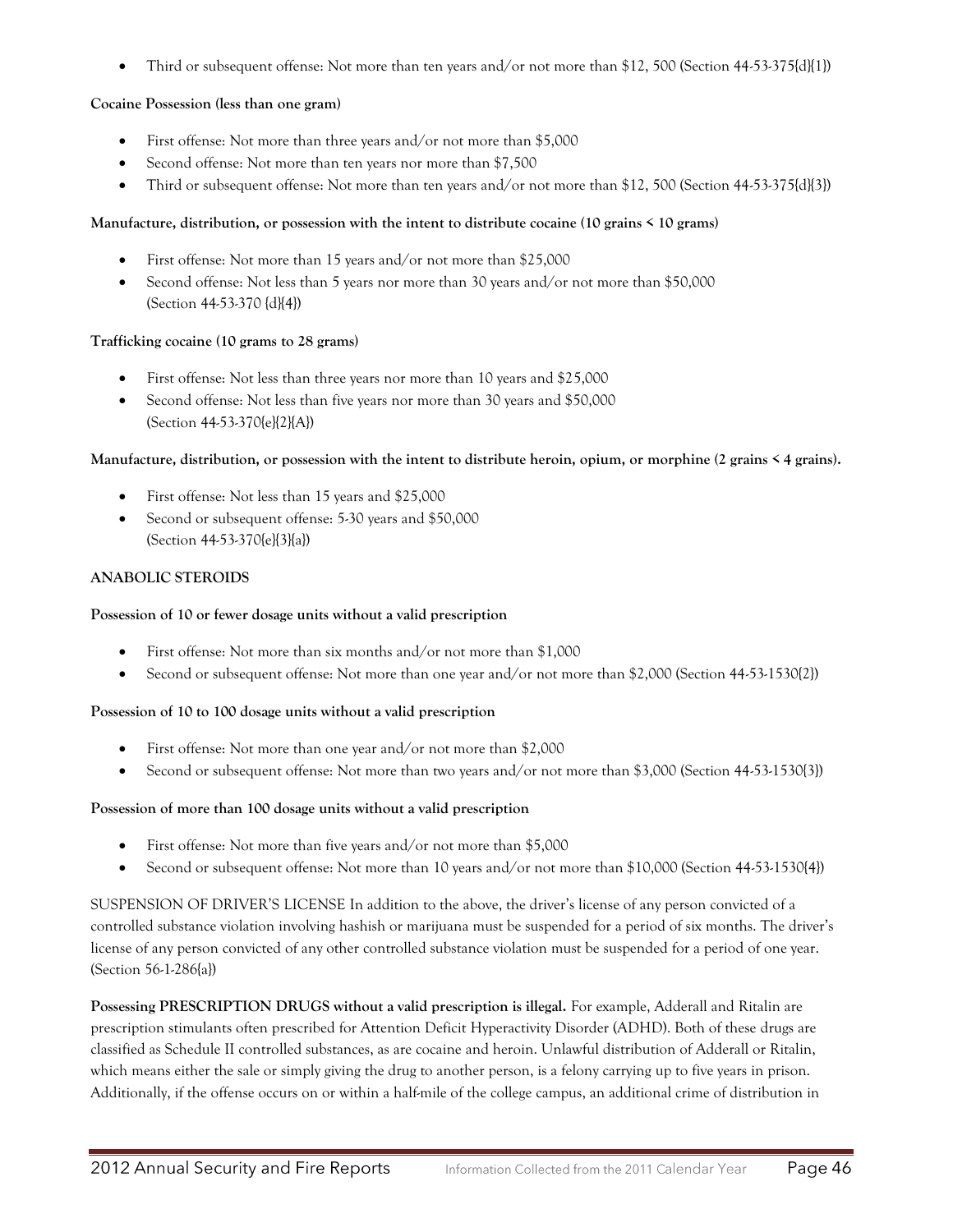proximity to a school as been committed, which is a felony carrying a 10-year sentence. A person who has in their possession one of these drugs, without a valid prescription, is guilty of a misdemeanor carrying a penalty of up to two years in prison.

### **Miscellaneous State Laws**

**Distribution of controlled substance within proximity of a school**. (Distance from school, public park, or playground, or college or university is a radius of one-half mile.) Fine is not more than \$10,000 and imprisonment to be less than 10 years. For crack cocaine, the fine is between \$10,000 and 15,000 and prison between 10 and 15 years. For purchase, the fine will not exceed \$1,000 and not exceed one year of prison. Any violation of this section is considered a separate offense. (Section 44-53-445)

**Illegal acts involving persons under 17-years-old.** Any use of persons under the age of 17 by persons over the age of 17 in the violation of Section 44-53-370 and 375, or the receipt of controlled substance from a person under 17 is considered a felony with punishment between 5 and 15 years. Any violation of this section is considered a separate offense. (Section 44- 53-577)

**Illegal acts involving persons under 17 years old and controlled substances.** It is unlawful for any person at least 17 years old to knowingly use, hire, coerce, or employ a person under 17 years old to violate a controlled substance law. Violation of this section is a separate offense and punishment is imprisonment for not less than five years up to 15 years. (Section 44-53- 577)

**Unlawful to advertise for sale, manufacture, possess, sell, or deliver, or to possess with intent to sell or deliver drug paraphernalia.** Any person convicted can be fined no more than \$500; a corporation can be fined up to \$50,000. (Section 44-53-391)

**Distribution of controlled substances to persons under 18-years- old.** Distribution of a narcotic drug, LSD, and crack cocaine is guilty of a felony and upon conviction must be imprisoned not more than 20 years or fined not more than \$30,000, or both, and the sentence may not be suspended and probation may not be granted. Distribution of any other controlled substance to a person under 18 is guilty of a misdemeanor, and upon conviction must be imprisoned not more than 10 years or fined not more than \$10,000 or both. (Section 44-53-440).

### **BE AWARE THAT STATE DRUG LAWS ARE SUBJECT TO CHANGE**

## **Information on Federal Drug Laws**

The following is a partial list of federal drug laws and penalties. Penalties are set by sentencing guidelines in Federal Court. For more information and a complete list of the laws relating to drug offenses, please see Title 21 of the U.S. Code of Laws, as amended.

#### **Possession of a controlled substance without a valid prescription**

- First offense: Not more than one year and/or less than \$1,000
- Second offense: Not less than 15 days nor more than two years and not less than \$2,500 Third or subsequent offense: Not less than 90 days nor more than three years and not less than \$5,000 (Statute - 21 U.S.C.A. Section 844{a})

#### **Possession of a mixture or substance which contains cocaine base**

- First offense: If the amount exceeds 5 grams, not less than five years nor more than 20 years and/or a fine of \$1,000
- Second offense: If the amount exceeds 3 grams, not less than five years nor more than 20 years and/or a fine of \$1,000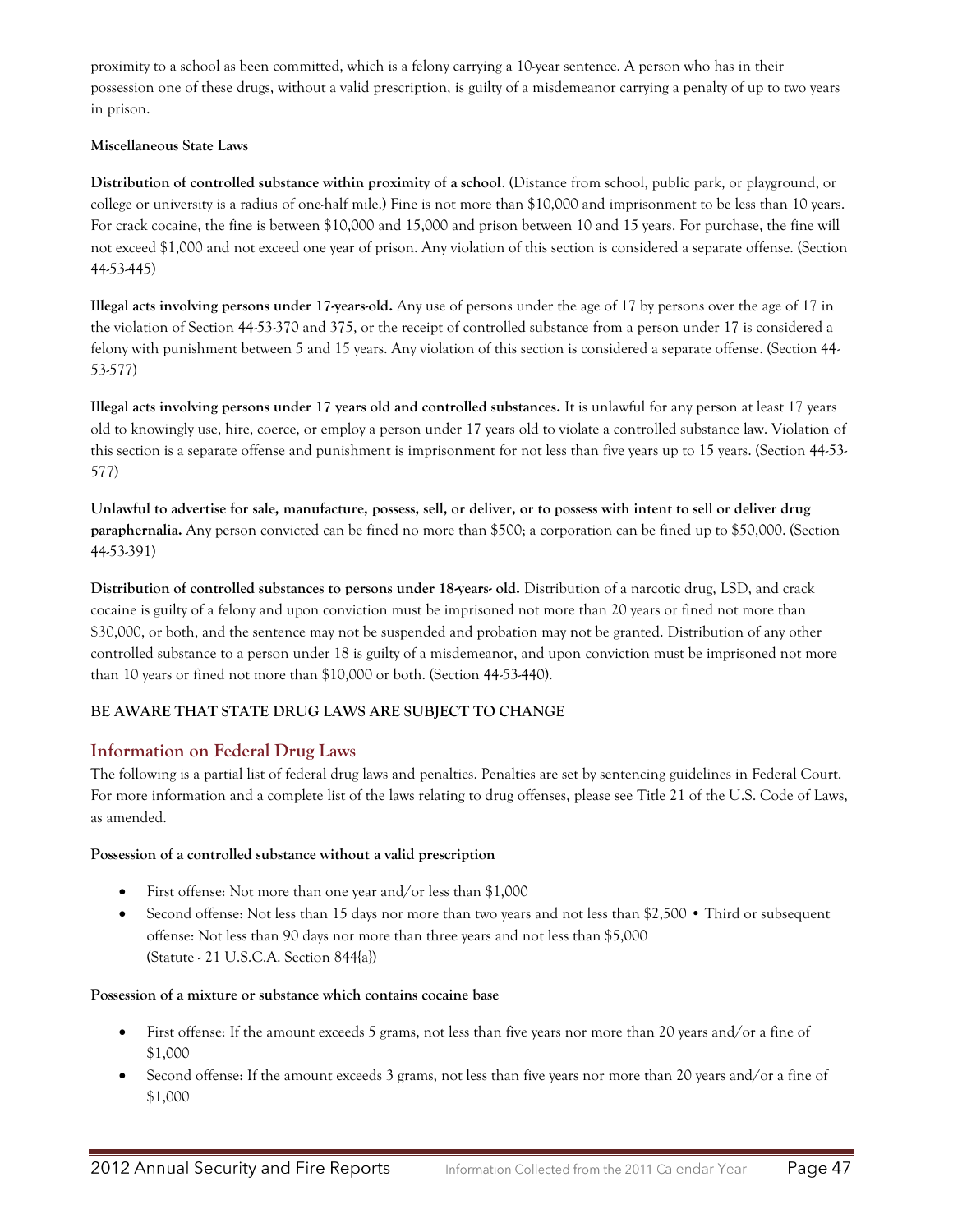Third offense: If the amount exceeds 1 gram, not less than five years nor more than 20 years and/or a fine of \$1,000

(Statute - 21 U.S.C.A. Section 844{a})

### **Distribution of controlled substances to persons under the age of 21**

- First offense: Imprisonment (for not less than one year) and/or a fine, neither to exceed twice that authorized by 21 U.S.C.A. Section 841 (b)
- Second offense: Imprisonment (for not less than one year) and/or a fine, neither to exceed three times that authorized by 21 U.S.C.A. Section 841 (b) Statute 21 U.S.C.A. Section 859
- Third offense: Life imprisonment (Statute - 21 U.S.C.A. Section 841{b}{1}{A})

**Manufacture, distribution, or possession with intent to manufacture or distribute controlled substances in or on, or within 1,000 feet of the real property compromising a public or private elementary, vocational, secondary school, college, junior college, or university, or a playground, or within 100 feet of a public or private youth center, public swimming pool, or video arcade** 

- First offense: Imprisonment (for not less than one year) and/or a fine, neither to exceed that authorized by 21 U.S.C.A. Section 841 (b)
- Second offense: Not less than three years nor more than life (or three times that authorized by an offense, whichever is greater) and/or a fine not to exceed three times that authorized by 21 U.S.C.A. Section 841 (b)
- Third offense: Life imprisonment (Statutes - 21 U.S.C.A. Section 860; and 21 U.S.C.A. Section 841 {b}{1}{a}

Manufacture, distribution, or possession with intent to manufacture or distribute:

a) 1 kilogram or more of a mixture or substance containing a detectable amount of heroin; or

b) 5 kilograms or more of a mixture or substance containing a detectable amount of cocaine; or

c) 50 grams or more of a mixture or substance which contains cocaine base; or

d) 100 grams or more of PCP or 1 kilogram or more or a mixture or substance containing a detectable amount of PCP; or

e) 10 grams or more of a mixture or substance containing a detectable amount of LSD; or

f) 100 kilograms or more of a mixture or substance containing a detectable amount of marijuana, or 1,000 or more marijuana plants regardless of weight; or

g) 100 grams or more of methamphetamine, or 1 kilogram or more of a mixture or substance containing a detectable amount of methamphetamine.

- First offense: Not less than 10 years nor more than life (if death or serious bodily harm results from the use of such substance, imprisonment shall be for not less than 20 years nor more 47 than life) and/or a fine not to exceed the greater of that authorized by Title 18 of the U.S. Code or \$4,000,000
- Second offense: Not less than 20 years nor more than life (if death or serious bodily harm results from the use of such substance, imprisonment shall be for life) and/or a fine not to exceed the greater of that authorized by Title 18 of the U.S. Code or \$8,000,000
- Third offense: Life imprisonment (Statute 21 U.S.C.A. Section 841{b}{1}{A}

### **Manufacture, distribution, or possession with the intent to manufacture or distribute:**

a) 100 grams or more of a mixture or substance containing a detectable amount of heroin; or

b) 500 grams or more of a mixture or substance containing a detectable amount of cocaine; or

c) 5 grams or more of a mixture or substance which contains cocaine;

d) 10 grams or more of PCP or 100 grams or more of a mixture or substance containing a detectable amount of PCP; or

e) 1 gram or more of a mixture or substance containing a detectable amount of LSD; or

f) 100 kilograms or more of a mixture or substance containing a detectable amount or marijuana, or 100 or more marijuana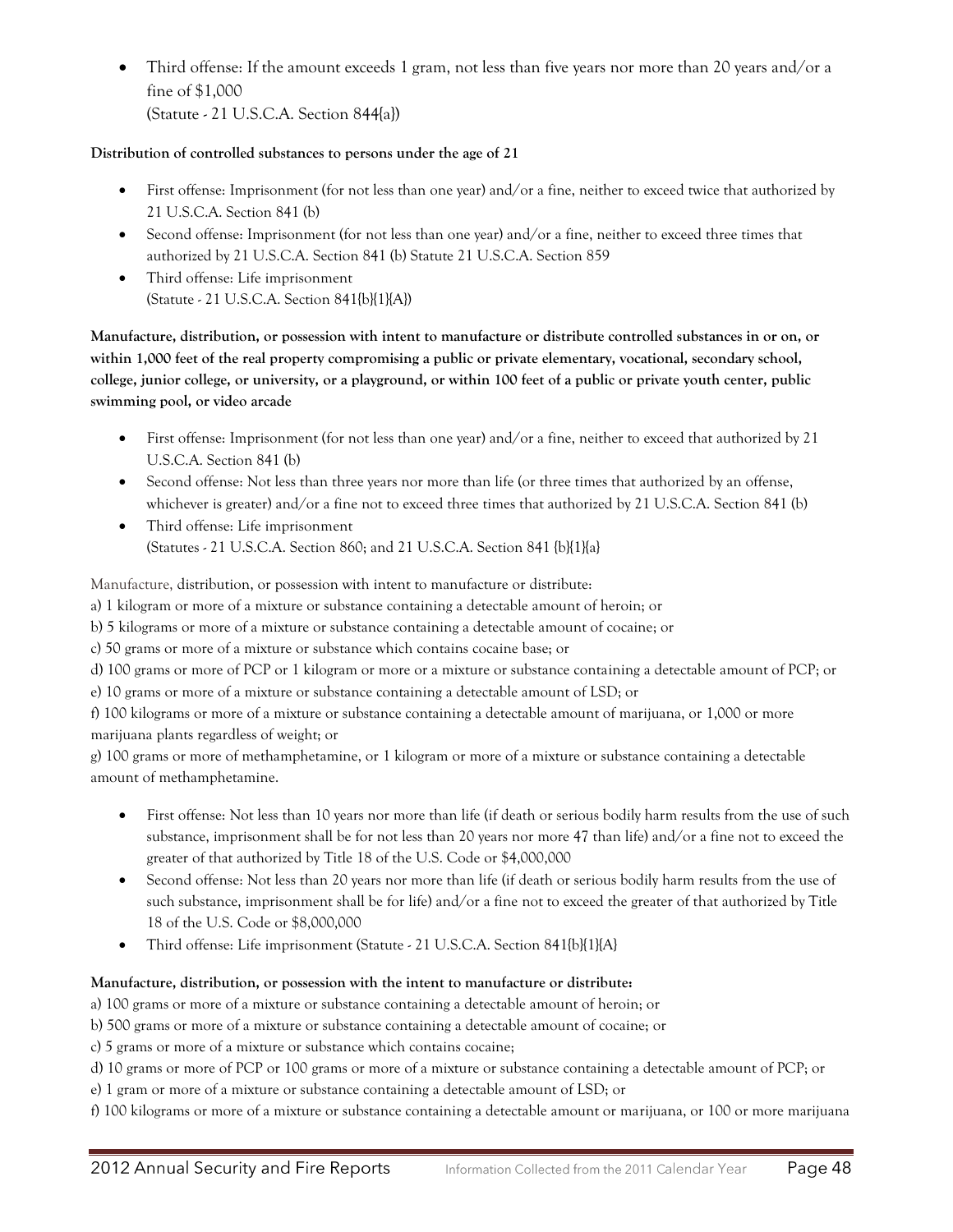plants regardless of weight; or

g) 100 grams or more of methamphetamine, or 100 grams or more of a mixture or substance containing a detectable amount of methamphetamine

- First offense: Not less than five years nor more than 40 years (if death of serious bodily injury results from the use of such substance, imprisonment shall be for not less than 20 years or more than life) and/or a fine not to exceed the greater of that authorized by Title 18 of the U.S. Code or \$2,000,000
- Second or subsequent offenses: Not less than 10 years nor more than life (if death or serious bodily harm results from the use of such substance, imprisonment shall be for life) and/or a fine not to exceed the greater of twice that authorized by Title 18 of the U.S. Code or \$4,000,000 (Statute – 21. S.C.A. Section 841 {b}{1}{B})

## **Manufacture, distribution, or p**ossession with intent to manufacture or distribute:

a) 50 kilograms or less of marijuana (except in the case of 50 or more marijuana plants regardless of weight); or b) 10 kilograms or less of hashish, or 1 kilogram or less of hashish

- First offense: Not more than five years and/or a fine not to exceed the greater of that authorized by Title 18 or \$250,000
- Second or subsequent offenses: Not more than 10 years and/or a fine not to exceed the greater of twice that authorized by Title 18 or \$500,000 (Statute - 21 U.S.C.A. Section 841{b}{1}{D})

Manufacture, distribution, or possession with the intent to manufacture or distribute any controlled substance listed in Schedule I or II (e.g., LSD, heroin, opium, morphine) of 21 U.S.C.A. Section 812 (except as provided elsewhere):

- First offense: Not more than 20 years (if death or serious bodily injury results from the use of such substance, imprisonment shall be for not less than 20 years nor more than life) and/or a fine not to exceed the greater of that authorized by Title 18 of the U.S. Code or \$1,000
- Second or subsequent offenses: Not more than 30 years (if death or serious bodily injury results from the use of such substance, imprisonment shall be for life) and/or a fine not to exceed the greater of twice that authorized by Title 18 of the U.S. Code or \$2,000,000 (Statute - U.S.C.A.Section 841{b}{1}{C})

# **Manufacture, distribution, or possession with intent to manufacture or distribute any controlled substance listed in Schedule IV of 21 U.S.C.A. Section 812:**

- First offense: Not more than three years and/or a fine not to exceed the greater of that authorized by Title 18 of the U.S. Code or \$250,000
- Second or subsequent offenses: Not more than six years and/or a fine not to exceed the greater of twice that authorized by Title 18 of the U.S. Code or \$500,000 (Statute – 21 U.S.C.A. Section 841{b}{2})

Manufacture, distribution, or possession with intent to manufacture or distribute a controlled substance listed in Schedule V of 21 U.S.C.A. Section 812:

- First offense: Not more than one year and/or a fine not to exceed the greater of that authorized by Title 18 of the U.S. Code or \$100,000
- Second or subsequent offenses: Not more than two years and/or a fine not to exceed the greater of twice that authorized by Title 18 of the U.S. Code of \$200,000 (Statute – 21 U.S.C.A. Section 841{b}{3})

## **BE AWARE THAT DRUG LAWS ARE SUBJECT TO CHANGE.**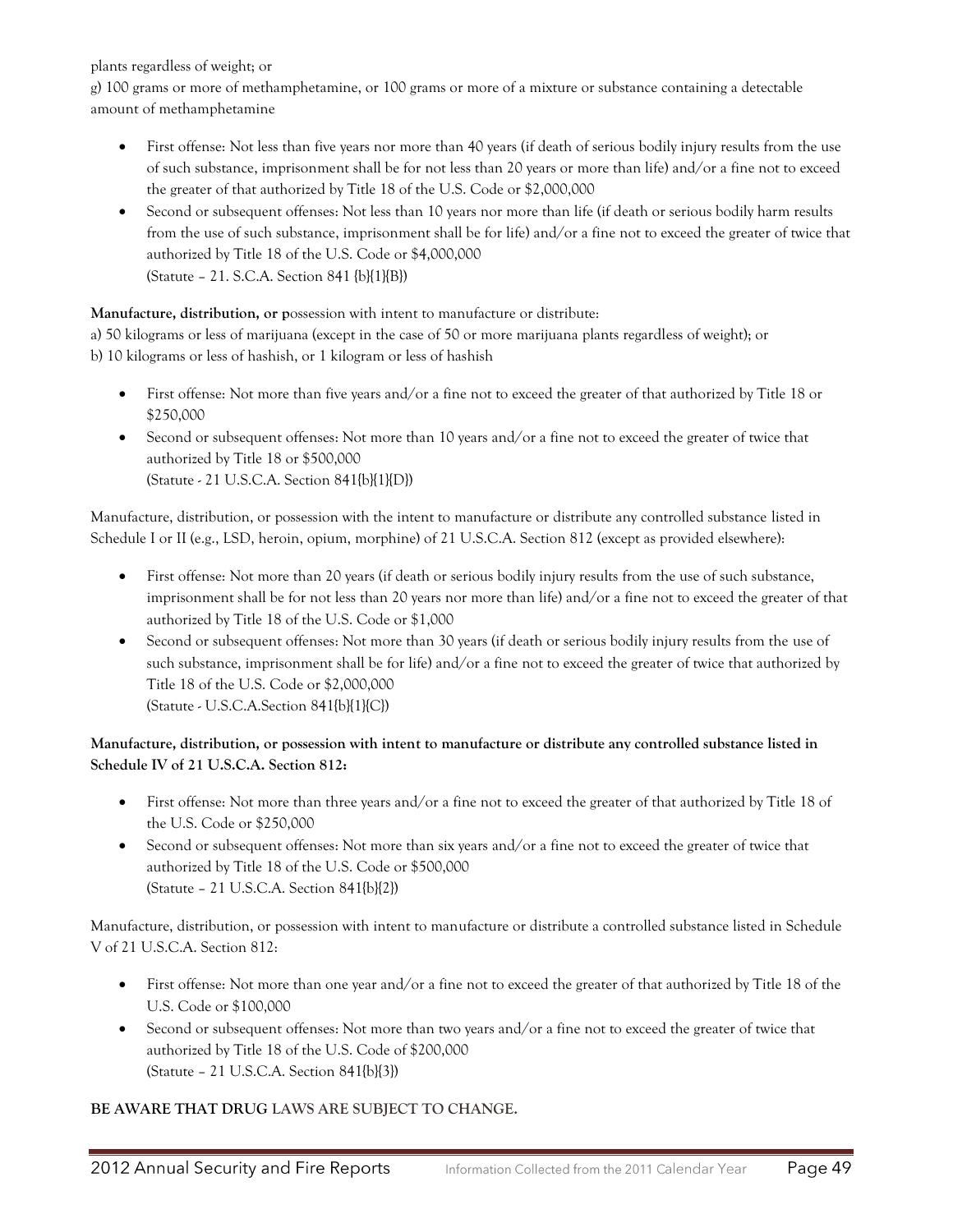# **ANNUAL CRIME STATISTICS**

The charts that follow disclose statistics for offenses committed in certain geographic locations associated with the institution. These locations have definitions specific to the Clery Act and are described as follows:

**On Campus:** *Any building or property owned or controlled by an institution within the same reasonably contiguous geographic area and*  used by the institution in direct support of, or in a manner related to, the institution's educational purposes, including residence halls; and, *any building or property that is within or reasonably contiguous that is owned by the institution but controlled by another person, is frequently used by students, and supports institutional purposes such as a food or other retail vendor.* [\(Core campus map used for data](http://studentaffairs.cofc.edu/general_info/annual_security/Map-Annual_Security_Report_2009-10.pdf)  [collection of campus crime statistics\)](http://studentaffairs.cofc.edu/general_info/annual_security/Map-Annual_Security_Report_2009-10.pdf)

**Non-Campus Building or Property**: *Any building or property owned or controlled by a institution that is used in direct support of, or in relation to, the institution's educational purposes, is frequently used by students, and is not within the same reasonably contiguous geographic area of the institution; or any building or property owned or controlled by a student organization that is officially recognized by the institution.*

**Public Property:** *All public property, including thoroughfares, streets, sidewalks, and parking facilities within the campus, or immediately adjacent to and accessible from the campus.*

#### **Annual Crime Statistics**

**Statistics are provided for the most recent calendar year (2011) and the preceding two years (2009 and 2010).**

| <b>Total Criminal Offenses Occurring</b><br><b>On Campus Property Offense</b> | 2009 | 2010 | 2011           |
|-------------------------------------------------------------------------------|------|------|----------------|
| Murder/Non-negligent manslaughter                                             |      |      |                |
| Forcible sex offenses (including forcible rape)                               |      |      | 6 <sup>2</sup> |

 $\overline{a}$ 1 privately seek assistance from the Office of Victim Services (formerly C.A.R.E).

 $2^2$ Of the 6 incidents in 2011, 2 students elected to report to law enforcement and 4 students chose to privately seek assistance from the Office of Victim Services (formerly C.A.R.E).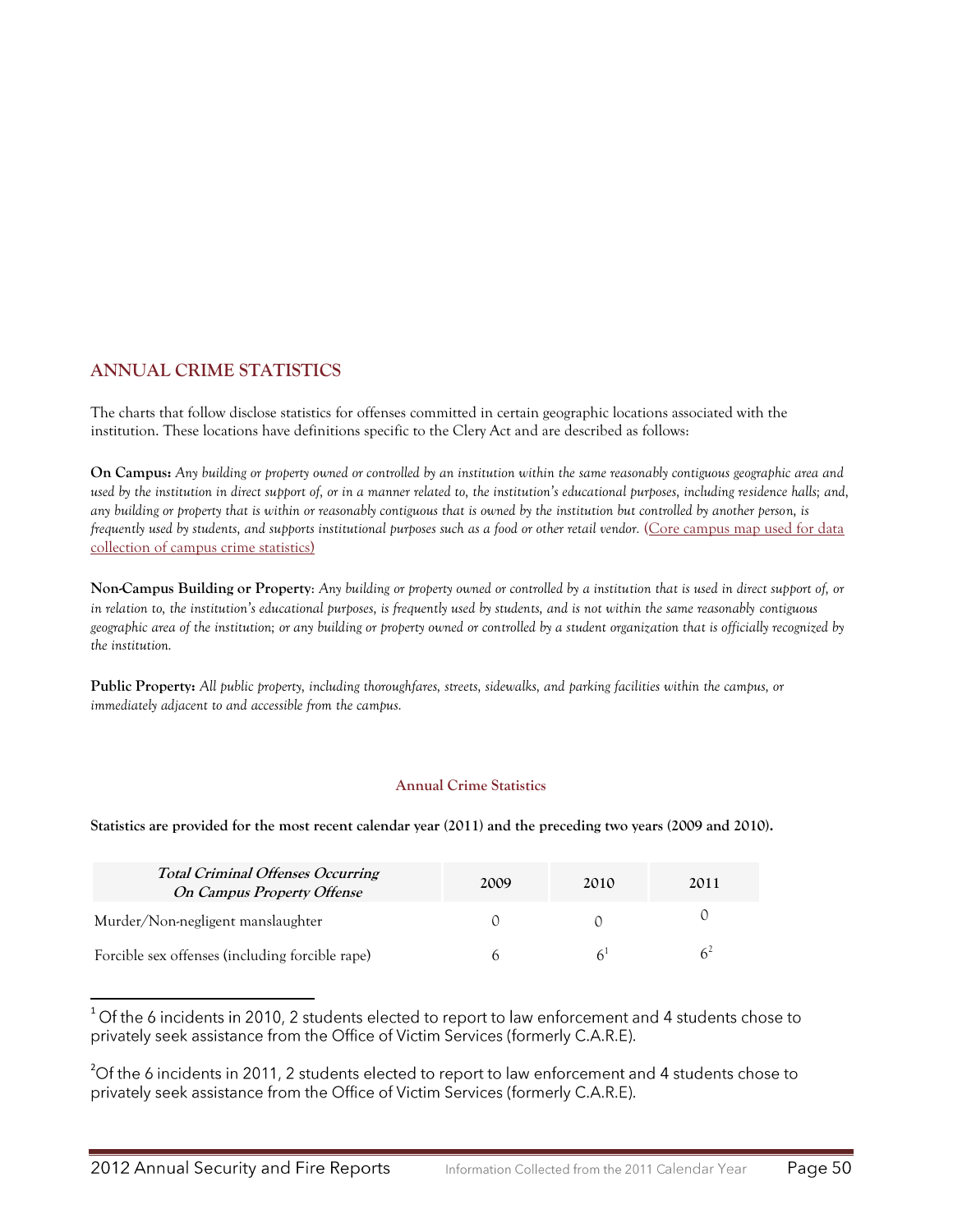| Non-forcible sex offenses (incest/statutory rape) |    | $\Omega$ |
|---------------------------------------------------|----|----------|
| Robbery                                           |    |          |
| Aggravated assault                                |    | 0        |
| Burglary                                          | 11 |          |
| Motor vehicle theft                               |    | 0        |
| Arson                                             |    | $\Omega$ |
| Negligent manslaughter                            |    | 0        |
|                                                   |    |          |

| Of the Total Criminal Offenses Occurring on Campus<br>Those within Residence Halls Offense | 2009 | 2010         | 2011 |
|--------------------------------------------------------------------------------------------|------|--------------|------|
| Murder/Non-negligent manslaughter                                                          |      |              |      |
| Forcible sex offenses (including forcible rape)                                            | O    | <sub>t</sub> | 63   |
| Non-forcible sex offenses (incest/statutory rape)                                          |      |              |      |
| Robbery                                                                                    |      |              |      |
| Aggravated assault                                                                         |      |              |      |
| Burglary                                                                                   | 8    |              |      |
| Motor vehicle theft                                                                        |      |              |      |
| Arson                                                                                      |      |              |      |
| Negligent manslaughter                                                                     |      |              |      |

| <i>Criminal Offenses</i><br><b>Non-campus Buildings/Property</b> | 2009 | 2010 | 2011 |
|------------------------------------------------------------------|------|------|------|
| Murder/Non-negligent manslaughter                                |      |      |      |
| Forcible sex offenses (including forcible rape)                  |      |      |      |
| Non-forcible sex offenses (incest/statutory rape)                |      |      |      |
| Robbery                                                          |      |      |      |
| Aggravated assault                                               |      |      |      |
| Burglary                                                         |      |      |      |
| Motor vehicle theft                                              |      |      |      |
| Arson                                                            |      |      |      |
| Negligent manslaughter                                           |      |      |      |

Non-campus buildings include: Patriot's Point Sports Complex, Grice Marine Facility, classrooms at the North

 3 Of the 6 incidents in 2010, 2 students elected to report to law enforcement and 4 students chose to privately seek assistance from the Office of Victim Services (formerly C.A.R.E).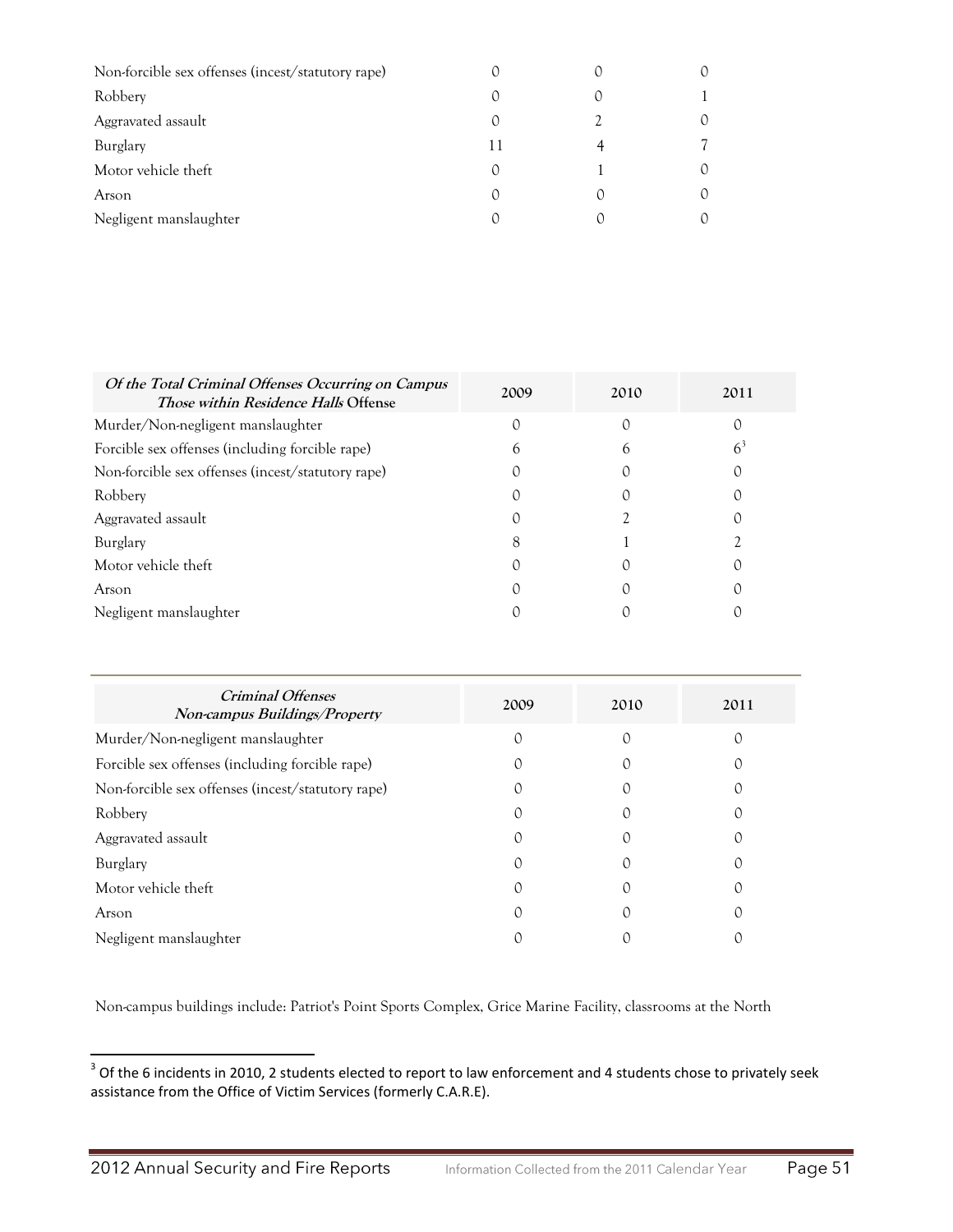| <b>Total Criminal Offenses</b><br><b>On Public Property</b> | 2009 | 2010             | 2011 |
|-------------------------------------------------------------|------|------------------|------|
| Murder/Non-negligent manslaughter                           |      | 0                |      |
| Forcible sex offenses (including forcible rape)             |      | U                |      |
| Non-forcible sex offenses (incest/statutory rape)           |      | $\left( \right)$ |      |
| Robbery                                                     |      | O                |      |
| Aggravated assault                                          |      | 0                |      |
| Burglary                                                    |      | O                |      |
| Motor vehicle theft                                         |      | $\left( \right)$ |      |
| Arson                                                       |      | 0                |      |
| Negligent manslaughter                                      |      |                  |      |

| <b>Total Number Of Arrests</b><br><b>Occurring On Campus</b> | 2009 | 2010 | 2011 |
|--------------------------------------------------------------|------|------|------|
| Liquor law violations                                        |      |      |      |
| Drug law violations                                          |      |      |      |
| Illegal weapons possessions                                  |      |      |      |

| <b>Arrests Occurring on Campus</b><br><b>Within Residence Halls</b> | 2009 | 2010 | 2011 |
|---------------------------------------------------------------------|------|------|------|
| Liquor law violations                                               |      |      | 10   |
| Drug law violations                                                 |      |      |      |
| Illegal weapons possessions                                         |      |      |      |

| Arrests Occurring on<br><b>Non-campus Property</b> | 2009 | 2010 | 2011 |
|----------------------------------------------------|------|------|------|
|                                                    |      |      |      |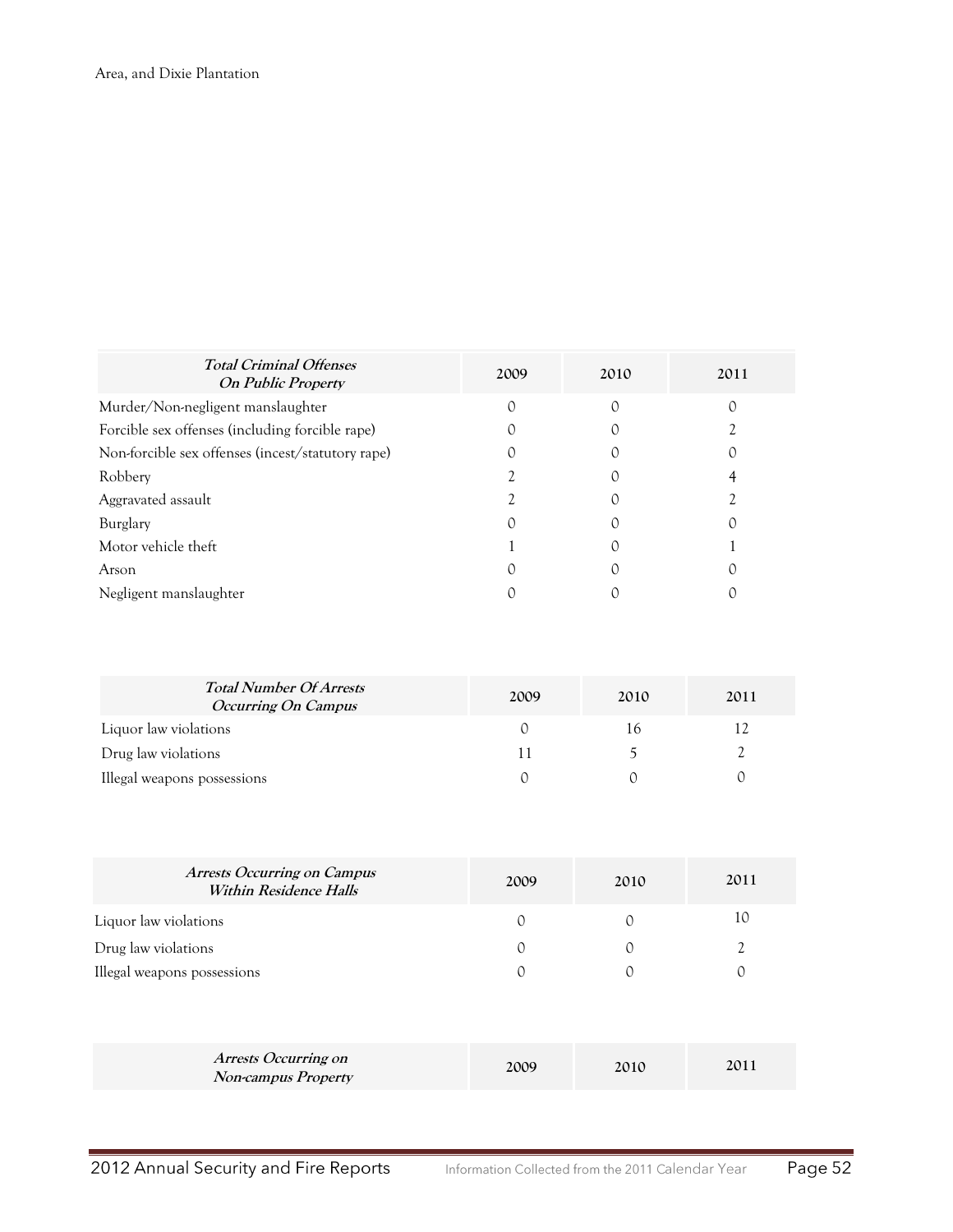| Liquor law violations                          |      |      |      |
|------------------------------------------------|------|------|------|
| Drug law violations                            | 0    |      | 0    |
| Illegal weapons possessions                    |      |      | 0    |
| Arrests Occurring on<br><b>Public Property</b> | 2009 | 2010 | 2011 |
| Liquor law violations                          | 0    |      |      |
| Drug law violations                            |      |      |      |
| Illegal weapons possessions                    |      |      | 0    |

| Total Number Disciplinary Actions/Judicial Referrals<br><b>Occurring On Campus</b> | 2009 | 2010 | 2011   |
|------------------------------------------------------------------------------------|------|------|--------|
| Liquor law violations                                                              | 231  | 153  | $379*$ |
| Drug law violations                                                                | 29   | 68   | $121*$ |
| Illegal weapons possessions                                                        |      |      |        |

| <i>Disciplinary Actions/Judicial Referrals</i><br><b>Occurring In Residence Halls</b> | 2009 | 2010 | 2011   |
|---------------------------------------------------------------------------------------|------|------|--------|
| Liquor law violations                                                                 | 221  | 153  | $373*$ |
| Drug law violations                                                                   | 29   | 68   | $119*$ |
| Illegal weapons possessions                                                           |      |      |        |

| <i>Disciplinary Actions/Judicial Referrals</i><br>Occurring on Non-campus Property | 2009 | 2010 | 2011 |
|------------------------------------------------------------------------------------|------|------|------|
| Liquor law violations                                                              |      |      |      |
| Drug law violations                                                                |      |      |      |
| Illegal weapons possessions                                                        |      |      |      |

| Disciplinary Actions/Judicial Referrals<br><b>Occurring on Public Property</b> | 2009 | 2010 | 2011 |
|--------------------------------------------------------------------------------|------|------|------|
| Liquor law violations                                                          |      |      |      |
| Drug law violations                                                            |      |      |      |
| Illegal weapons possessions                                                    |      |      |      |

\*The referral numbers for 2011 are significantly higher because the U.S. Department of Education redefined in 2011 how referrals are to be counted. This redefinition and affiliated examples can be found on pages 70-71 of The Handbook for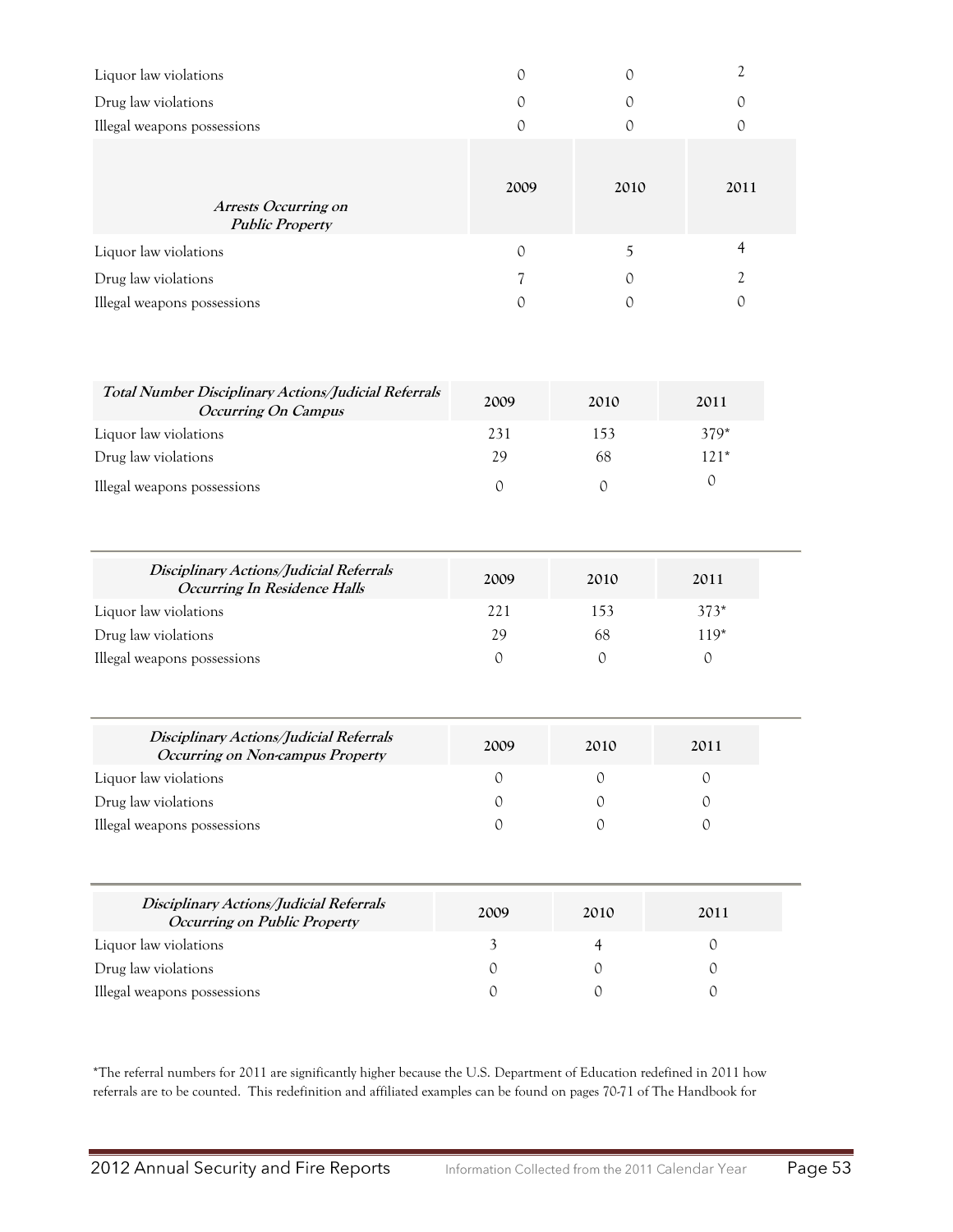Campus Safety and Security Reporting. The U.S. Department of Education now requires that institutions of higher education count as a referral ALL students listed within any sort of disciplinary report, whether or not they are charged with a conduct violation. Many of the students captured within these numbers were NOT charged with a conduct violation.

#### **Hate Crime Statistics**

Institutions are required to report statistics for certain bias-motivated crimes and crimes involving bodily injury to any person in which the victim is intentionally selected because of the actual or perceived race, gender, religion, sexual orientation, ethnicity or disability of the victim.

| <b>Total Hate Crime Offenses</b><br><b>Occurring On Campus Property</b> | 2009 | 2010 | 2011 |
|-------------------------------------------------------------------------|------|------|------|
| Murder/Non-negligent manslaughter                                       |      |      |      |
| Forcible sex offenses (including forcible rape)                         |      |      |      |
| Non-forcible sex offenses (incest/statutory rape)                       |      |      |      |
| Robbery                                                                 |      |      |      |
| Aggravated assault                                                      |      |      |      |
| Burglary                                                                |      |      |      |
| Motor vehicle theft                                                     |      |      |      |
| Arson                                                                   |      |      |      |
| Negligent manslaughter                                                  |      |      |      |
| Larceny-theft                                                           |      |      |      |
| Simple Assault                                                          |      |      |      |
| Intimidation                                                            |      |      |      |
| Vandalism                                                               |      |      |      |

| Hate Offenses<br>Occurring On Campus - In Residence Halls | 2009 | 2010 | 2011 |
|-----------------------------------------------------------|------|------|------|
| Murder/Non-negligent manslaughter                         |      |      |      |
| Forcible sex offenses (including forcible rape)           |      |      |      |
| Non-forcible sex offenses (incest/statutory rape)         |      |      |      |
| Robbery                                                   |      |      |      |
| Aggravated assault                                        |      |      |      |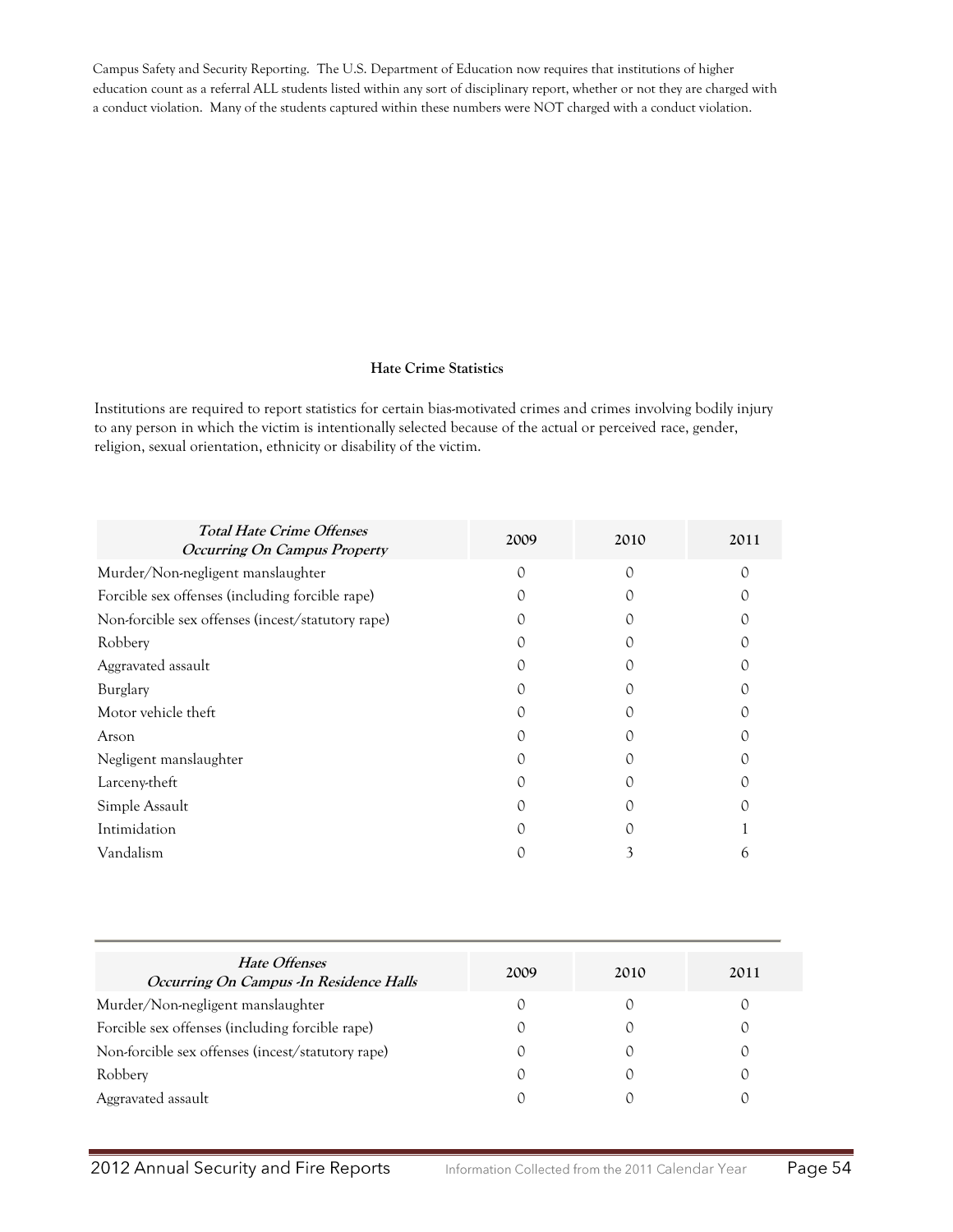| Burglary               | U |  |
|------------------------|---|--|
| Motor vehicle theft    | O |  |
| Arson                  | O |  |
| Negligent manslaughter | 0 |  |
| Larceny-theft          | 0 |  |
| Simple Assault         | 0 |  |
| Intimidation           | 0 |  |
| Vandalism              | C |  |
|                        |   |  |

| <b>Hate Offenses</b><br>Occurring Non-campus Buildings/Property | 2009 | 2010 | 2011 |
|-----------------------------------------------------------------|------|------|------|
| Murder/Non-negligent manslaughter                               | Ω    |      |      |
| Forcible sex offenses (including forcible rape)                 |      |      |      |
| Non-forcible sex offenses (incest/statutory rape)               |      |      |      |
| Robbery                                                         |      |      |      |
| Aggravated assault                                              |      |      |      |
| Burglary                                                        |      |      |      |
| Motor vehicle theft                                             |      |      |      |
| Arson                                                           |      |      |      |
| Negligent manslaughter                                          |      |      |      |
| Larceny-theft                                                   |      |      |      |
| Simple Assault                                                  |      |      |      |
| Intimidation                                                    |      |      |      |
| Vandalism                                                       |      |      |      |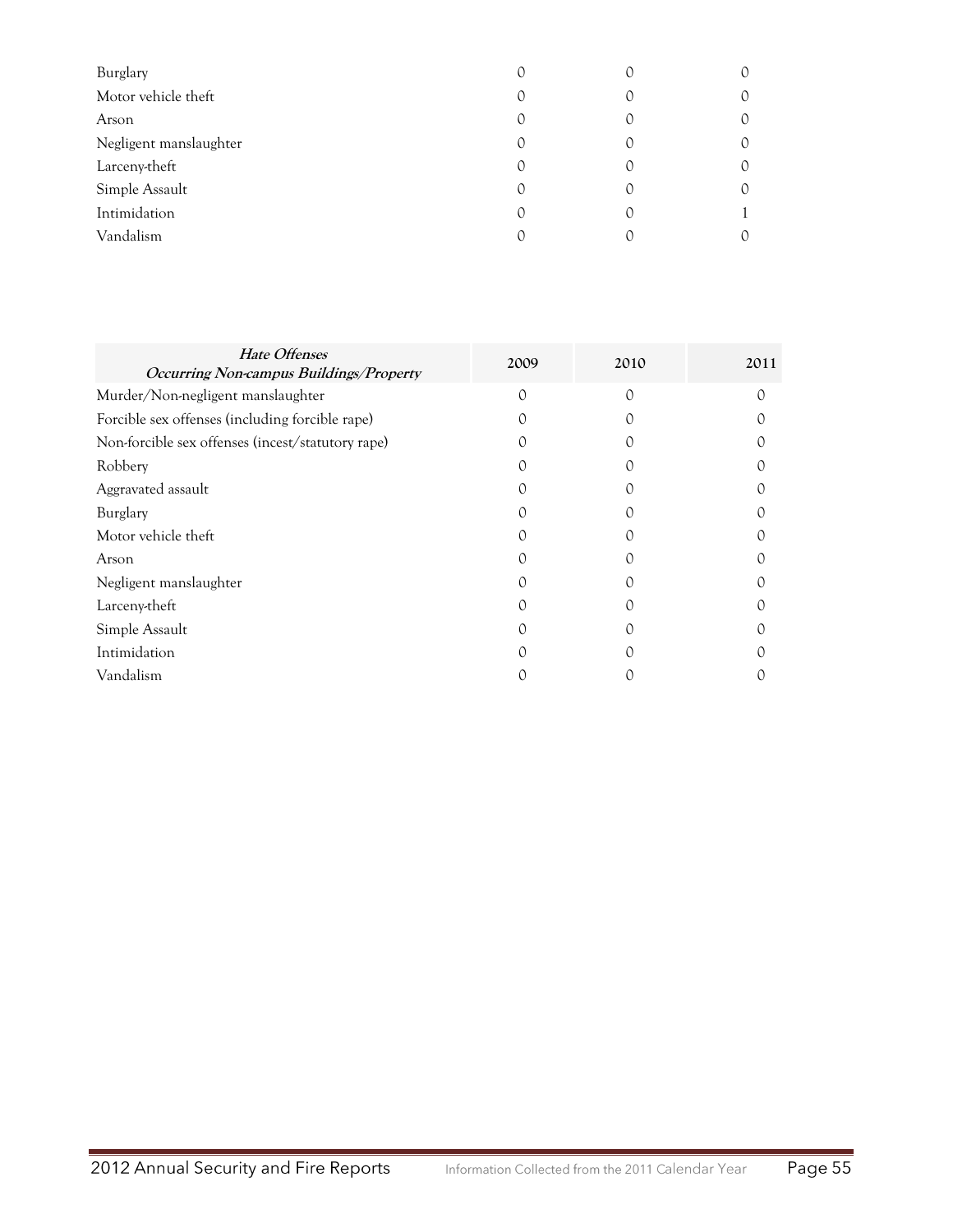| <b>Hate Offenses</b><br><b>Occurring on Public Property</b> | 2009 | 2010 | 2011 |
|-------------------------------------------------------------|------|------|------|
| Murder/Non-negligent manslaughter                           | 0    | 0    |      |
| Forcible sex offenses (including forcible rape)             |      |      |      |
| Non-forcible sex offenses (incest/statutory rape)           |      |      |      |
| Robbery                                                     |      |      |      |
| Aggravated assault                                          |      |      |      |
| Burglary                                                    |      |      |      |
| Motor vehicle theft                                         |      |      |      |
| Arson                                                       |      |      |      |
| Negligent manslaughter                                      |      |      |      |
| Larceny-theft                                               |      |      |      |
| Simple Assault                                              |      |      |      |
| Intimidation                                                |      |      |      |
| Vandalism                                                   |      |      |      |

## **FIRE SAFETY REPORT**

In compliance with the Higher Education Opportunity Act of 2008, the fire report that follows highlights fire safety information. Included in this report are policies and programs that promote fire safety, information on types of fire safety systems for each on-campus student housing facility, the numbers of fire drills conducted throughout the year, and statistics that represent the number of fires, the cause of each fire, any deaths or the number of injuries requiring medical treatment, and the value of property damage related to any on-campus fire.

While fire safety is the responsibility of each of us as members of the campus community, the oversight of fire prevention rests with the College of Charleston Fire and EMS. The Department of Public Safety, Fire and EMS is located at 81B St. Philip Street, Charleston, SC 29424.

The Director of Fire and EMS is designated as the College Fire Marshal and coordinates all fire safety activities at the College in conjunction with the City of Charleston Fire Department. Within the scope of responsibilities, the Director and his staff routinely conduct fire/safety inspections of all facilities and equipment, initiates fire drills, handles all fire-related investigations and reports, coordinates ongoing training/certification efforts for department staff members, collaborates with community and state emergency management teams, and makes recommendations concerning improvements in fire safety to appropriate administrative representatives.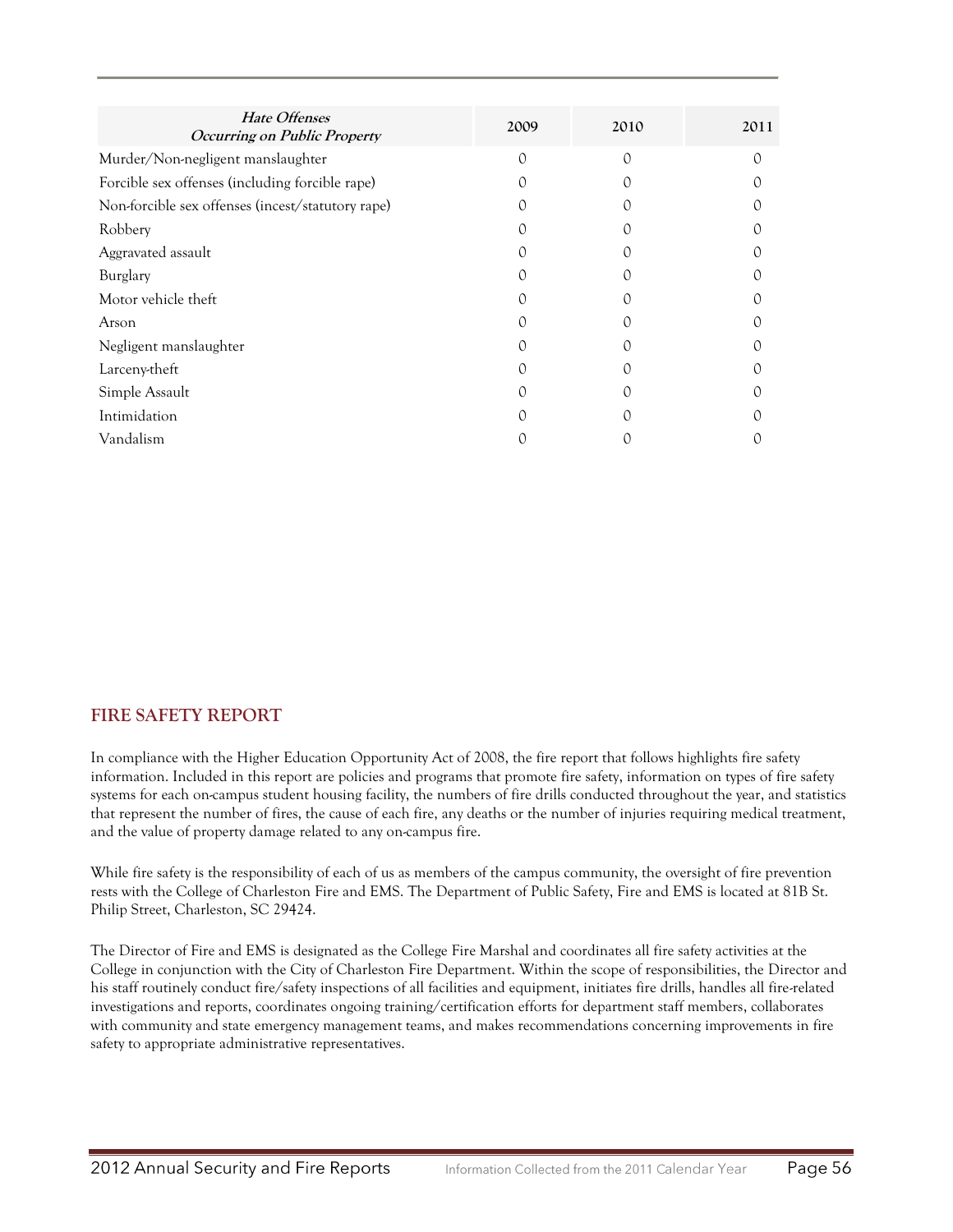The College of Charleston has the largest token ring addressable fire alarm network on the east coast. This system provides immediate identification of the specific location of activated alarms and is also capable of identifying problems with alarm equipment or tampering with devices.

Fire Drills are conducted 4 times a year in accordance with NFPA requirements. This consists of 1 night time drill, 1 unannounced drill and 2 other drills conducted at various times throughout the academic school year. Educational sessions for all residence hall assistants are held prior to fall semester. These sessions focus on procedures for building evacuation and the proper operation of fire extinguishers. A fire simulation exercise is conducted as part of training to provide exposure to the dynamics involved in a fire and to evaluate the proficiency of all involved.

Fire safety is promoted during new student orientation sessions. In accordance with National Fire Protection Association requirements, four fire drills are held throughout the academic year. The first fire drill is scheduled early in the fall semester to acquaint new residents with the sound of the building alarm and evacuation procedures. A follow-up mandatory hall meeting with students is held the following evening after the initial drill to critique the results of the drill, present fire safety tips (ex., how to use a fire extinguisher), review evacuation procedures, and to explain the importance of complying with these procedures.

# **Policies within the Residence Halls**

To report a fire call 843.953.5611 immediately. The dispatcher who answers your call is trained in handling emergencies.

Each time a fire alarm sounds, it is mandatory for all students and guests to evacuate the building. Residents who remain in the building during a fire alarm will be subject to disciplinary action. Once evacuated, residents must remain outside until at their designated assembly sites until re-entry to the building has been cleared by College of Charleston Fire and EMS or City of Charleston Fire Department officials.

Assembly Sites: These locations are provided for your safety and to allow the Fire Department personnel adequate access to the building. When an alarm sounds, students must assemble in the following areas:

**Berry:** Across St. Philip Street in front of the Bell Building parking lot.

#### **Buist/Rutledge Rivers:**

R. S. Small Library side exit - Intersection of College Promenade Greenway

Coming Street side exit - Grassy area of the horseshoe parking lot near Coming St.

Hawkins Lounge side exit - Intersection of College Promenade and Greenway

**College Lodge:** On sidewalk on the side of the building move down to King or St. Philip Streets.

**Craig:** Exit the hall and walk down the sidewalk to the front of the education center

**George Street:** Across George Street to the parking lot.

**Historic Houses:** Across the street from the house.

**Kelly House:** Across St. Philip Street in the Charleston Water Systems parking lot.

**Liberty Street:** Across Liberty St., down St. Philip St. toward the Education Building.

**McAlister:** Across St. Philip Street in front of the parking garage.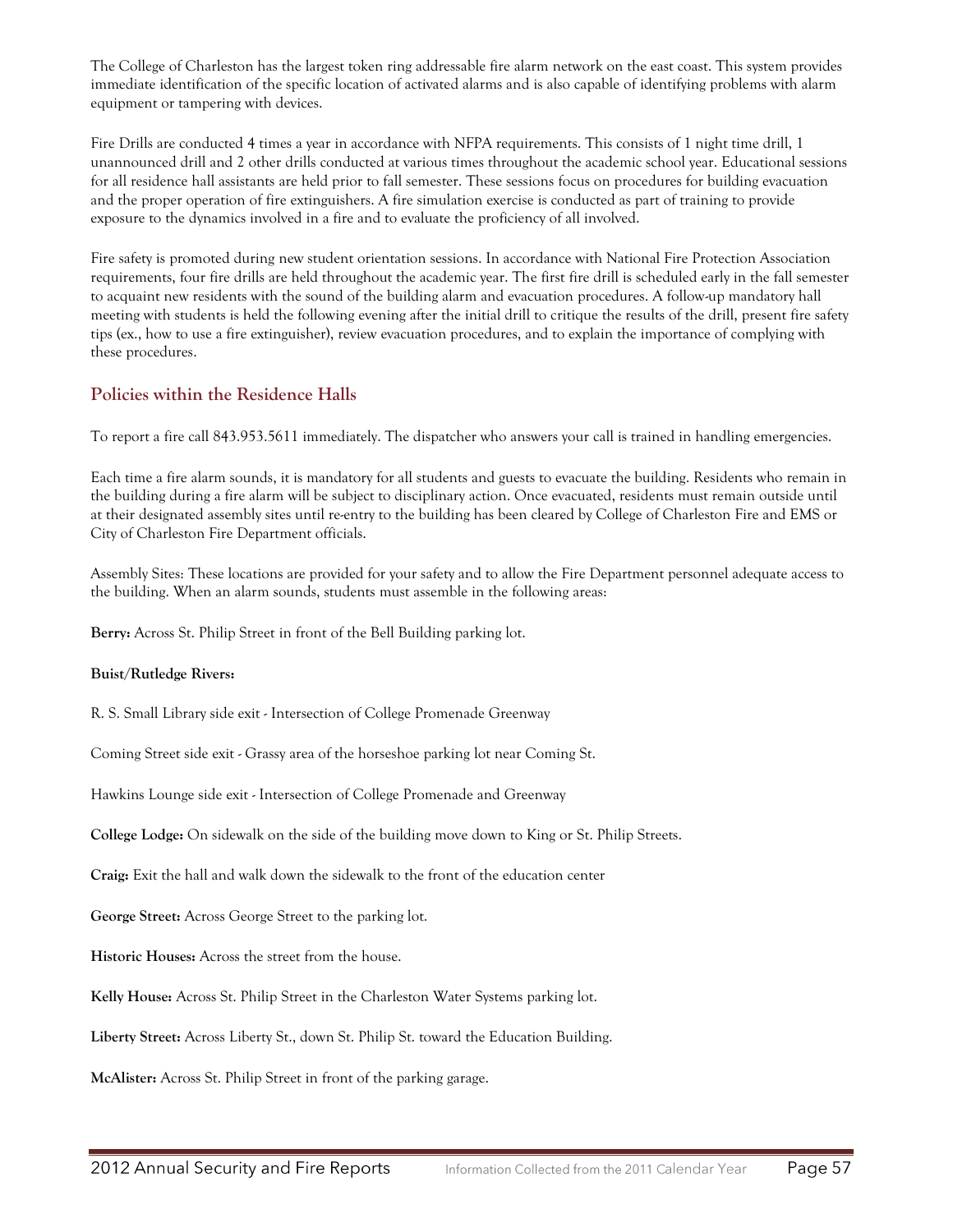**McConnell:** "P" Parking Lot behind Fraternity Row.

**1 Warren Place:** Across the street in front of 10 Warren Place.

**10 and 20 Warren Place:** At the far side of the parking lot.

No items are to be hung from or placed over smoke detectors or sprinklers or placed over lighting fixtures within any building. Students are prohibited from tampering with any barrier (including but not limited to all locks, gates, doors, barricades, chains, enclosures, signs, tags or seals) installed by or under direction of fire officials. Students found in violation of this policy will be subject to disciplinary action.

Fire safety equipment, including smoke alarms, are provided in each room and are maintained regularly by Fire and EMS. An intermittent beep from a smoke detector should be reported to Fire and EMS at 843.953.5499 between 8:30 am and 5:00 pm Monday through Friday, or to Campus Police at 843.953.5611 after hours and on weekends. Do not remove batteries or attempt to change batteries.

Anyone found guilty of tampering with or damaging fire and safety equipment is subject to judicial action. Sanctions may involve monetary fines, community service, and, in more severe cases, suspension from residential facilities.

#### **Cooking/Cooking Appliances**

Residents are required to remain in the room when using a stove or oven in a common kitchen. Certain cooking appliances are prohibited in the residence halls due to the fire hazard threat they pose. These include coffee makers without an automatic shut off switch, any open-coil heating appliance (such as a toaster), electric griddles, Foreman-type grills and waffle makers. Residents in upperclassman housing with a full kitchen may have a toaster or Foreman-type grill provided the item remains in the kitchen. To determine whether a certain appliance is authorized, contact a Residence Life staff member.

#### **Smoking**

Smoking is not permitted inside any residence hall or historic house at the College of Charleston. Smoking is also prohibited within 25 feet of a building entrance. Faculty, staff and students who wish to smoke may do so outside at the designated smoking areas where proper ash receptacles exist. Smokers must properly dispose of cigarette/cigar remains in designated receptacles. Designated smoking areas can be found in the Kelly House courtyard, McAlister courtyard, McConnell courtyard, and the College Lodge parking deck.

## **Items Not Allowed in Residence Halls**

(listed at [http://reslife.cofc.edu/?page=movein\)](http://reslife.cofc.edu/?page=movein)

Automatic drip coffee makers Candles/incense – nothing with an open flame Cappuccino/Expresso machines Cooking appliances/machines with open coils Electric blankets Explosives/fireworks Extension cords Grills (charcoal, propane, George Foreman-type) Halogen lamps Heating pads Hot plates Incense and incense burners Lighter fluid or other combustible items Multi-plug outlet (without surge protector) Open coil water/coffee warmers Space heaters Toaster/toaster ovens